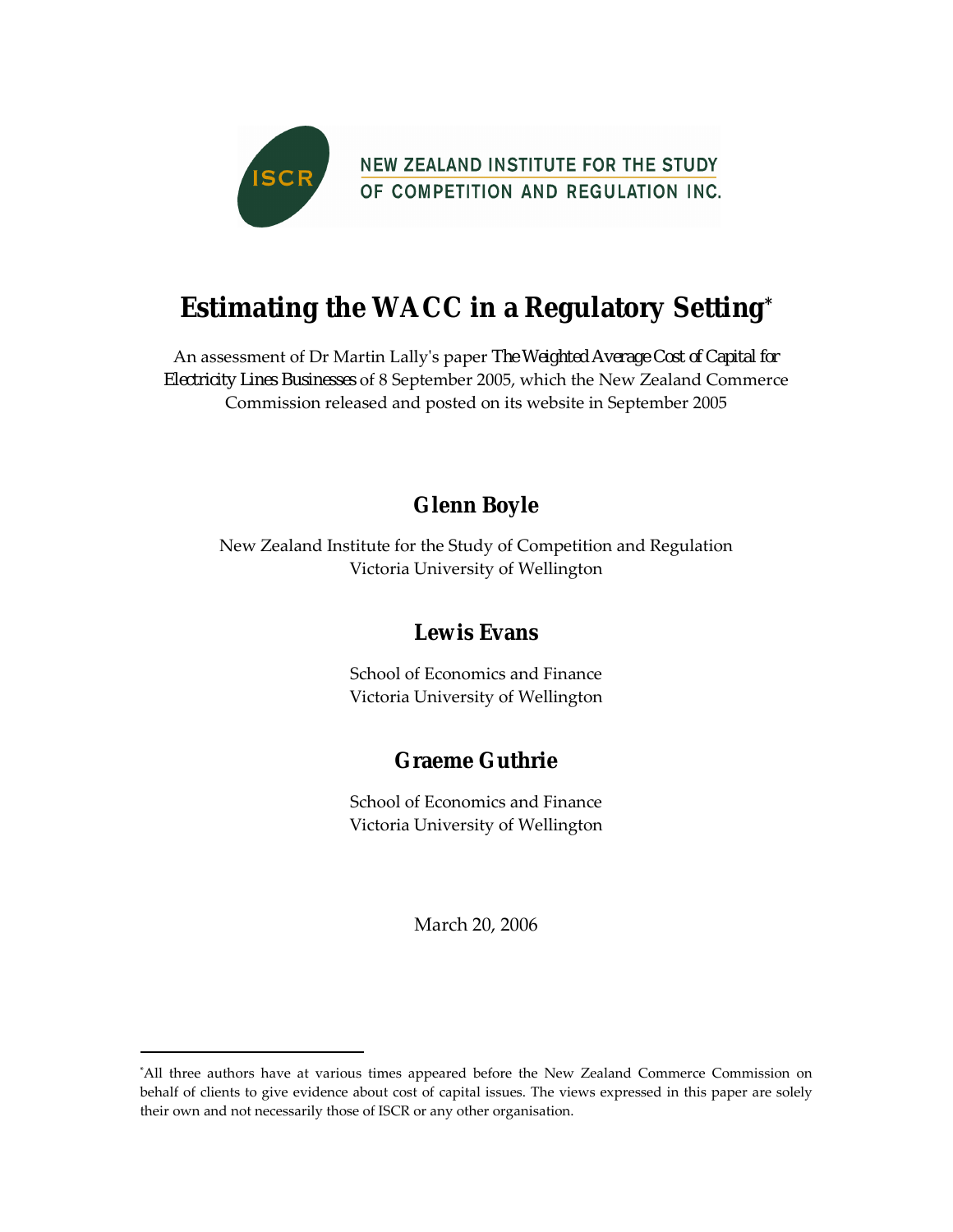In September 2005, the New Zealand Commerce Commission (NZCC) released a document (*The Weighted Average Cost of Capital for Electricity Lines Businesses* by Dr Martin Lally, referred to as LINES hereafter) that estimates a weighted average cost of capital (WACC) for New Zealand electricity lines businesses and proposes a means for detecting future excess earnings. At about the same time, the NZCC also began seeking submissions on another document (*Draft Guidelines: The Commerce Commission's Approach to Estimating the Cost of Capital*, 2005) that addresses the topic of an appropriate framework for the WACC in the New Zealand regulatory environment. Although no specific author is attributed to the latter, its material content is drawn from LINES.

In this paper, we undertake a detailed analysis of the approach followed in LINES. We do so from the perspective of a referee who has been asked to provide a review of that report in order to assess its suitability for publication in an edited book or journal that adheres to conventional academic standards. Although LINES has not, of course, been submitted for publication or review of this kind, its contents and recommendations should nevertheless meet minimum standards of accuracy, thoroughness and consistency. It is these criteria we use to assess LINES.

Our report is motivated by a simple, but important, concern: although the cost of capital is a critical element of the revenue and price settings that materially determine the social netbenefit of income-control regulation, there are presently no institutional arrangements in New Zealand that allow for reports such as LINES to be thoroughly reviewed and debated. On the basis of our review, we conclude that such institutional arrangements are sorely needed.

Our assessment of LINES comprises two parts. In Section [I,](#page-2-0) we provide an overview of what we consider to be the critical areas of concern in LINES. Section [II](#page-10-0) then discusses specific errors in detail.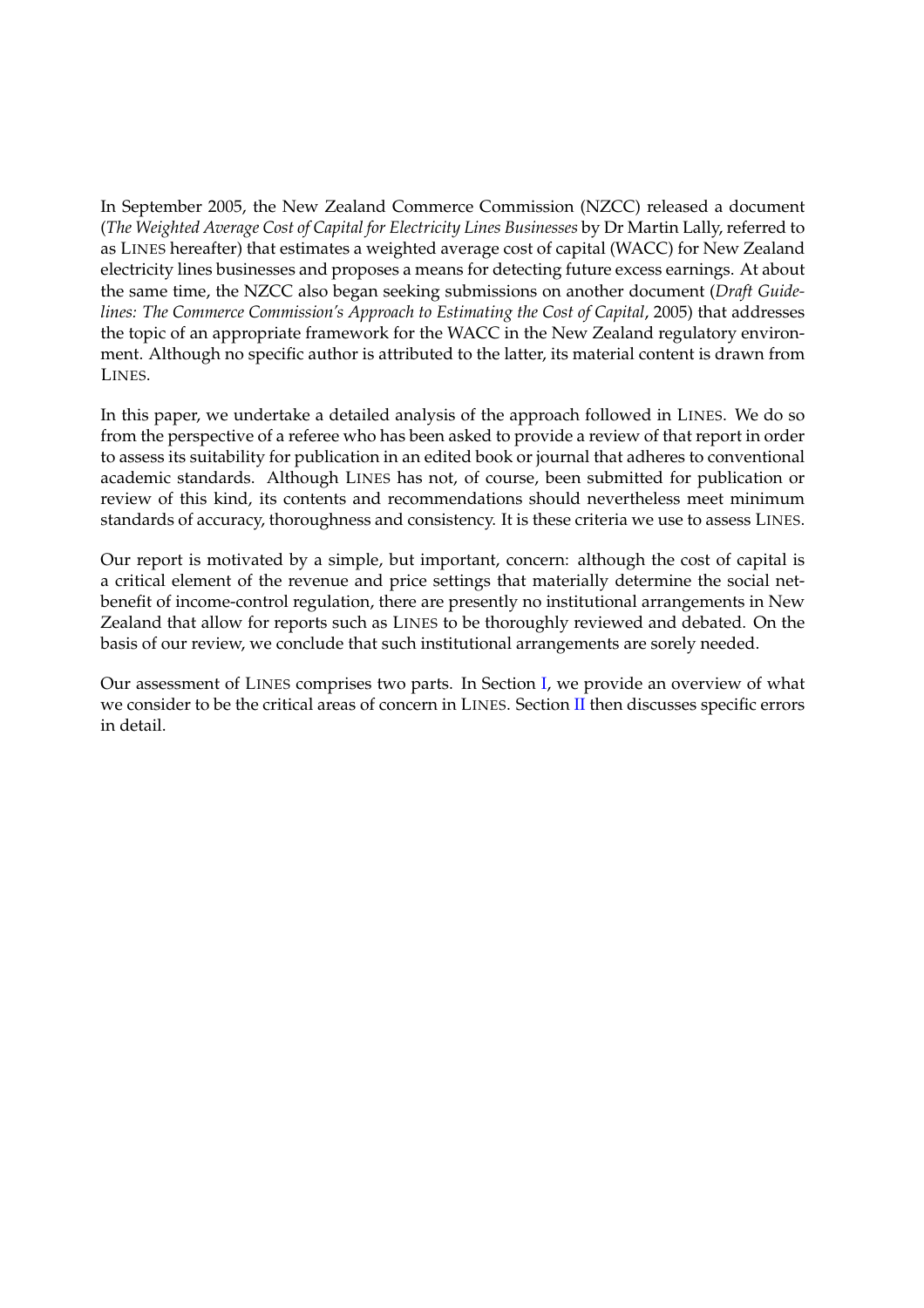## <span id="page-2-0"></span>**I Overview**

The two key topics in LINES — estimation of the WACC and measurement of excess earnings involve a combination of economics and finance. Plugging numbers into the textbook WACC formula is not a complicated exercise, although the uncertainty surrounding the various parameter values means that considerable care and objective standards are required. Derivation of the proper WACC applicable to a given situation is more difficult, and requires deeper digging into finance and economics. In addition, calculation of the regulatory rate of return and the estimation of excess earnings is complex, reflecting the dependence of these parameters on a wider range of behaviour by both the firm and the regulator.

LINES estimates the WACC of a NZ electricity lines business by estimating the values of relevant inputs — including the systematic risk of such firms, the market risk premium, and the risk-free interest rate — and then substituting these into a textbook WACC formula. We therefore begin our discussion of the areas of concern in LINES by describing, in Sections [I.A](#page-2-1) and [I.B,](#page-3-0) some of the flaws in its choice of these inputs. Because these inputs are subject to estimation error, the final WACC-estimate will inevitably deviate from the true value of the WACC. In Section [I.C,](#page-6-0) we therefore describe some of the mistakes made by LINES when it estimates the uncertainty surrounding its overall WACC-estimate.

Having presented its estimate of the WACC, LINES goes on to recommend a method for measuring excess profits. However, as we discuss in Section [I.D,](#page-7-0) the method recommended in LINES does not adequately consider the impact of price regulation on investment incentives.

Finally, Section [I.E](#page-8-0) describes our concerns regarding the analytical approach in LINES and Section [I.F](#page-9-0) offers some concluding remarks.

#### <span id="page-2-1"></span>**I.A Inputs: Maturity of the risk-free interest rate**

The CAPM is a one-period model, so one needs to be very careful when applying it in a multiperiod setting. A key issue with regard to LINES is the maturity of the risk-free interest rate term that appears in the CAPM. LINES advocates applying the CAPM to a period matching the price-setting or regulatory cycle. In principle, this is correct. However, it goes on to advocate using two different maturities of the risk-free interest rate within the same application of the CAPM. That is, using

$$
E[r] = (1 - T)r^{f} + \beta(E[r^{m}] - (1 - T)r^{f}),
$$

LINES proposes using a shorter maturity for the first appearance of the risk-free interest rate *r f* than for its second appearance. Specifically, it proposes using the ten-year rate inside the market risk premium (MRP) term and either the three-year or five-year rate for the first term (for evaluating excess earnings and setting a price cap, respectively). This position is indefensible. (This issue is discussed in points [#12,](#page-13-0) [23,](#page-16-0) [24,](#page-17-0) [25,](#page-17-1) [27,](#page-18-0) [28,](#page-19-0) [29,](#page-20-0) [30](#page-20-1) in Section [II.](#page-10-0))

To see why, suppose this approach were in fact adopted. Then the allowed rate of return on assets with a beta of 1 will generally differ from the expected rate of return on the market as a whole by an amount equal to the difference between the two interest rates. When, as is usually the case, the yield curve is upward sloping, the allowed rate of return will be less than the expected rate of return on the market portfolio. LINES claims to address this issue, but its arguments are confused and ignore the central issue, which is that if the advice in LINES were followed, the NZCC would be implicitly and knowingly saying that market-determined required returns on the market as a whole are too high: *according to its own calculations*, the NZCC would not allow firms to earn their cost of capital.

Fortunately, there is a simple solution — when calculating the MRP, use the same maturity for the risk-free interest rate everywhere in the CAPM. There is no sensible reason not to adopt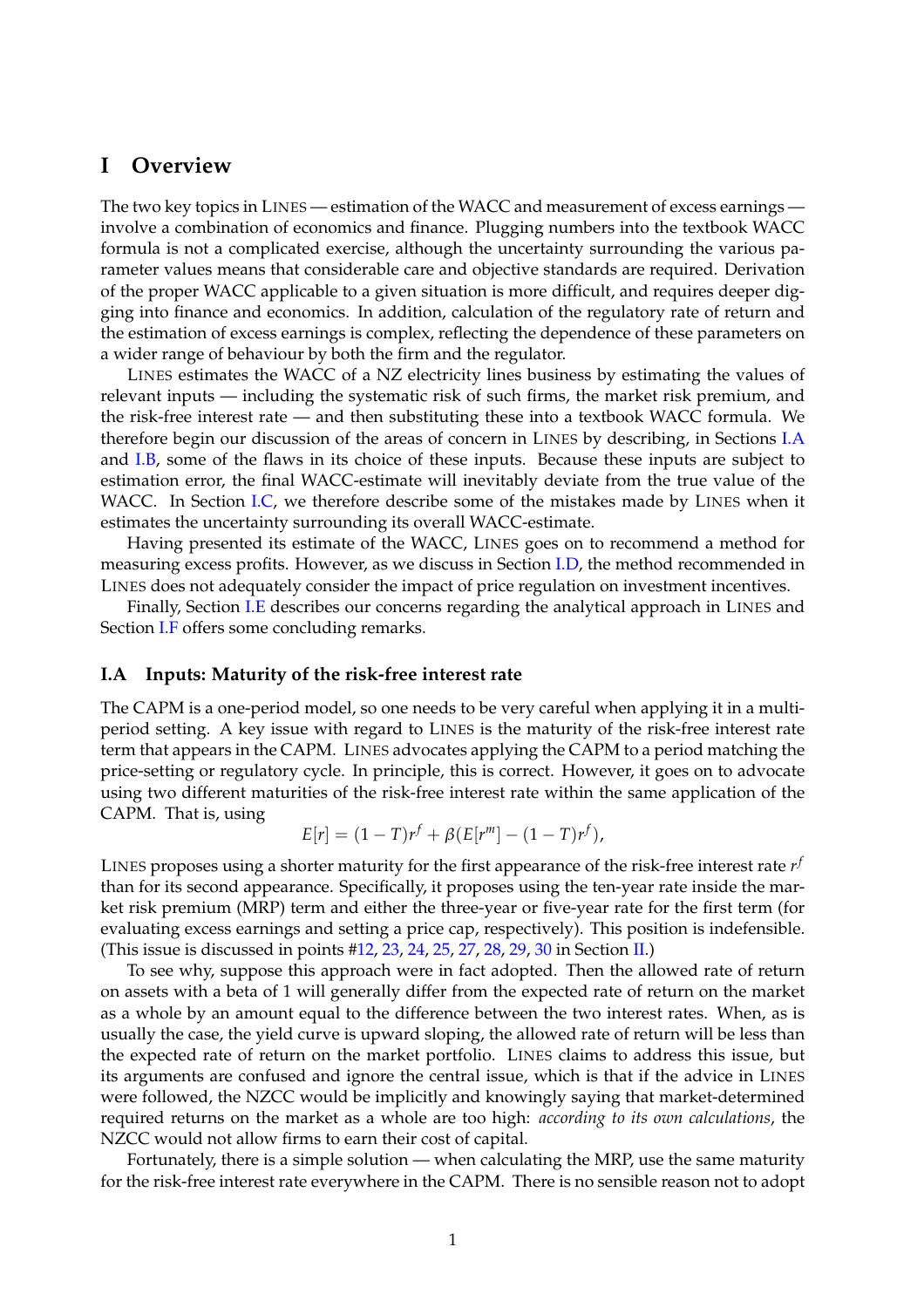this approach. LINES states that 'data limitations' prevent it from following this approach, but it does not explain what these data limitations are. Its argument seems to be that it is impossible to estimate an MRP using a short-term risk-free interest rate. However, at several points LINES itself converts an MRP estimated using a short-term risk-free interest rate to one corresponding to a long-term risk-free interest rate, and there is no reason why the process cannot be reversed  $(H26)$ . In short, data limitations do not prevent the correct approach from being adopted.

## <span id="page-3-0"></span>**I.B Inputs: Comparison firms**

In its attempts to estimate NZ betas from overseas comparison firms, LINES starts with US electric utilities and gas distribution firms, $^1$  $^1$  then moves to UK regional electricity companies, $^2$  $^2$ and argues that the most important difference between these two sets of firms is that the former have prices reset annually and the latter have prices reset every five years. It argues for an asset beta of 0.3 for US firms and assesses the impact of five-yearly price reviews as raising the asset beta by 0.2. Finally, it argues that for the purpose of the excess earnings calculation, NZ lines businesses lie somewhere between these two alternatives and it sets the asset beta at 0.4. For price caps, it sets the asset beta at 0.5.

In order for useful asset beta estimates to be obtained, one requirement is that the comparison firms used provide a reasonable comparison for a NZ lines business. Of course, it will be impossible to find firms that provide a perfect comparison, primarily because of variations in regulatory regimes across (and often within) countries. Therefore, a second requirement for accurate asset beta estimates to be obtained is that correct inferences are drawn about the effect of regulation on risk. We assess LINES against these two criteria separately.

**Choice of comparison firms.** LINES incorrectly characterizes US electric utilities as being "subject to rate of return regulation with annual resetting of prices" (pg 41, ln 4). Its claim completely ignores the diversity of US electric utilities, both in terms of the operations they are engaged in and the regulation they are subject to ([#37\)](#page-22-0). For example, the majority of so-called 'electric utilities' in the US are diversified firms, doing much more than simply operate regu-lated electricity businesses.<sup>[3](#page-3-3)</sup> Moreover, ongoing deregulation in the US electricity sector means that there is significant diversity amongst even the electricity businesses of different firms some are vertically integrated; some firms market electricity to customers, while others do not; of those that have energy retailing segments, some are functionally separate from generation and transmission, while others are structurally separated. When combined with the fact that many firms are multi-state operations, and so operate in markets at various stages of the deregulatory process, this means that the sample of US electric utilities used by LINES is quite unrepresentative of a NZ lines business. In addition, the claim that the US firms are "subject to rate of return regulation with annual resetting of prices" ignores the facts that incentive regulation has been adopted in many states and that rate of return regulated firms are not generally subject to annual price reviews. As a consequence of the diversity of US electric utilities, these

<span id="page-3-1"></span><sup>&</sup>lt;sup>1</sup>The calculation of US asset betas contains several mistakes. For example, in constructing asset betas for at least some of the US comparison firms, LINES appears to use the book value of equity to calculate the debt:equity ratio  $(\text{\#39})$ . It also uses the wrong US company tax rate ( $\text{\#41}$ ).

<span id="page-3-2"></span> $2$ The calculation of UK asset betas in LINES does not consider the implications of using high frequency data to estimate the asset betas of firms with shares that are traded infrequently. This causes a downward bias in beta estimates, which is evident in the estimated asset betas for UK regional electricity companies ([#51\)](#page-26-0). It may also be a factor in the estimates of asset betas using NZ equity returns, although we cannot be certain because the frequency of the data used is not reported in LINES ([#36\)](#page-22-1).

<span id="page-3-3"></span> $3$ More than half the firms have non-electric business segments and more than a third have unregulated business segments ([#37\)](#page-22-0).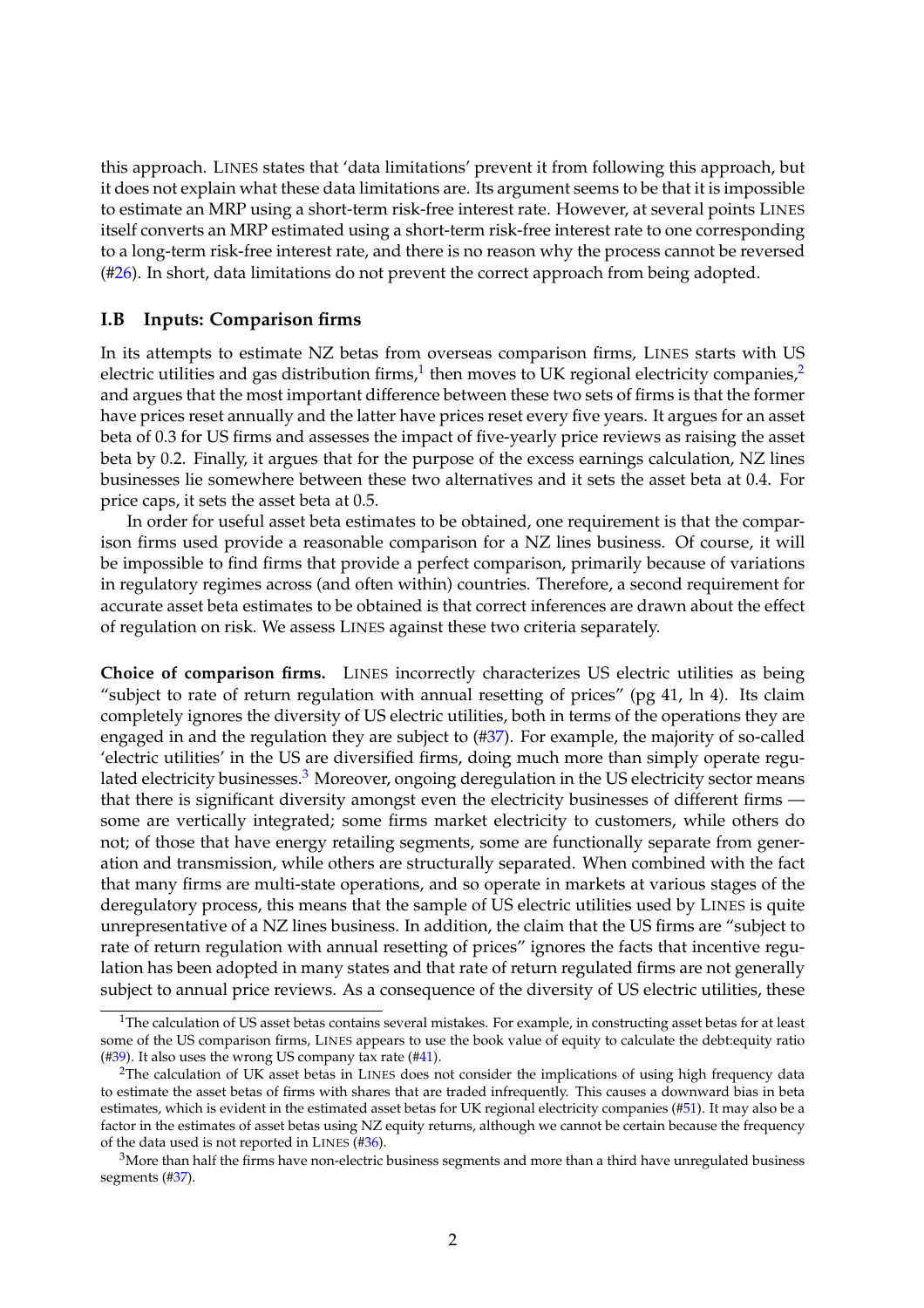<span id="page-4-0"></span>

|                           | Rate of return regulation       | Price cap regulation                |  |
|---------------------------|---------------------------------|-------------------------------------|--|
| Form of price restriction | All prices fixed                | Price of a basket of goods capped   |  |
| Frequency of reviews      | Variable                        | Fixed period                        |  |
|                           | Next hearing held when          |                                     |  |
|                           | either party requests one       |                                     |  |
| Costs to be recovered     | Actual costs                    | Costs incurred by                   |  |
|                           |                                 | hypothetical efficient firm         |  |
|                           | Cost pass-through often allowed | Cost pass-through sometimes allowed |  |

Table I: Characterizing rate of return and price cap regulation

firms provide an inappropriate comparison for NZ lines businesses. For the reasons discussed in [#38,](#page-23-0) US gas distribution firms also provide an inappropriate comparison.

LINES also paints an inadequate picture of the different forms of price regulation, describing rate of return regulation as "price capping with annual resetting of prices so as to cover expected costs" (pg 45, ln 8). This does not characterize rate of return regulation properly. The key differences between rate of return and price cap regulation are summarized in Table [I.](#page-4-0) Rate of return regulation involves the regulator setting *all* of a firm's prices, typically for an *undetermined* period. Prices are revised after the regulator holds another formal price review, which is usually prompted by the firm requesting price changes.<sup>[4](#page-4-1)</sup> Prices are generally set so that the firm can expect to recover the *actual* cost of doing business. In contrast, price cap regulation allows the firm considerable freedom to adjust prices between regulatory reviews because price caps typically apply only to the price of a *basket* of the firm's goods. The price caps are typically imposed for a *fixed* period of time and are reviewed at the end of that period. The parameters describing the price cap are usually set so that the firm can expect to recover only the costs that a *hypothetical efficient firm* would incur. In contrast to the statement quoted at the start of this paragraph, rate of return regulation does not involve price capping and prices are not generally reset annually. Its overly-simplified view of different forms of price regulation leads LINES to attach too much importance to the timing of hearings and too little to other characteristics of regulatory regimes ([#32,](#page-21-0) [34,](#page-22-2) [47\)](#page-25-0).

LINES also presents an inaccurate view of price cap regulation as faced by the UK firms in its sample ([#52\)](#page-27-0). Specifically, it states that UK regional electricity companies were unable to raise their prices within the five year regulatory cycle in response to cost increases. However, these firms operated both distribution and supply businesses and, while both were subject to price caps, the price controls imposed on supply businesses "provided for almost all costs (such as generation costs, and distribution and transmission charges) to be passed directly through to customers" during the period considered by LINES (OFFER, 1998, p. 12). The combination of this cost pass-through provision with the entry protection the supply businesses enjoyed at the time suggests that the distribution business beta, which is the one relevant for NZ lines businesses, would have been at least as high as the asset beta for the vertically-integrated regional electricity companies. Thus, the asset betas of the latter provide a lower bound for those of NZ lines businesses.

<span id="page-4-1"></span><sup>&</sup>lt;sup>4</sup>Vertically-integrated firms subject to rate of return regulation frequently have so-called 'fuel-adjustment clauses', which allow them to pass a proportion of fuel cost shocks onto consumers automatically (that is, without waiting for a full regulatory hearing). Such clauses often mean that electricity or gas is sold to customers at cost, especially when the firm competes with rival energy marketers. In contrast, the 'base rates' (the distribution charge component of the customer's bill), which are the relevant factor when forming a comparison with NZ lines businesses, are set at hearings typically held after firms request rate relief.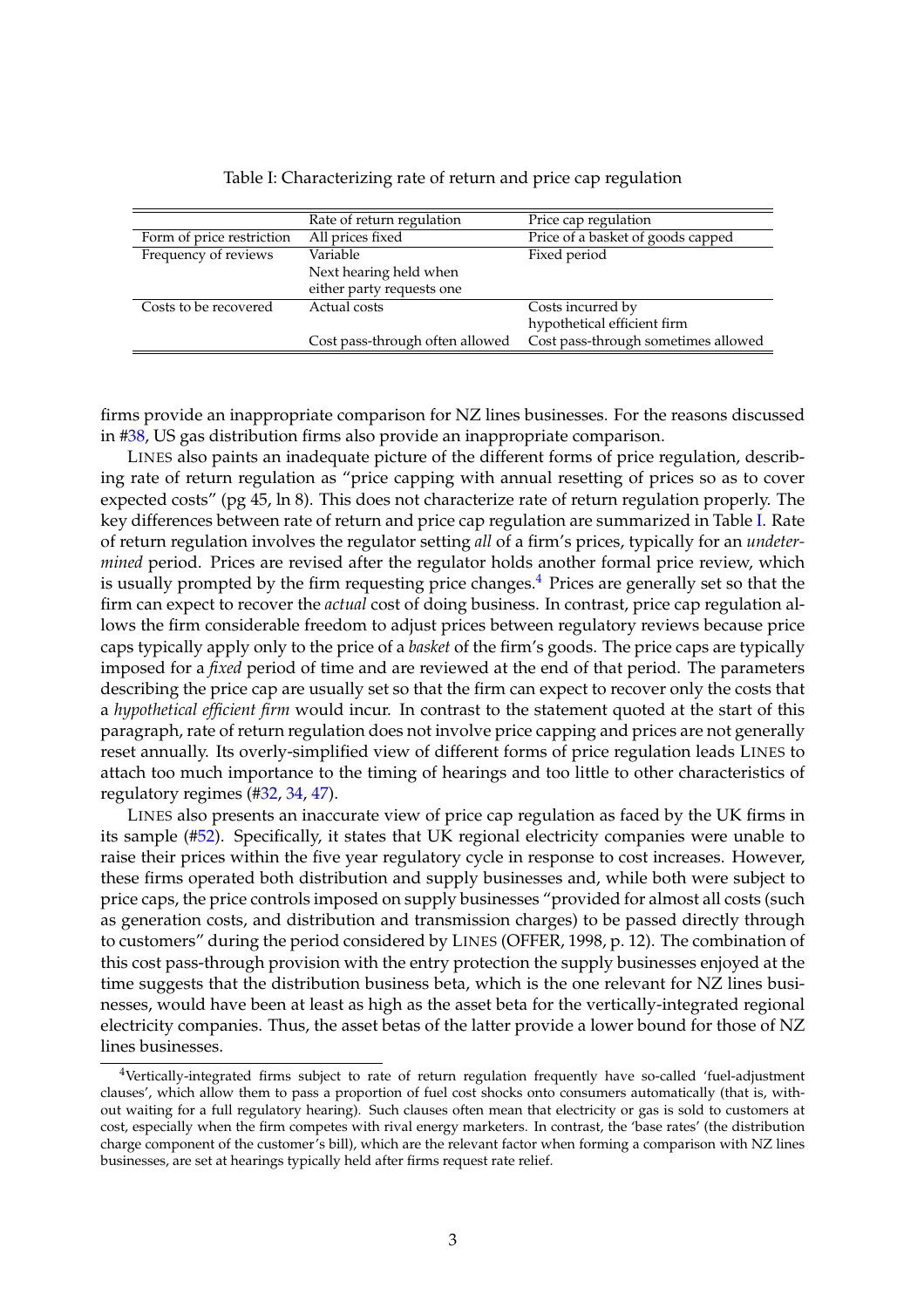**The effect of regulation on risk.** Mistakes in characterizing rate of return and price cap regulation need not affect final beta estimates if the errors have no implications for systematic risk — if that were the case, LINES might have got the right answer even though the intermediate steps were wrong. Unfortunately, the aspects of price regulation ignored by LINES turn out to have a substantial impact on the systematic risk of regulated firms.

To illustrate, note that the asset beta of a regulated firm depends on how price regulation allocates risk between investors and consumers. Rate of return regulation immunizes investors from shocks to long-term cash flows because prices will be adjusted at future hearings to allow the firm to recover its actual costs — investors bear the consequences of any shocks to operating costs up until the next hearing (since the prices set at the previous hearing did not anticipate these shocks and cannot be changed), while consumers bear the consequences of the impact on post-hearing operating costs (since the prices faced by consumers after the next hearing will reflect the information contained in the operating cost shock). The risk of demand shocks will be allocated in the same way. Under rate of return regulation, therefore, investors only bear the consequences of shocks *until* the next hearing. Thus, if hearings are held more frequently, investors are exposed to less risk and the cost of capital will fall.

In contrast, the use of benchmark costs under incentive regulation means that investors typically bear much more of the risk of shocks to long-term cash flows. For instance, under incentive regulation a permanent negative shock to demand will be reflected in a lower rate base at the next regulatory hearing since it reduces the amount of physical capital required by a hypothetical efficient firm. Similarly, if the regulator uses the replacement cost of physical capital, rather than its historical cost, the firm is exposed to the risk of capital price shocks. However, investors only bear the consequences of shocks to replacement cost *after* the next hearing, when the rate base is recalculated. Thus, if hearings are held more frequently, investors can be exposed to more risk and the cost of capital will rise.

The discussion of the impact of review frequency on risk that is contained in LINES ignores rate base risk and so really only applies to rate of return regulation. LINES therefore concludes that less frequent hearings raise risk, but this result does not necessarily extend beyond rate of return regulated firms ([#33,](#page-21-1) [114\)](#page-46-0). When LINES does subsequently discuss rate base risk, it makes two errors. First, it ignores the possibility that optimization risk may contribute to a firm's overall systematic risk, which can arise due to a systematic component to optimization risk or, as a consequence of investment irreversibility, due to unsystematic optimization risk ([#61,](#page-31-0) [87\)](#page-37-0). Second, LINES incorrectly claims that revaluations do not affect risk since they are offset by depreciation, which is only true in the very unlikely event that the offsetting depreciation occurs within the same regulatory cycle  $(\#60)$  $(\#60)$ .

**Conclusion on comparison firms.** The overall result of these errors is that LINES chooses the wrong comparison firms and draws incorrect inferences about the asset beta. When viewed across the range of regulatory characteristics (summarized in Table [I\)](#page-4-0), NZ lines businesses look much more like UK regional electricity companies than US electric utilities (although, because they do not enjoy the same cost pass-through provisions, NZ firms probably face more risk than the UK ones). Thus, a thorough assessment of the various regulatory regimes suggests that the UK estimate is the better starting point for estimating a NZ asset beta. The US firms are largely irrelevant ([#37,](#page-22-0) [38,](#page-23-0) [50,](#page-26-1) [56,](#page-28-0) [57\)](#page-28-1). As a result of these errors, the estimate of NZ lines businesses' asset beta contained in LINES is likely to be biased downwards.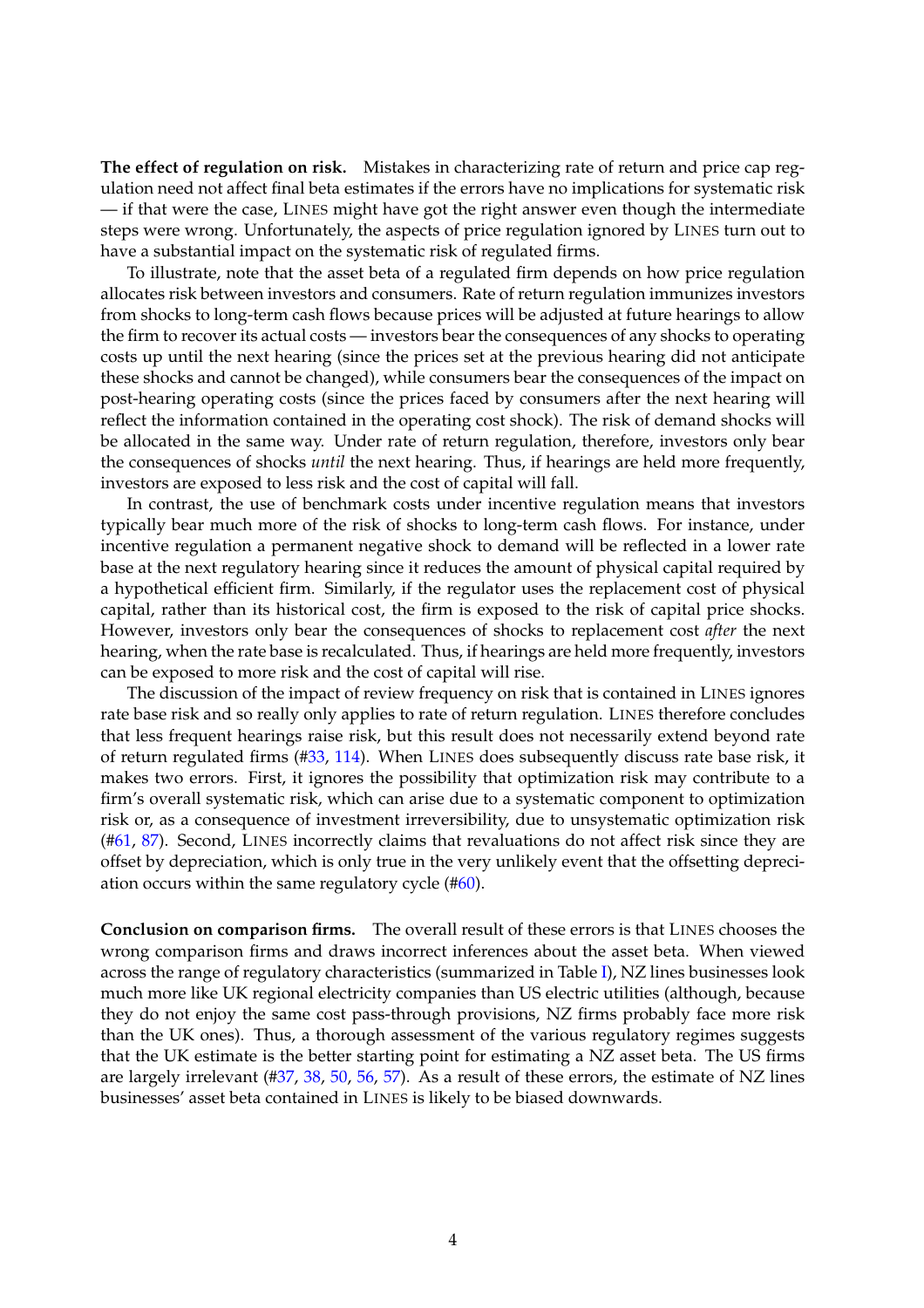#### <span id="page-6-0"></span>**I.C Allowance for estimation error**

An important output of the WACC calculation is the standard error of the WACC estimate, which measures the extent of estimation error (essentially, the standard deviation of the difference between a parameter estimate and its true value). LINES recommends using a WACC "... from the upper end [of the distribution], because the consequences of setting the WACC too low (in the form of deterring investment) are more severe than the consequences of setting it too high (in the form of imposing excessive prices upon consumers)" (pg 103, ln 6). This requires an accurate estimate of the distribution (rather than just a point estimate of the WACC itself), which in turn requires accurate measurement of the estimation error.

Often there is a direct relationship between the parameter being estimated and the data being used. For example, regressing a firm's realized equity returns on realized market returns yields an unbiased estimate of the firm's equity beta (assuming certain technical conditions are met). The parameter estimate will differ from the true parameter value due to sampling error. The magnitude of this sampling error is typically easily obtained from the regression output. Reporting this information is important as it gives the reader an indication of the precision of the parameter estimate. However, LINES rarely presents this information. For example, standard errors are not provided for many of the NZ MRP estimates cited in LINES, and none is provided for the asset betas of the three NZ firms analyzed  $(#36)$  $(#36)$ . Likewise, standard errors are not reported for the estimated asset betas of comparison firms ([#40,](#page-24-2) [42,](#page-25-1) [43,](#page-25-2) [44,](#page-25-3) [45\)](#page-25-4), surveybased MRP estimates ([#10\)](#page-13-1), or the long-run interest rate ([#7\)](#page-12-0).

The situation is more complicated when there is not a direct relationship between the parameter being estimated and the data being used. Such situations arise when using market returns from foreign markets to estimate the NZ MRP and when using realized equity returns from comparison firms to estimate a single lines business's asset beta. In the latter case, each firm in the sample is likely to have a different true asset beta due to differences in the firms' lines of business, regulatory regimes, and so on. There are thus two sources of estimation error if, as in LINES, the average estimated beta is used as an estimate of the asset beta for an individual firm. The first arises from the sampling error in each individual estimate, as each firm's estimated beta differs from its true value. The second arises from the firm-specific characteristics that mean the firm's true asset beta differs from the average of the other firms' true asset betas. Thus, the overall estimation error has two components:

estimation error  $=$  sampling error  $+$  intrinsic variation.

Both components need to be considered when estimating a parameter, particularly when using data that are not *directly* related to the parameter being estimated.

When using data that are not directly related to the parameter being estimated — such as market returns data from foreign markets, equity returns data from comparison firms, and leverage levels from comparison firms — LINES does not consider cross-sectional variation and rarely considers sampling error ([#40,](#page-24-2) [42,](#page-25-1) [43,](#page-25-2) [44,](#page-25-3) [45,](#page-25-4) [112\)](#page-46-1). Often it does not even report point estimates, but just the average of the unreported point estimates. For example, it presents the average estimated asset beta of a sample of US electric and gas utilities, but offers no indication of the dispersion of the point estimates for individual firms. As we explained in Section [I.B,](#page-3-0) this sample of firms is far from homogenous, so the dispersion is likely to be substantial ([#37,](#page-22-0) [38\)](#page-23-0). Indeed, this heterogeneity is such that the US electric utilities offer little useful information about the asset beta of a NZ electricity lines business, a view that is confirmed when one learns just how widely their individual estimated asset betas are dispersed ([#58,](#page-28-2) [62\)](#page-31-1).

Finally, LINES builds up its overall WACC estimate by first estimating several input parameters, such as leverage and the asset beta, where the latter is itself treated as a function of several inputs. LINES also estimates some parameters as weighted averages of estimates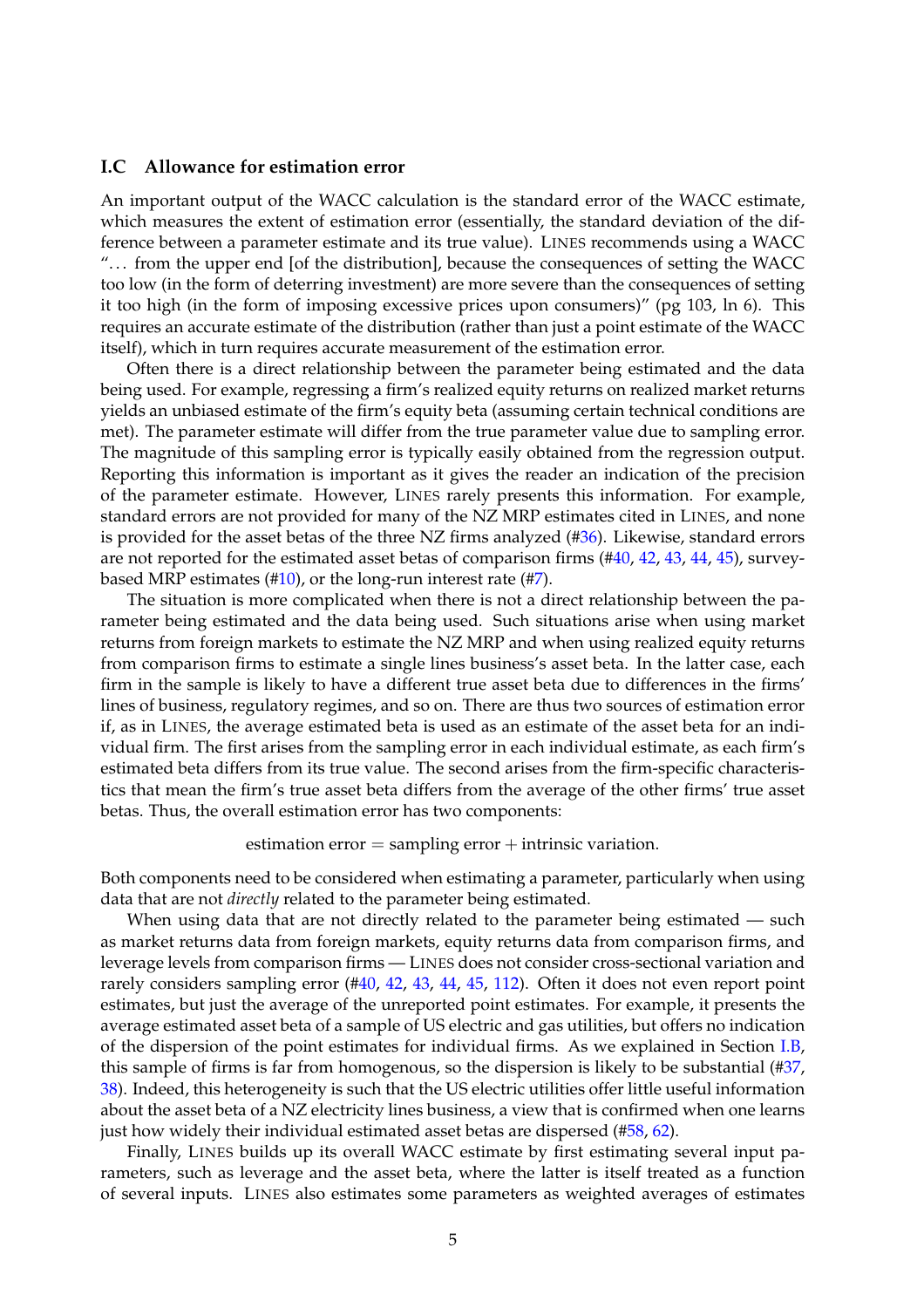of related parameters — such as estimating the MRP for NZ as a weighted average of several different MRP estimates. Both approaches involve estimating quantities as functions of several parameters. However, when doing this LINES often fails to allow for the estimation error associated with all of the inputs and the possibility that these estimation errors are correlated. For example, it ignores estimation error in its estimate of the long-term risk-free interest rate when constructing the Siegel estimate of the MRP ([#1,](#page-10-1) [8,](#page-12-1) [9\)](#page-13-2). It appears to ignore the correlation between estimation errors when combining different estimates of the MRP and taking a weighted average, although we cannot be certain of this as LINES provides little detail of the precise calculation ([#14\)](#page-14-0). When calculating the standard error of its WACC estimate, LINES does not allow for the possibility that the various inputs have correlated estimation errors and completely ignores estimation error in its (so-called 'optimal') leverage measure ([#67,](#page-33-0) [76,](#page-34-0) [116\)](#page-47-0).

All of these mistakes combine to lead LINES to ultimately choose a standard error that is almost certainly far too low ([#59,](#page-30-1) [74\)](#page-34-1).

#### <span id="page-7-0"></span>**I.D The effect of regulation on investment incentives**

Even though electricity lines businesses have substantial sunk capital, future investment in maintenance, asset replacement, and expansion is essential. Thus, if long-run welfare is to be maximized, it is important to consider the impact of price regulation (in the context of LINES, the choice of the allowed rate of return and the measurement of excess earnings) on investment incentives. However, LINES focuses on pricing and largely ignores firms' investment responses to regulatory settings. The assumption underlying much of the analysis in LINES seems to be that the regulator can control, rather than merely influence, every aspect of indus-try behaviour. However, situations where regulators completely control investment are rare.<sup>[5](#page-7-1)</sup> Instead, regulated firms typically retain significant investment flexibility — they can choose the timing, location and scale of their investment, for example. In such a world, investment will only occur if the firm profits from investing. Firms act in order to maximize value, and if regulatory settings mean that value is maximized by not investing, firms will not invest. LINES largely ignores these issues.

The most obvious appearance of this error in LINES is in its suggested treatment of sunk costs ([#95,](#page-40-0) [98\)](#page-40-1). LINES states that "the fact that a margin on WACC is appropriate for the purpose of assessing new investment does not imply that it will also be appropriate for the purpose of assessing excess profits" (pg 80, ln 23). The suggestion that existing assets should somehow be treated differently from prospective ones is alarming, as there is now an extensive literature documenting the adverse consequences of such regulatory opportunism for firms' investment behavior. The consensus to emerge from this literature is that the sort of regulatory behavior apparently advocated by LINES is not in the best long-run interests of consumers.

The error reappears in the definition of excess profits — that they arise whenever the net present value of future cash flows is positive — and its use of the  $NPV = 0$  criterion ([#101\)](#page-41-0). These would be appropriate if the regulator could completely control investment by the firm, since there would be no incentive effects to worry about. However, they are inappropriate when firms have investment flexibility. For example, in models where regulated firms have investment timing flexibility, investment may be delayed indefinitely if prices are set so that firms can only earn their WACC. Moreover, the cash flows allowed by the excess earnings formula in LINES will be insufficient for a firm to recover the cost of its investment if there are increasing returns to scale in investment (which is typical for electricity lines businesses) and

<span id="page-7-1"></span> $<sup>5</sup>$  For example, FERC controls gas pipeline investment in the US. In the US electricity sector, some firms commit</sup> to undertake specified investments in return for a rate case moratorium. In NZ, the Electricity Commission has a regulatory role with respect to Transpower's investment, but does not control all of it.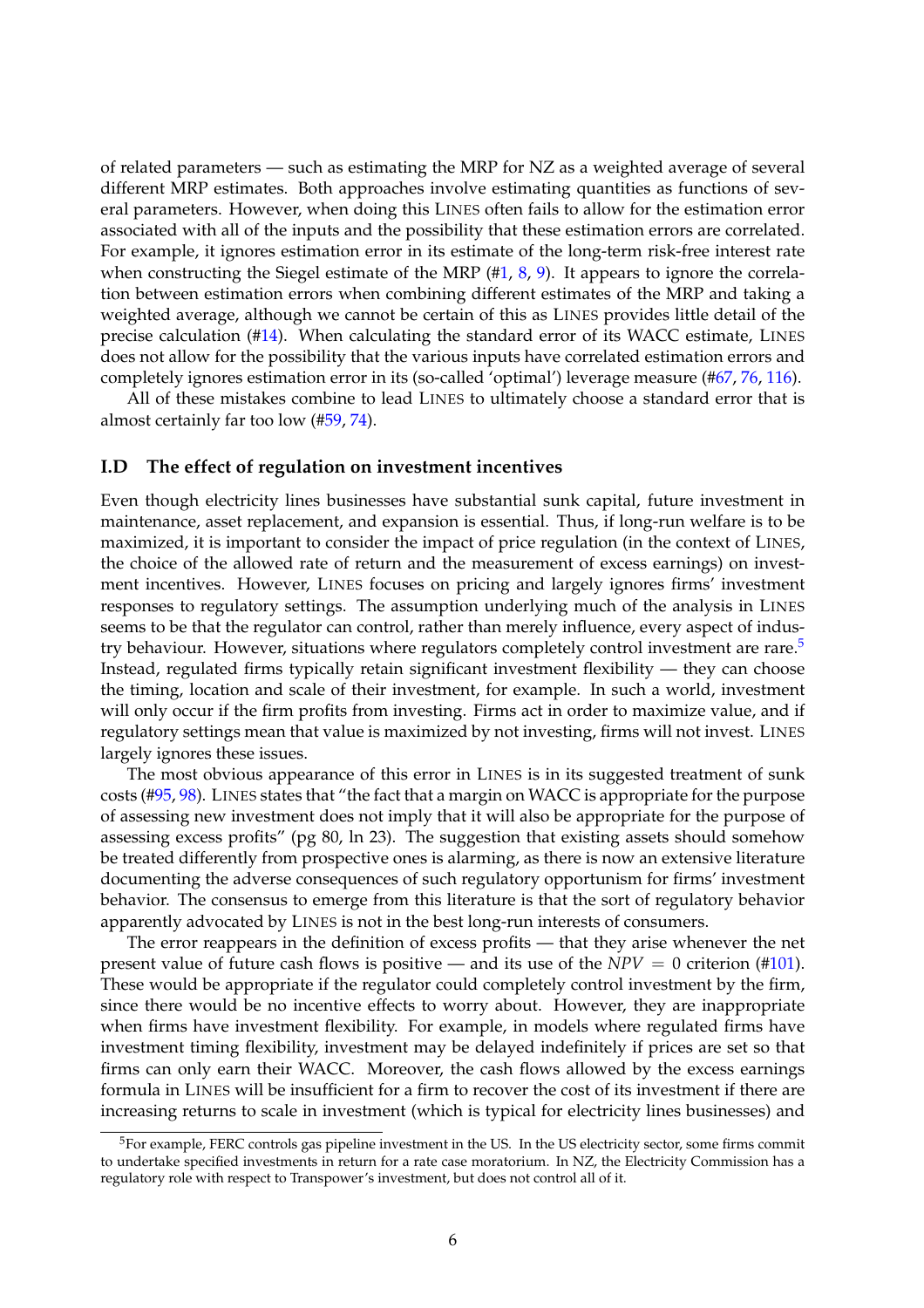the regulator uses benchmarking (such as the ODV methodology) to calculate the rate base.

## <span id="page-8-0"></span>**I.E Analytical approach**

Finally, we discuss several shortcomings in the overall analytical approach in LINES.

**The role of simplifying assumptions.** Often in this sort of work one must make simplifying assumptions in order to make the analysis tractable. However, the restrictions imposed by these assumptions should be remembered when assessing the precision of the final estimate — it is only as good as the assumptions it is based on. Such assumptions are made at many places in LINES — it assumes prices are set for fixed intervals, when the intervals' lengths are actually uncertain and endogenous ([#18,](#page-15-0) [20,](#page-16-1) [22\)](#page-16-2); it ignores several factors determining optimal leverage, leading to a false sense of precision of the leverage estimate ([#64,](#page-32-0) [65\)](#page-32-1); it considers only ex ante and ex post compensation for stranding, and nothing in between ([#84\)](#page-36-0) — but all these are essentially ignored when assessing the final estimates of the WACC.

**The role of numerical examples.** LINES frequently relies entirely on simple examples to justify its claims. These examples are often described only in terms of a particular set of parameters and frequently cover just two time periods. While such examples are useful for illustrating ideas, they do not provide an adequate basis to draw general conclusions — one can never be sure that what is true for the particular parameters or example used will be true for parameter sets not considered. This creates the most problems in Section 12 of LINES, which discusses the evaluation of excess earnings. Its definition of excess earnings is claimed to be consistent with the  $NPV = 0$  principle, but this is not proved rigorously, or the implementation specifics adequately described.<sup>[6](#page-8-1)</sup> This contributes to several mistakes in its advice for evaluating excess earnings. For example, the discussion of treating land revaluations in LINES is incorrect ([#104\)](#page-42-0). Its advice regarding the treatment of ex ante compensation for optimization and stranding is also incorrect ([#107,](#page-43-0) [108\)](#page-45-0). Its suggested IRR measure of excess earnings is not well-defined and can be negative when the present value of excess earnings is positive, rendering it useless as a measure of excess earnings ([#103\)](#page-42-1).<sup>[7](#page-8-2)</sup>

**Logic.** LINES confuses necessary and sufficient conditions in several places. For example, it dismisses real world phenomena if *some* explanations can be dismissed; only if *all* possible explanations could be dismissed would dismissing the real world phenomena be justified ([#89\)](#page-38-0). Similarly, it argues that its own preferred approach to implementing the CAPM is not a "theoretically satisfactory application of the CAPM" (pg 34, ln 8) because one particular *sufficient* condition for its legitimacy is rejected empirically ([#28\)](#page-19-0); this ignores the possibility that there may be other sufficient conditions that *do* hold. Conjectures can be rejected if necessary conditions do not hold, but cannot be rejected just because a particular sufficient condition does not hold.

**Consistency.** When assessing views contained in submissions to the NZCC, the logic in LINES seems to be that anything without overwhelming supporting quantitative evidence should be

 $6$ The 'proof' in Appendix 3 only considers the case where the firm ceases to exist after two periods.

<span id="page-8-2"></span><span id="page-8-1"></span><sup>&</sup>lt;sup>7</sup>Similar examples are scattered throughout LINES. For example, its claim that we should match the maturity of the risk-free interest rate to the length of the regulatory cycle relies on cash flows being received only at the end of the cycle, which is clearly unrealistic for the three- or five-year periods considered in LINES ([#19\)](#page-15-1). It offers no advice on how to deal with intermediate cash flows. Similarly, it makes a sweeping statement about the implications of regulatory error based on a single (and actually invalid) example ([#55\)](#page-27-1).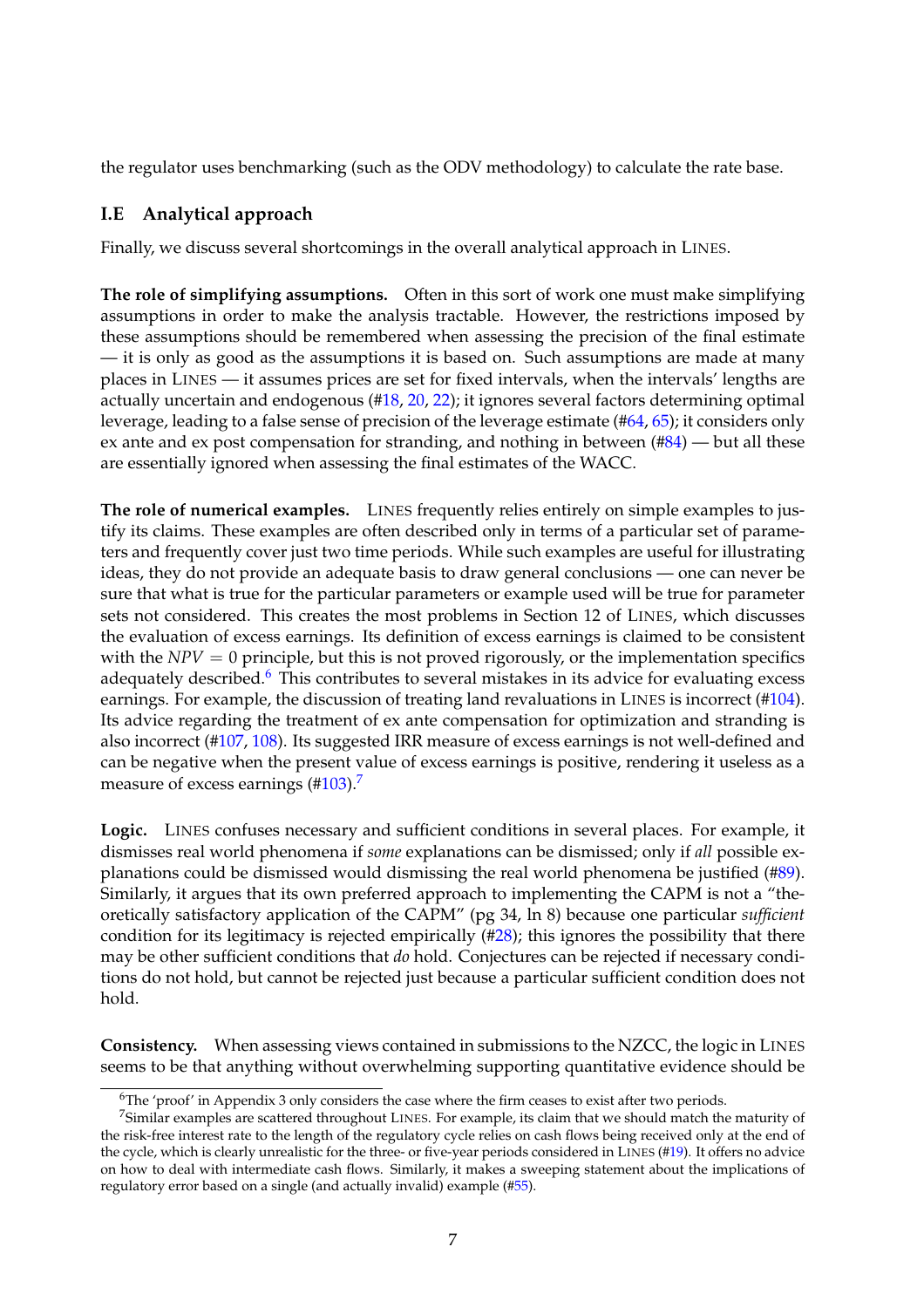rejected. In one case, LINES states "[t]his is pure conjecture, and should not be entertained" (pg 22, ln 26). In numerous other cases, it arbitrarily deems that the burden of proof lies with the regulated firms rather than the NZCC. $8$  We believe that finance theory has not developed to the point that this standard is reasonable or advisable. There is still much real-world behaviour that cannot be accurately quantified by finance theory, or for which there are formal models but no agreement on which model is best. To ignore such behaviour is to try to fit the real world into a straightjacket determined by a very small subset of accepted finance theory. Nevertheless, if such a standard is to be applied, it must be applied consistently. Unfortunately, such consistency is missing from LINES, which makes many claims with no more (and often less) supporting evidence than other claims that are rejected by LINES. Some examples are discussed in [#5,](#page-11-0) [11,](#page-13-3) [29,](#page-20-0) [58,](#page-28-2) [63,](#page-32-2) [71,](#page-33-1) [86.](#page-37-1)

In addition to consistent treatment of the claims made by the author of LINES and by others, we would expect to see consistency *within* LINES itself. However, this is frequently not the case. For example, LINES ignores Merton-style MRP estimates, but subsequently appeals to Merton's approach when it argues that falling volatility has reduced the MRP ([#13\)](#page-13-4). It uses US data to estimate NZ parameters ([#31,](#page-21-2) [38\)](#page-23-0), but expresses doubts about using US data elsewhere ([#6,](#page-12-2) [88\)](#page-38-1). It argues that airfields and electricity lines businesses face quite different risks, but uses airfields when estimating optimal leverage, despite arguing that one should only use firms with stable cash flows to do so ([#66\)](#page-32-3). It devotes considerable effort to technical adjustments that have only a small impact on the final WACC estimate, but claims that other adjustments with a larger effect on WACC can safely be ignored ([#68,](#page-33-2) [70,](#page-33-3) [83\)](#page-36-1). When estimating the asset betas of US firms, LINES appears to calculate its leverage measure using the book value of equity ([#39\)](#page-24-0), but rejects using book values elsewhere ([#69\)](#page-33-4). It uses observed averages to estimate optimal leverage ([#65\)](#page-32-1), but argues elsewhere that firms' observed behaviour is unreliable because they might be acting in error ([#89\)](#page-38-0). It advocates using actual tax losses, but recommends using the leverage levels of hypothetical efficient firms ([#113\)](#page-46-2). It chooses a price cap beta that is less than the asset beta it estimates for UK firms, the only identified price capped firms in its sample ([#115\)](#page-46-3). Finally, LINES calculates an industry-wide WACC, but then insists that adjustments for real options destroyed by investment should be calculated on an asset-by-asset basis ([#90\)](#page-38-2).

#### <span id="page-9-0"></span>**I.F Summary**

Estimating the cost of capital for regulated firms is an important exercise that needs to satisfy three criteria in order to be useful. First, all relevant theory must be explicitly identified and accurately characterised. Second, the chosen theoretical framework must be applied consistently to data that are relevant for the purpose. Third, uncertainty about parameter estimates obtained from the data must be precisely calculated and reported. Unfortunately, LINES suffers from significant deficiencies in all of these areas.

<span id="page-9-1"></span><sup>&</sup>lt;sup>8</sup>Specific instances where evidence is dismissed because it cannot be 'quantified' to the standard required by LINES are discussed in [#89,](#page-38-0) [91,](#page-39-0) [97.](#page-40-2)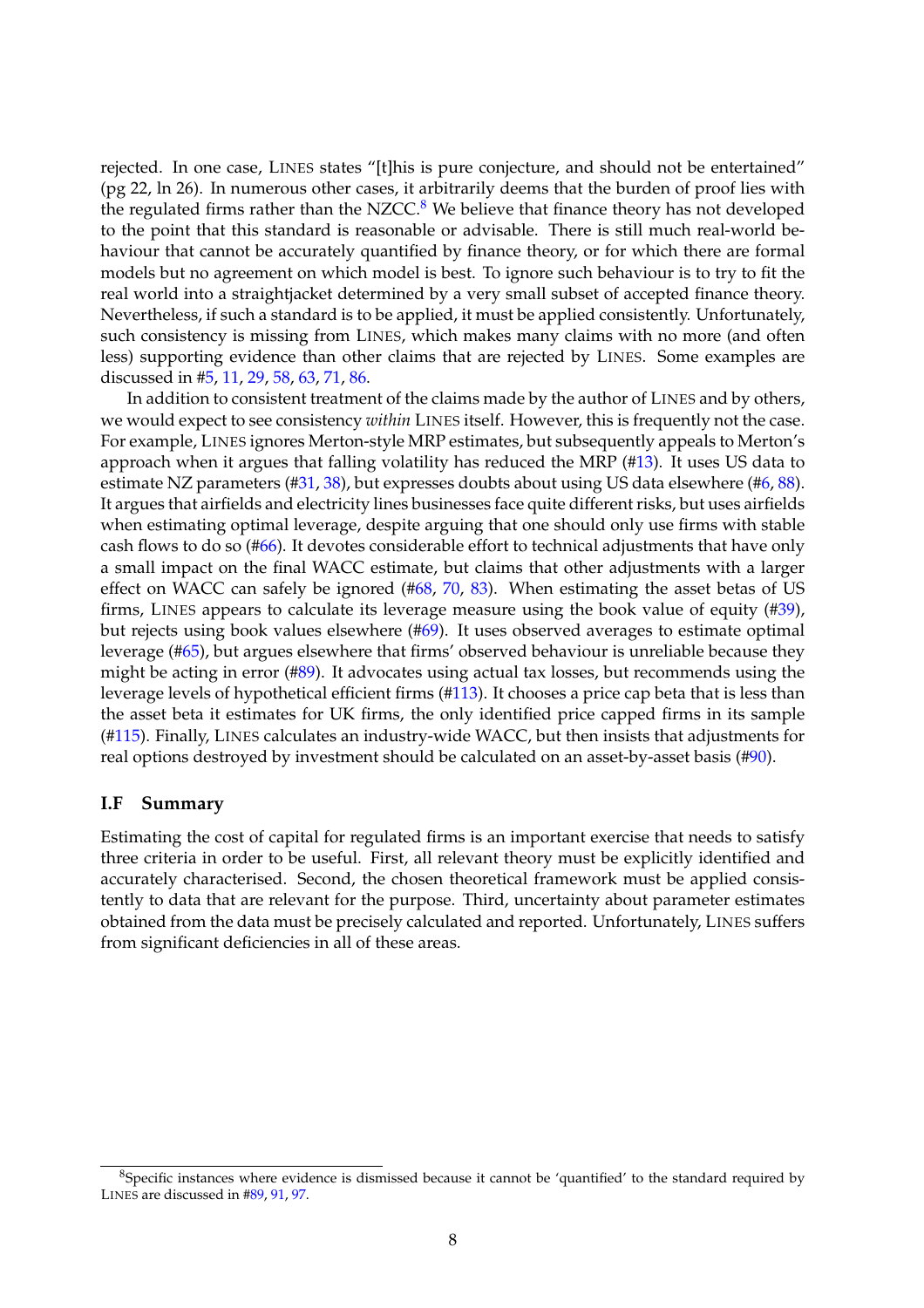## <span id="page-10-0"></span>**II A detailed assessment of** LINES

In this section we discuss the errors, point-by-point, in the order they appear in LINES. The section headings below correspond to those in LINES.

#### **3. The Market Risk Premium**

#### **3.1 Alternative Methodologies**

<span id="page-10-1"></span>1. [pg 12, ln 5] The calculation of the standard error of the Siegel-style estimate of the MRP in LINES is incorrect. The Siegel estimate equals the historical average equity return  $(\hat{r}_m)$ less an estimate for the expected long-term real risk-free interest rate  $(\hat{r}_f)$ . LINES states that "[t]he first term here is amenable to estimation of a standard deviation but the latter is not. Nevertheless, uncertainty in the latter is reflected in the range of estimates." (pg 12, fn  $6$ <sup>[9](#page-10-2)</sup> However, it goes on to take the midpoint of this range as the estimate of the MRP (see pg 18, Table 1) and the standard deviation of the 'historical average equity return' as the standard error for the MRP estimate. This implicitly makes a strong assumption regarding the standard error of the risk-free rate estimate. To see why, note that the Siegel estimate of the MRP has variance

<span id="page-10-3"></span>
$$
Var[M\hat{R}P_{Siegel}] = Var[\hat{r}_m - \hat{r}_f] = Var[\hat{r}_m] - 2Cov[\hat{r}_m, \hat{r}_f] + Var[\hat{r}_f].
$$
 (i)

.

 $\hat{MRP_{\text{Siegel}}}$  and  $\hat{r}_m$  only have the same variance (as is effectively assumed by LINES) if

$$
Corr[\hat{r}_m, \hat{r}_f] = \frac{\text{StdDev}[\hat{r}_f]}{2\text{StdDev}[\hat{r}_m]}
$$

There seems no reason why this condition should be met, and LINES provides no evidence that it does. Thus, the reported standard error associated with the Siegel estimate cannot be relied upon.

- 2. [pg 13, ln 10] When discussing evidence in Boyle (2005) that Merton's method gives widely varying MRP estimates, LINES states that the "implausible variation in the market risk premium leads Boyle to conclude that this methodology cannot be relied upon. The source of the problem is the unreliable estimates of variance, and the use of only three years of data to do so contributes to that problem." This is incorrect. First, Boyle actually concludes that the CAPM cannot be relied upon, not the Merton methodology for estimating the MRP. Second, variance can be accurately estimated using three years of data, especially if high frequency data is used. In fact, it is generally easier to estimate volatility than the mean (Campbell et al., 1997, pp. 364–366; Ingersoll, 1987, pp. 357–360). Thus, the MRP will be even more difficult to estimate than the variance of market returns.
- 3. [pg 14, ln 4] LINES states that "the long-run *forecast* of growth in GDP is an upper bound on long-run growth in dividends per share for existing companies" (emphasis added). This is incorrect. At best, it confuses actual and expected outcomes: while the longrun *actual* level of growth in GDP is an upper bound on long-run growth in dividends per share, the same cannot be said of its expected value. More generally, any forecast is actually a distribution, and so it makes no sense to claim it as an upper bound on anything.

<span id="page-10-2"></span> $^9$ Incidentally, despite the claim in LINES to the contrary, there is no reason why a standard error for the expected long-term real risk-free interest rate cannot be calculated.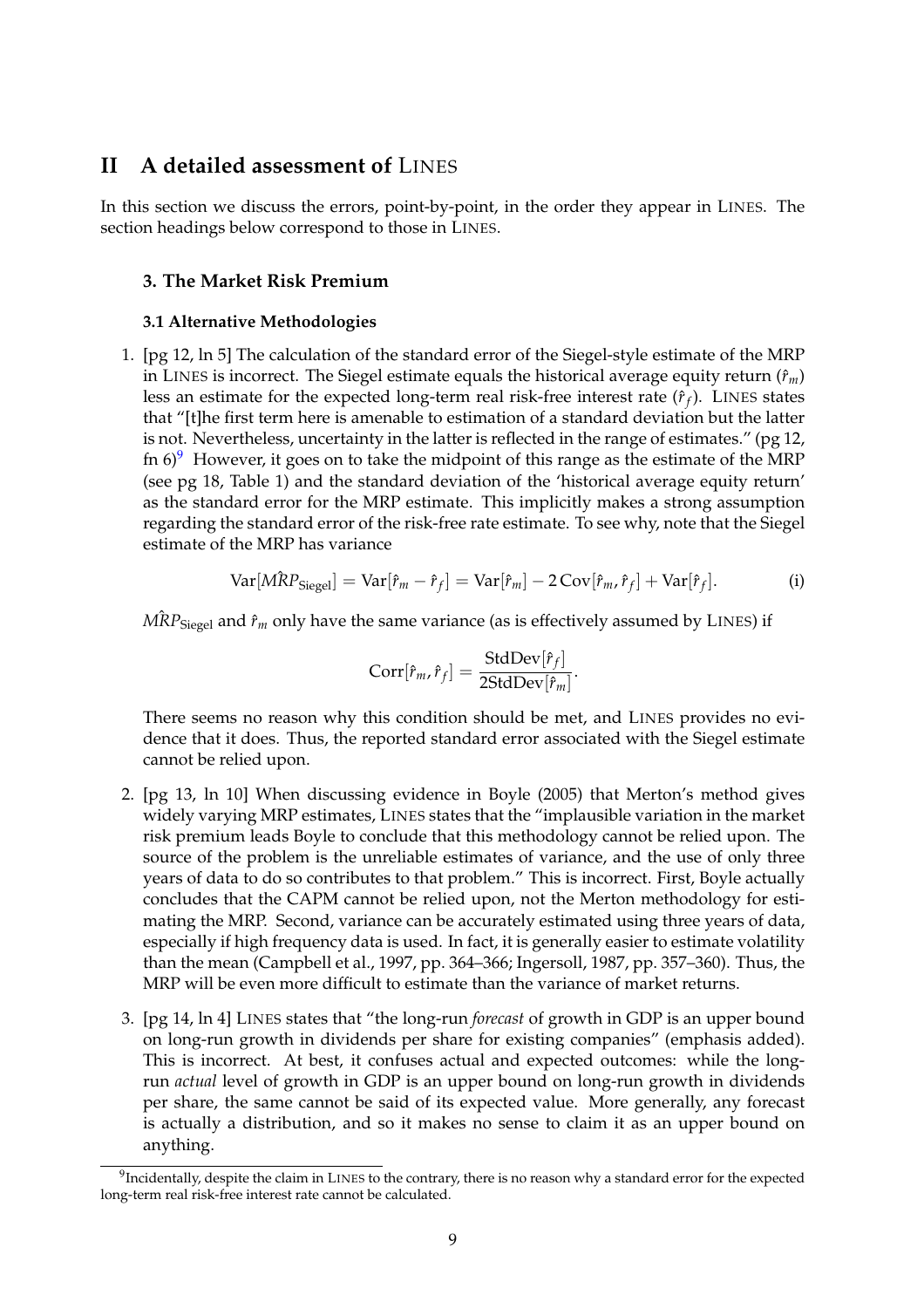<span id="page-11-1"></span>

|             | Lally, Roush and van Zijl (2004) | LINES                           |         |         |
|-------------|----------------------------------|---------------------------------|---------|---------|
|             |                                  | Academics Practitioners Overall |         |         |
| Median      | $7.4\%$                          | $8.9\%$                         | $8.9\%$ | $8.0\%$ |
| Mean        | $7.6\%$                          | $8.8\%$                         | $8.4\%$ |         |
| Sample size | 29                               | 47                              | 76      |         |

Table II: Survey evidence of the NZ MRP

- 4. [pg 14, ln 10] LINES uses the results of a survey of academics' and practitioners' estimates of the MRP conducted by Lally, Roush and van Zijl (2004). However, while the authors of that paper state that their survey "implies an estimate of 8.9%" (Lally et al. 2004, p. 5), LINES interprets the results of that paper as implying an estimate of just 8.0% (pg 17, ln 20). Table  $II$  summarizes the relevant information.
	- Lally et al. state that they "prefer the median as [their] measure of central tendency as it is (sic) cannot be materially affected by a few extreme responses." (p. 5) The median of their sample implies an MRP of 8.9%, which is their final estimate of the MRP.
	- Alternatively, one might use the mean of the overall sample. This is a weightedaverage of the mean academic response and the mean practitioner response, where the weighting reflects the fact that more practitioners than academics responded to the survey (47 versus 29). This results in an estimate of 8.4%.
	- In contrast, LINES takes the simple average of the median response of academics  $(7.4\%$  in Lally et al., but LINES uses  $7.3\%$  instead<sup>[10](#page-11-2)</sup>) and practitioners  $(8.9\%$  in Lally et al, but LINES uses 8.8%), which gives its final estimate of 8.0%. However, not only is the average of two medians without any merit as an estimate, but by using an unweighted-average, LINES ignores the fact that there are 47 practitioner responses and just 29 academic ones, and so implicitly attaches substantially more weight to each academic respondent than to each practitioner respondent.

LINES does not mention, nor does it justify, these variations from the analysis in Lally et al. (2004). We can think of no justification for them.

<span id="page-11-0"></span>5. [pg 14, ln 23] Lines claims that the Ibbotson methodology overstates the estimated NZ MRP due to pre-1985 regulations that controlled interest rates and mandated compulsory purchases of government bonds. According to LINES, the net effect of these controls would have been to artificially lower the riskless interest rate proxy while having no effect on the expected return on equities, thereby imparting an upward bias to the MRP. There are two problems with this line of argument. First, many aspects of the pre-1985 NZ economy were controlled, not just interest rates. Second, in contrast to the claim in footnote 9 of LINES, there is no good reason to suppose that these regulations had no effect on the expected return on equities. Indeed, a standard result from portfolio theory (see, for example, Campbell and Viceria, 2002) is that a required over-weighting of one asset class increases the demand for other asset classes that best restore investors' overall

<span id="page-11-2"></span> $10$ The difference arises because Lally et al. use a risk-free interest rate of 5.7% to convert the raw MRP estimates into values appropriate for the risk-adjusted CAPM, which "was the average yield on ten-year government stock over the period April–June 2003 adjusted for semi-annual compounding . . . and this period matches the period of the survey". In contrast, LINES uses "the ten year government stock rate of 0.056 at the time of the survey (May 2003 average)".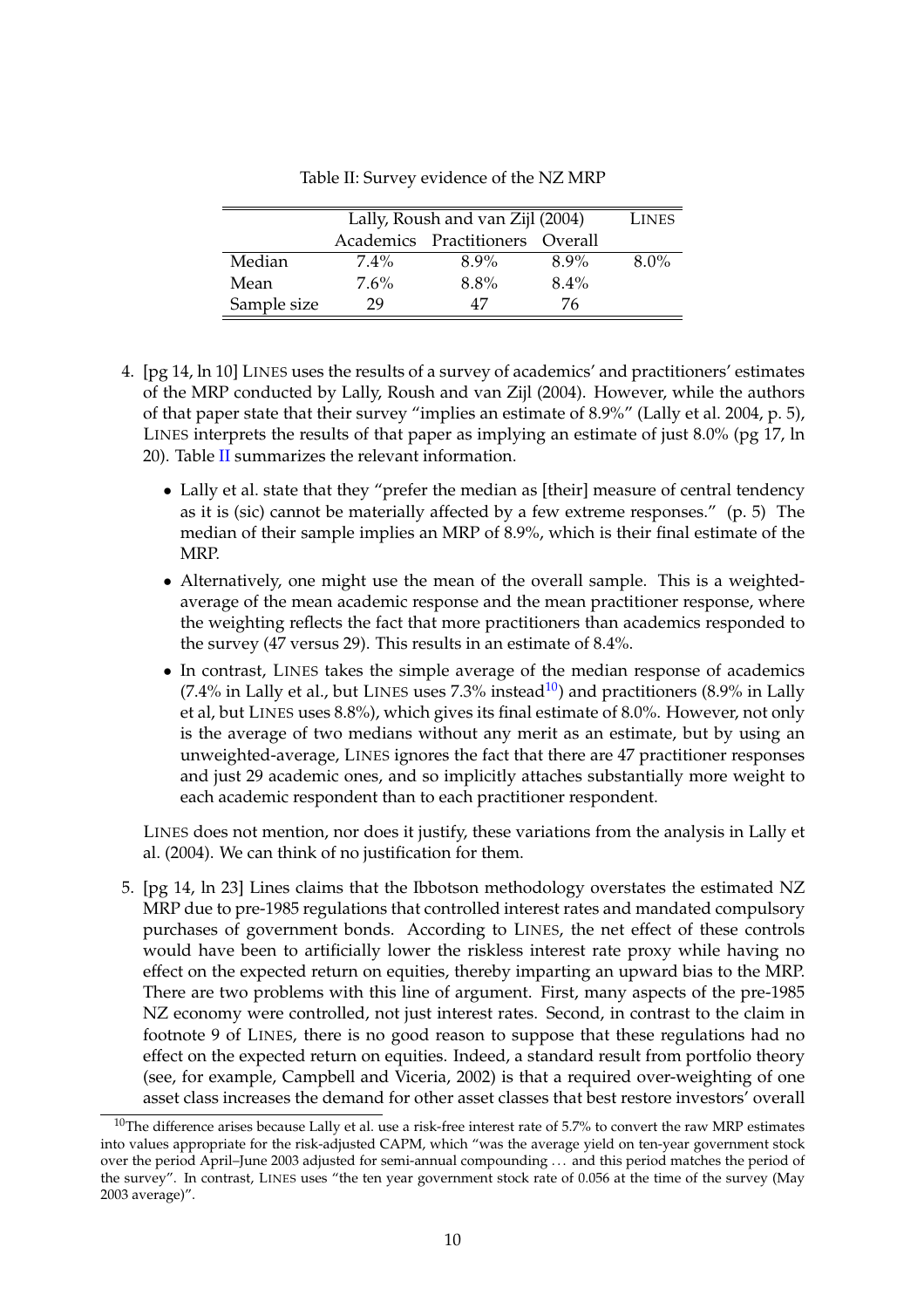desired risk-return balance. This suggests that mandated minimum holdings of lowrisk government bonds would have been accompanied by a higher demand for high-risk equities, thereby lowering the expected return on the latter and rendering ambiguous the net effect on the MRP. These flaws in the theoretical arguments in LINES mean that the possibility of upward bias in the Ibbotson estimate of the MRP should be dismissed until such time as supporting empirical evidence is offered.

This problem reappears at pg 19, ln 18.

- <span id="page-12-2"></span>6. [pg 15, ln 5] LINES attaches a great deal of importance to MRP estimates from foreign markets, when it is not at all clear that estimates of MRP from foreign markets reveal *anything* about the MRP in NZ. This is surprising, as reservations about the relevance of foreign markets appear in several places in LINES. For example:
	- In refusing to consider Merton-style MRP estimates from foreign markets, LINES argues that "it is explicit in the Merton approach that the market risk premium is proportional to market volatility, and *the latter clearly varies over markets*." (pg 16, ln 11, emphasis added)
	- LINES defends not using an international variant of the CAPM because "in using an international version of the CAPM, *estimates of the parameters needed are much less reliable than their domestic counterparts* and there is no consensus on them or even of the particular model that should be used." (pg 9, ln 18, emphasis added)

In light of these comments, it is unclear why so much significance is attached to estimates of the MRP from overseas markets.

<span id="page-12-0"></span>7. [pg 15, fn 12] LINES estimates the US long-term real risk-free interest rate using (a) the average yield on inflation-protected bonds, available in the US since 1997, and (b) the average real return on conventional government bonds during the period 1871–1926 when "inflation was stable and default risk was slight." The first data set is sensible, but the information content of the second data set is doubtful. However, LINES ultimately takes the average of the two sample means (see point [8\)](#page-12-1), so that equal weight is being attached to data from the 19th and 21st centuries.

In assessing the relative merits of the two data sets, it would be helpful if the standard deviations were reported as well as the means. $^{11}$  $^{11}$  $^{11}$  For example, LINES gives a range for the risk-free interest rate of 0.03–0.04, with the endpoints being the two sample means, but this might be giving a quite misleading impression regarding the true confidence interval. Although the standard deviation for the first data set is not reported, it would have been as easy to calculate the standard deviation as the mean. The standard deviation of returns for the second data set actually appears in Siegel (1992), and equals 6.3%. If we are willing to assume that the realized returns over that period were independently and identically distributed, the standard error for the sample mean is 0.0085. Based just on the second data set, therefore, the 95% confidence interval for the risk-free interest rate is [0.023, 0.057].

<span id="page-12-1"></span>8. [pg 16, fn 13] In the calculation of a Siegel-style estimate for the US MRP, LINES repeats the mistake discussed in point [1](#page-10-1) by not considering the standard error of the expected longterm real risk-free interest rate. That is, it claims to capture uncertainty in the estimate of the long-term risk-free interest rate by reporting a range of results and noting that

<span id="page-12-3"></span> $11$  $11$ This would also serve as an input into the standard error calculation described in point  $1$  above.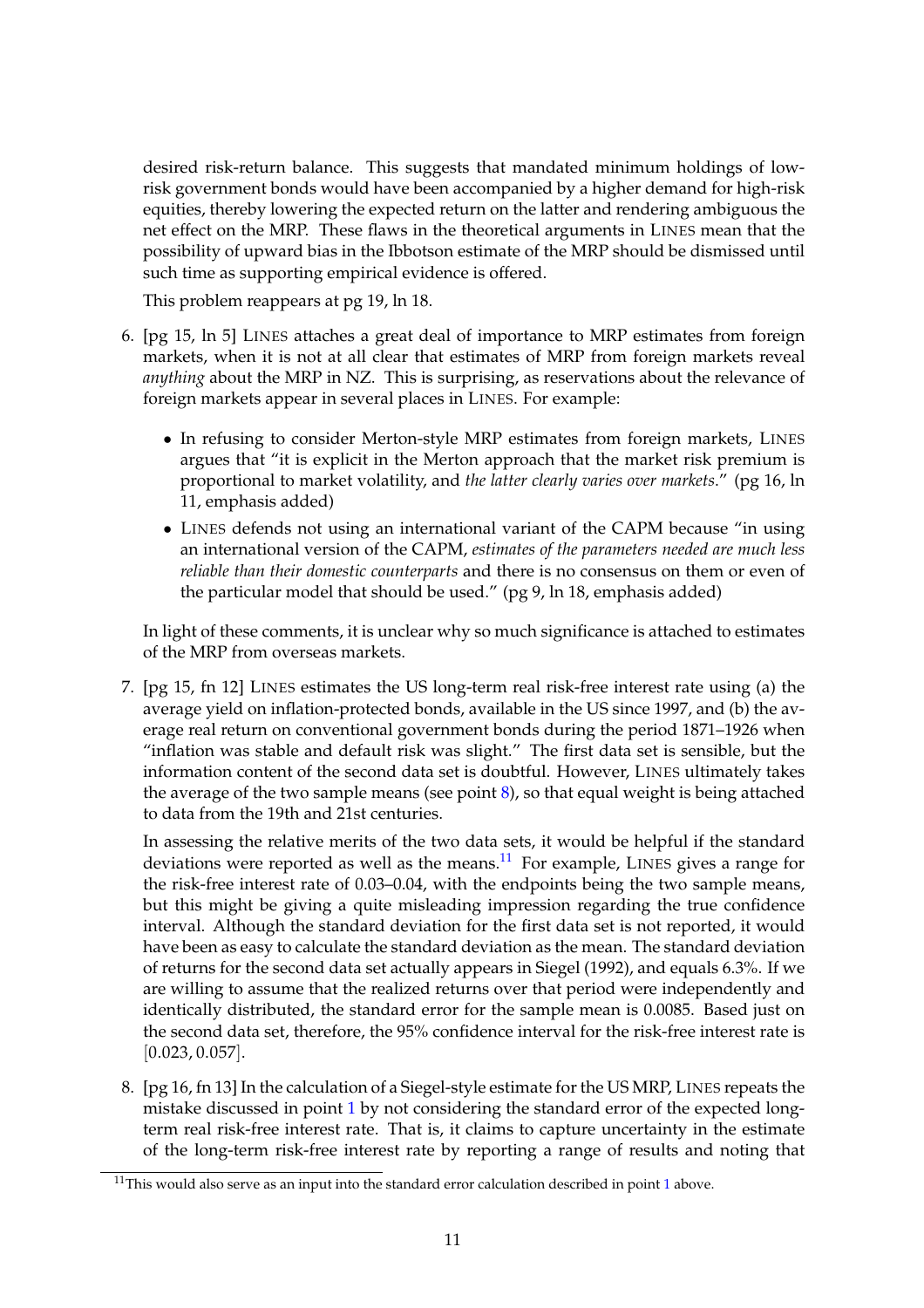"[f]or each point in the range, the standard deviation is that for the average real return on equities, and this is .020", but then goes on to take the midpoint of this range as the MRP estimate (see pg 18, Table 1) and the standard deviation of the "average real return on equities" as its standard error.

- <span id="page-13-2"></span>9. [pg 16, ln 6] When applying Siegel's approach to estimating the MRP for a selection of foreign markets, LINES arbitrarily adopts Siegel's estimate of the *US* long-run real riskfree interest rate. It includes no justification for this, nor does it make any allowance for the estimation error this introduces. At the very least, this raises the term  $\text{Var}[\hat{r}_f]$ in equation [\(i\)](#page-10-3), but LINES continues to ignore sampling error surrounding the expected long-term real risk-free interest rate. This repeats the mistake discussed in points [1](#page-10-1) and [8.](#page-12-1)
- <span id="page-13-1"></span>10. [pg 17, ln 5] When discussing practitioner survey data from the US (specifically, the study by Graham and Harvey (2005, Table 1)), LINES does not mention that Graham and Harvey include standard deviations for the set of survey results. For example, in the June 2005 survey, the standard deviation of the respondents' MRP estimates is 2.2%; the median response is  $2.9\%$ .<sup>[12](#page-13-5)</sup> Results for the other 20 quarterly surveys are similar. This variability is much greater than one would suspect simply by looking at the results presented in LINES (see pg 18, Table 1).

## **3.2 Conclusions**

- <span id="page-13-3"></span>11. [pg 17, ln 23] The NZ MRP estimate calculated using the Merton methodology is deleted when calculating the overall estimate of the MRP, which has the effect of reducing this estimate by 0.5%. However, the results presented in Table 1 (on pg 18) indicate that Cornell-based estimates are stronger candidates for outlier status. Removing them, instead of the Merton estimate, raises the median MRP estimate from 0.070 to 0.079 (using just NZ data) and from 0.070 to 0.077 (using all data).
- <span id="page-13-0"></span>12. [pg 18, ln 1] The MRP estimates in Table 1 all reflect a ten-year horizon for the MRP. LINES discusses the possibility of using a five-year horizon and mentions "uncertainty surrounding the correct investor horizon". However, the MRP must reflect the period over which the CAPM is being applied. According to the argument advanced in LINES, this should be the length of the regulatory cycle (or the price-setting cycle, when assessing excess profits). According to the figures contained in LINES, shifting to a five-year term for the risk-free interest rate would change the MRP estimate by between −10 and 40 basis points, which is not a trivial amount. LINES appeals to "data limitations" and the CAPM's lack of clarity about the investor horizon, but the issue is clear: the MRP must correspond to the period over which the CAPM is being applied. This is discussed in more depth later, in our assessment of the section on the risk-free interest rate.
- <span id="page-13-4"></span>13. [pg 19, ln 16] LINES argues that historical estimates of the MRP "are in general liable to be biased up because market risk premiums are likely to have declined over time as a result of reductions in market volatility." This statement implicitly invokes the Merton approach to measuring the MRP, in which the MRP is the product of a risk aversion parameter and market volatility. However, elsewhere LINES dismisses evidence based on this approach (pg 17, ln 23; pg 18, ln 8).

<span id="page-13-5"></span><sup>&</sup>lt;sup>12</sup>Incidentally, the lowest value reported is 2.7%, not 2.9% as stated in LINES.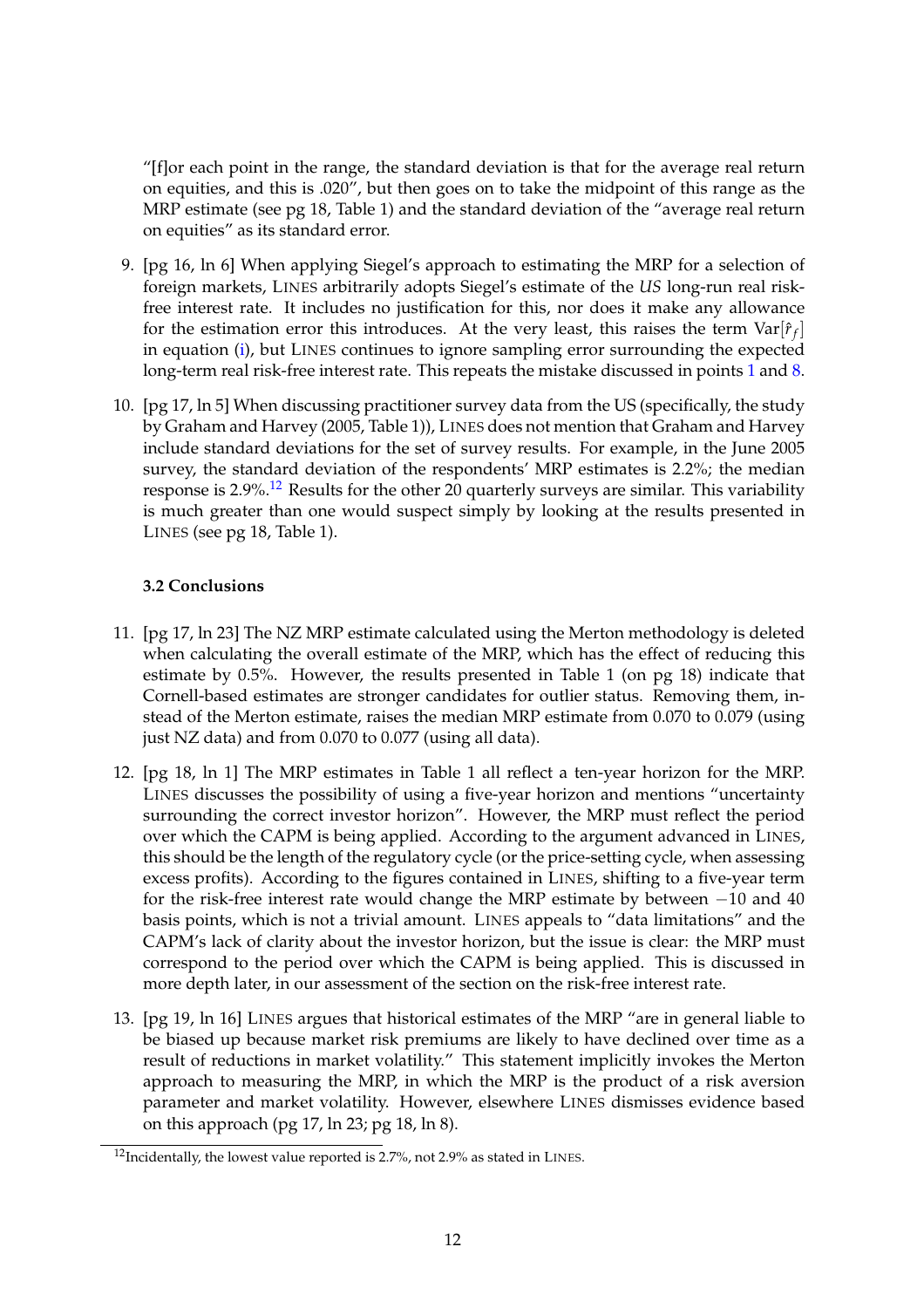<span id="page-14-0"></span>14. [pg 20, ln 10] LINES presents a standard error for the overall MRP estimate, but the process that leads to this standard error is not described in sufficient detail for it to be properly assessed. However, the few hints that are offered suggest that (in addition to the problems with the inputs to this calculation described in points [1,](#page-10-1) [8,](#page-12-1) and [9](#page-13-2) above) the resulting standard error will be far too low. Therefore, statements in LINES relating to this process are likely to offer a misleading view of the precision of the overall MRP estimate (pg 22, ln 1; pg 25, ln 25).

The approach adopted in LINES is to form the estimate of the MRP as a weighted-average of the individual estimates presented and to calculate the standard deviation of the resulting estimate. This approach is standard. However, LINES claims that "[t]he act of forming a weighted average over a range of individual estimates will produce a standard deviation on the weighted average estimate that is *considerably* less than the average standard deviation on the individual estimates" (pg 20, ln 13, emphasis added). This is only true if the correlation between the individual estimators is low, and there are strong reasons to believe this will not be the case here.

- The Siegel, Ibbotson and Merton methods all use historical data and the studies relied on in LINES have sample periods that overlap. Thus, these estimates will almost certainly be positively correlated.
- Some inputs to the so-called forward-looking approach are influenced by historical data, in particular the growth rate in dividends per share. For example, the calculation of this figure in LINES involves subtracting 0.01 from long-run growth in GDP. Estimates of the latter figure will be influenced by historical growth rates in GDP. Further, LINES cites Bernstein and Arnott (2003) as justification for its 0.01 deduction, and Bernstein and Arnott make extensive use of historical data in justifying their conclusions.
- Respondents to surveys cannot formulate their expectations for the future without being influenced by historical outcomes that are common knowledge.

LINES claims to use 11 different estimators as inputs, which implies that 66 separate parameters are needed to completely specify the covariance matrix that lies at the heart of the calculations of the standard deviation of the weighted-average.<sup>[13](#page-14-1)</sup> What values do these parameters take? What justification is provided for using them? None of this is discussed. Combined with the mistakes involving standard errors described in points [1,](#page-10-1) [7,](#page-12-0) [8,](#page-12-1) and [9](#page-13-2) and the possible assumption that the individual estimates are independent (as evidenced by the numerical example on pg 20), this casts doubt on the accuracy of the standard error presented in LINES and suggests that it is far too low.

- 15. [pg 21, ln 7] LINES asserts that "[o]f the estimation methods used [to estimate the MRP], the Ibbotson, Siegel and Merton approaches are not particularly sensitive to re-estimation of the parameter a few years earlier." However, the evidence contained in LINES shows that the MRP estimates are very sensitive to the sample period chosen. For example, (a) the Ibbotson estimator is 7.3% for 1931–2002 but 7.7% for 1931–2004 (pg 11, ln 17); and (b) the Siegel estimator is 5.6–6.3% for 1931–2002 but 6.0–6.8% for 1931–2004 (pg 12, ln 16). That is, adding two more years of observations to a 70 year sample period adds approximately half a percentage point to the estimated MRP.
- 16. [pg 21, ln 9] LINES's statement that "[i]n respect of the forward-looking and survey approaches, [estimates of the MRP] are not in general available at earlier points in time"

<span id="page-14-1"></span> $13$ The 66 parameters comprise 11 standard deviations and 55 correlations.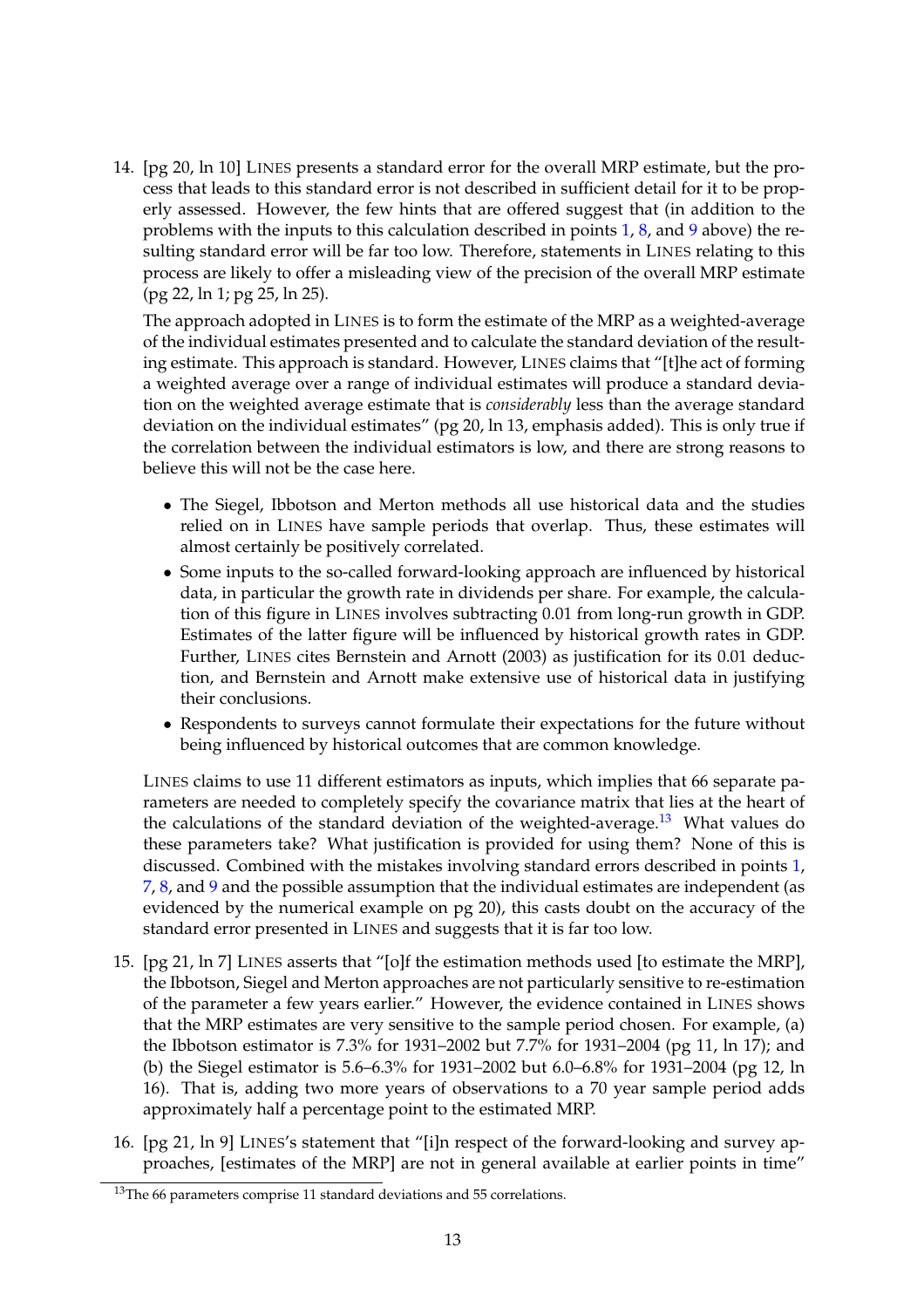is incorrect. Forward-looking approaches can easily be implemented for earlier years. All that has to be done to calculate a forward-looking MRP at any earlier date is to use the data that would have been available then, which is straightforward. For example, Claus and Thomas (2001) estimate a forward-looking MRP for each year during the period 1985–1998.

#### **3.3 Contrary Views**

17. [pg 23, ln 23] LINES states that "all methods have their limitations, and therefore some (explicit) weight should be given to them all." The logic here is incorrect. Some weight should be given to all methods only if they each have some merit, not because they all have limitations. Consider a method with absolutely no merit (and therefore presumably some limitations). If we followed the logic in LINES, some weight should still be attached to this method, which is clearly inappropriate.

This error is repeated at pg 26, ln 14.

#### **4. The Risk Free Rate**

- <span id="page-15-0"></span>18. [pg 29, ln 23] Throughout the discussion of this topic, LINES proceeds as though prices are set for a fixed interval, and only ever reset at the end of this period. In reality, prices will be reset when circumstances dictate and this cannot be predicted with certainty in advance. The actual revision frequency is endogenous and uncertain, not exogenous as assumed in LINES, and depends on the paths demand and other variables take. As the real options literature demonstrates, ignoring such managerial flexibility can lead to significant valuation errors. Nowhere does LINES account for this optionality.
- <span id="page-15-1"></span>19. [pg 30, ln 3] Another assumption underlying the analysis in LINES is that cash flows are received only at the *end* of the price-setting period. If prices were reset annually this might not matter much, but with a three- or five-year period it is clearly inappropriate to assume that cash flows are received only at the end of the price-setting period when they are actually received *during* the price-setting period.

Consider the following example. Suppose that (a) the asset life and the price-setting cycle are each two periods, (b) operating costs equal zero, (c) the cost of the asset is  $B_0 = 100$ and will be depreciated by  $D_1 = D_2 = 50$  each period, and (d) the one period rate is  $r_{0,1} = 0.06$  this period and  $r_{1,2} = 0.10$  next period.<sup>[14](#page-15-2)</sup> Since the future one-period rate is known with certainty in this example, the current two-period interest rate is

$$
r_{0,2} = \sqrt{(1 + r_{0,1})(1 + r_{1,2})} - 1 = 0.0798.
$$

If prices were adjusted each period in line with the prevailing one-period rate, allowed revenue would equal

$$
R_1 = D_1 + r_{0,1}B_0 = 56
$$

in the first period and

$$
R_2 = D_2 + r_{1,2}B_1 = 55
$$

<span id="page-15-2"></span><sup>&</sup>lt;sup>14</sup>We use  $r_{t,t+n}$  to denote the *n*-period interest rate prevailing at date *t*.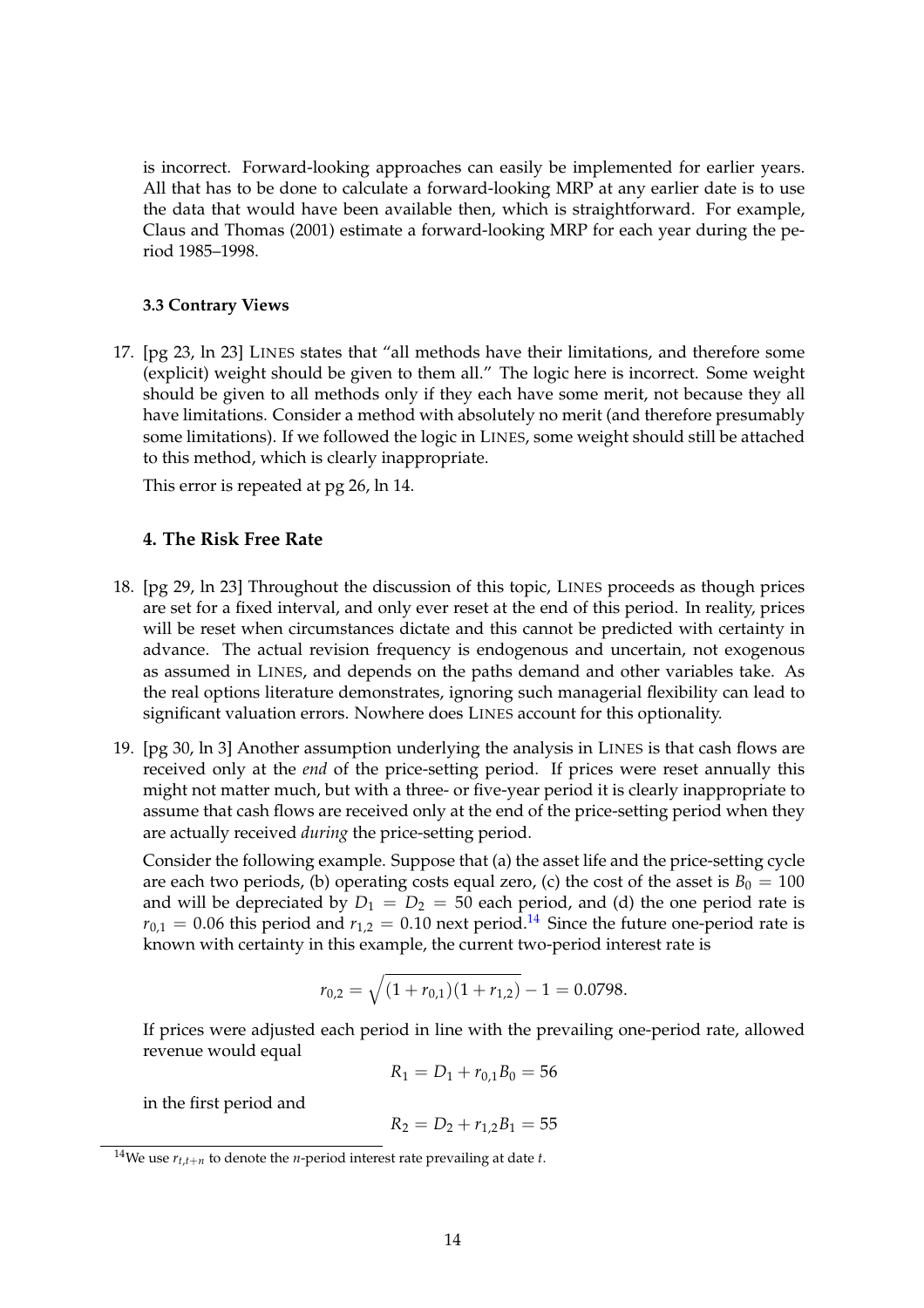in the second period, and the firm's net present value would be

$$
\frac{R_1}{1+r_{0,1}} + \frac{R_2}{(1+r_{0,2})^2} - B_0 = 0.
$$

However, an alternative approach is required when prices are to be held fixed for both periods, as then (absent anticipated changes in demand) *R*<sup>1</sup> and *R*<sup>2</sup> must be equal. The implication of the analysis in LINES is that only knowledge of the two-period interest rate  $(r_{0,2})$  will be required, but it is clear that the appropriate allowed revenue will also depend on the one-period interest rate  $(r_{0,1})$  in this case.

- <span id="page-16-1"></span>20. [pg 30, ln 22] LINES asserts that the "feasible candidates for the price-resetting frequency" lie between 1 and 5 years and announces that it "favour[s] the midpoint" without providing any justification. As discussed in point [18,](#page-15-0) the ex post resetting frequency will not necessarily match the ex ante expectation. While the midpoint might seem reasonable at first glance, this is naive and ignores the lesson from the real options literature that the combination of irreversible investment and managerial flexibility means that both the expected value *and* the standard deviation matter. Simply assuming that the average outcome occurs with certainty overlooks this fundamental point.
- 21. [pg 30, ln 25] LINES states that "[s]ince forecast excess profits are examined, and future interest rates are indeterminable, one is bound to act as if they will not change". This repeats the error discussed in point [20](#page-16-1) in a different context. Even if it is not always incorporated in applied work, interest rate volatility is very important for behaviour in industries (such as the one under consideration) where irreversibilities are ubiquitous.<sup>[15](#page-16-3)</sup> Simply proceeding as though one has perfect foresight is not an innocuous assumption. Thus, when interpreting the final estimate of the WACC in LINES, as well as the excess earnings it implies, it is important to remember that the underlying calculations rest on some unnecessarily strong and unrealistic assumptions.
- <span id="page-16-2"></span>22. [pg 31, ln 21] LINES argues that using a three-year rate removes interest rate risk. However, this is not true when one realizes that the price-setting interval is endogenous. This error is an example of the mistakes that can arise as a consequence of making the assumption discussed in point [18.](#page-15-0)
- <span id="page-16-0"></span>23. [pg 32, ln 10] LINES devotes considerable space to attempting to justify the decision to use two different maturities of the risk-free interest rate in the same implementation of the CAPM. The standard CAPM is usually written in the form<sup>[16](#page-16-4)</sup>

<span id="page-16-5"></span>
$$
r = r^f + \beta \left( E[r^m] - r^f \right). \tag{ii}
$$

LINES proposes (pg 34, ln 15) using the three-year risk-free interest rate for the first appearance of  $r^f$  and the ten-year risk-free interest rate for the second appearance of  $r^f$ . This position is indefensible.

An important implication of the CAPM is that each asset has a so-called 'tracking portfolio' with a proportion  $β$  of its wealth invested in the market portfolio and the remaining proportion  $1 - \beta$  invested in the risk-free asset (Grinblatt and Titman, 2002, pp. 149– 151). An asset and its tracking portfolio may generate different cash flows, but any difference is uncorrelated with the return on the market portfolio and is therefore diversifiable. Thus, the difference is not priced by the market, and the expected rate of return

<span id="page-16-4"></span><span id="page-16-3"></span> $15$ See, for example, Ingersoll and Ross (1992) for the impact of interest rate uncertainty on firm decision-making.  $16$ Using a tax-adjusted CAPM, as in LINES, does not alter the fundamental conclusion that there is only one risk-free asset.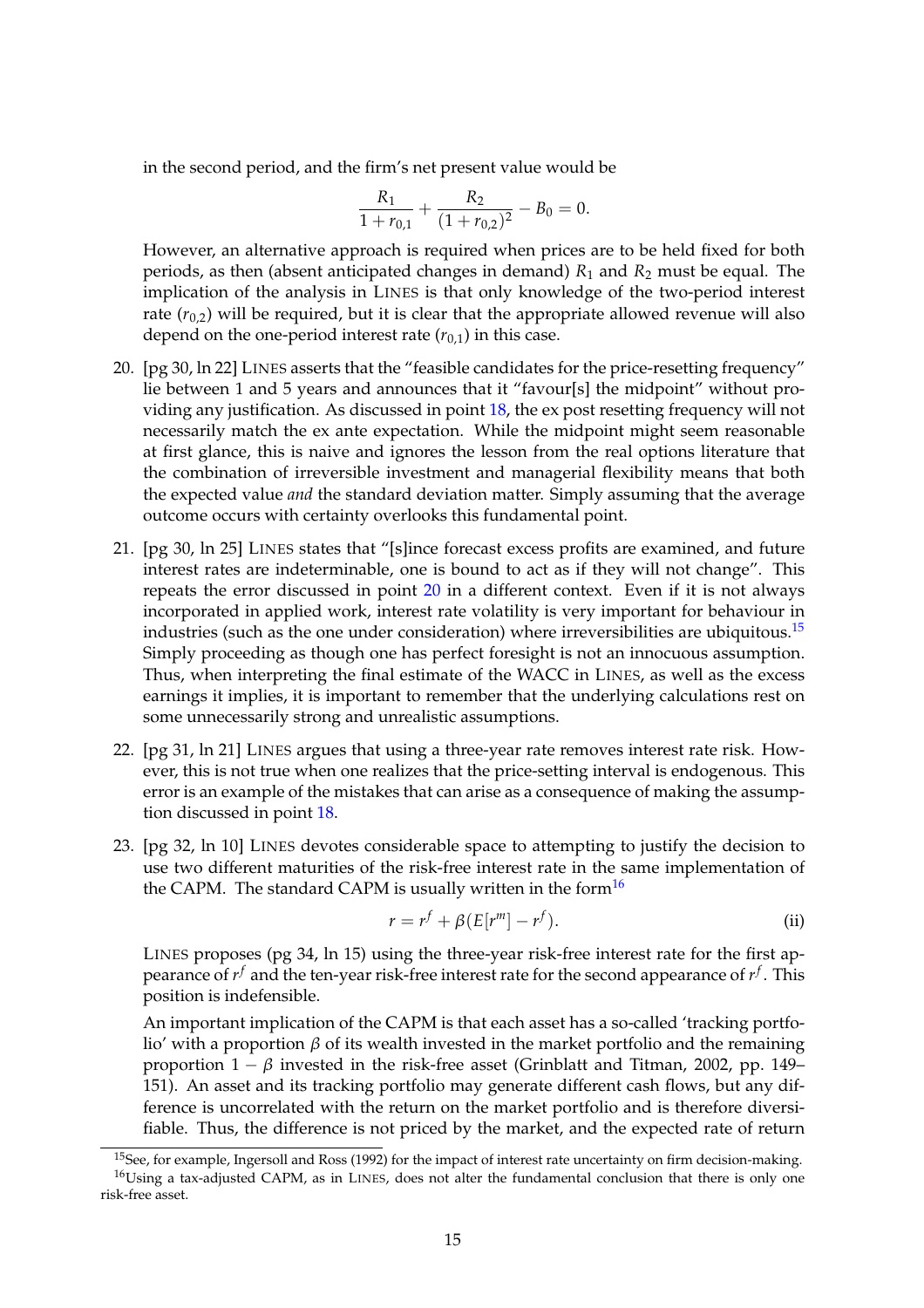on the asset equals the expected rate of return on its tracking portfolio. Since the latter is the weighted-average of the expected rates of return on the two components, with the weights corresponding to the portfolio weights, it follows that the expected rate of return on the tracking portfolio is

$$
\beta E[r^m] + (1 - \beta)r^f.
$$

This is just the standard CAPM, equation [\(ii\)](#page-16-5). However, this formulation (and the underlying story involving the tracking portfolio) makes it clear that there can only be one risk-free asset.[17](#page-17-3)

There is no need to deviate from the correct approach, which involves calculating an MRP with a horizon matching the length of the regulatory cycle. The claim that "data limitations" prevent this approach is discussed in point [26.](#page-17-2)

- <span id="page-17-0"></span>24. [pg 32, ln 12] Here LINES appears to concede that its approach will generally lead to the expected return on assets with a beta of 1 having an allowed rate of return that differs from the expected rate of return on the market as a whole. When, as is usually the case, the yield curve is upward sloping, the allowed rate of return will be less than the expected rate of return on the market portfolio. If the advice in LINES is followed, the NZCC is implicitly and knowingly saying that market-determined required returns on the market as a whole are too high: *according to its own calculations*, the NZCC will not allow firms to earn their cost of capital! Note that this is not a disagreement about the appropriate level of a parameter estimate, but a decision to use a parameter value that the NZCC knows to be too low.
- <span id="page-17-1"></span>25. [pg 32, ln 24] In trying to explain away the problem discussed in point [24,](#page-17-0) LINES includes an example with annual price setting but a CAPM corresponding to a two-year horizon and points out that it cannot be used to calculate a one-year cost of equity. It goes on to state that "[t]he choice then lies between discarding the model and adapting it to the situation in question." There is a third, more obvious, and theoretically-correct, approach: simply use a one-year estimate of the MRP. Then the problem goes away.
- <span id="page-17-2"></span>26. [pg 33, ln 5] The primary justification offered in LINES for not adopting the solution discussed in point [25](#page-17-1) appears to be that "as discussed in section 3.2, data limitations point to the use of the ten year risk free rate in estimating the market risk premium." It is not clear, even from reading Section 3.2, exactly what these data limitations are. In fact, all of the five methods used in LINES to estimate the MRP are, or can be, applied to maturities less than ten years, as we now explain.
	- Ibbotson approach: For NZ, PricewaterhouseCoopers (2002) use one-year bonds. For the US and other foreign markets, Dimson et al. (2002) report two different equity premia, one using short-term government securities and the other using long-term government bonds.<sup>[18](#page-17-4)</sup>
	- Siegel approach: All that is required to convert an Ibbotson-style estimate to a Siegelstyle one is knowledge of the short-term real interest rate. In fact, Siegel reports

<span id="page-17-3"></span> $17$ If two different maturities of the risk-free interest rate are used instead, one is effectively assuming some sort of 'three-fund separation' result, where investors hold the market portfolio, short-term bonds, and long-term bonds. This is most definitely *not* the CAPM.

<span id="page-17-4"></span> $18$ The maturity on the bonds used varies across countries, and across time. For example, the UK bond index uses perpetual bonds for 1900–1954, and a portfolio of government bonds with a mean maturity of 20 years for 1955– 2000. The US bond index uses "four percent government bonds" for 1900–1918, the Federal Reserve ten-to-fifteen year bond index for 1919–1925, and the Ibbotson Associates' long bond index (representative of 20-year bonds) for 1926–2000.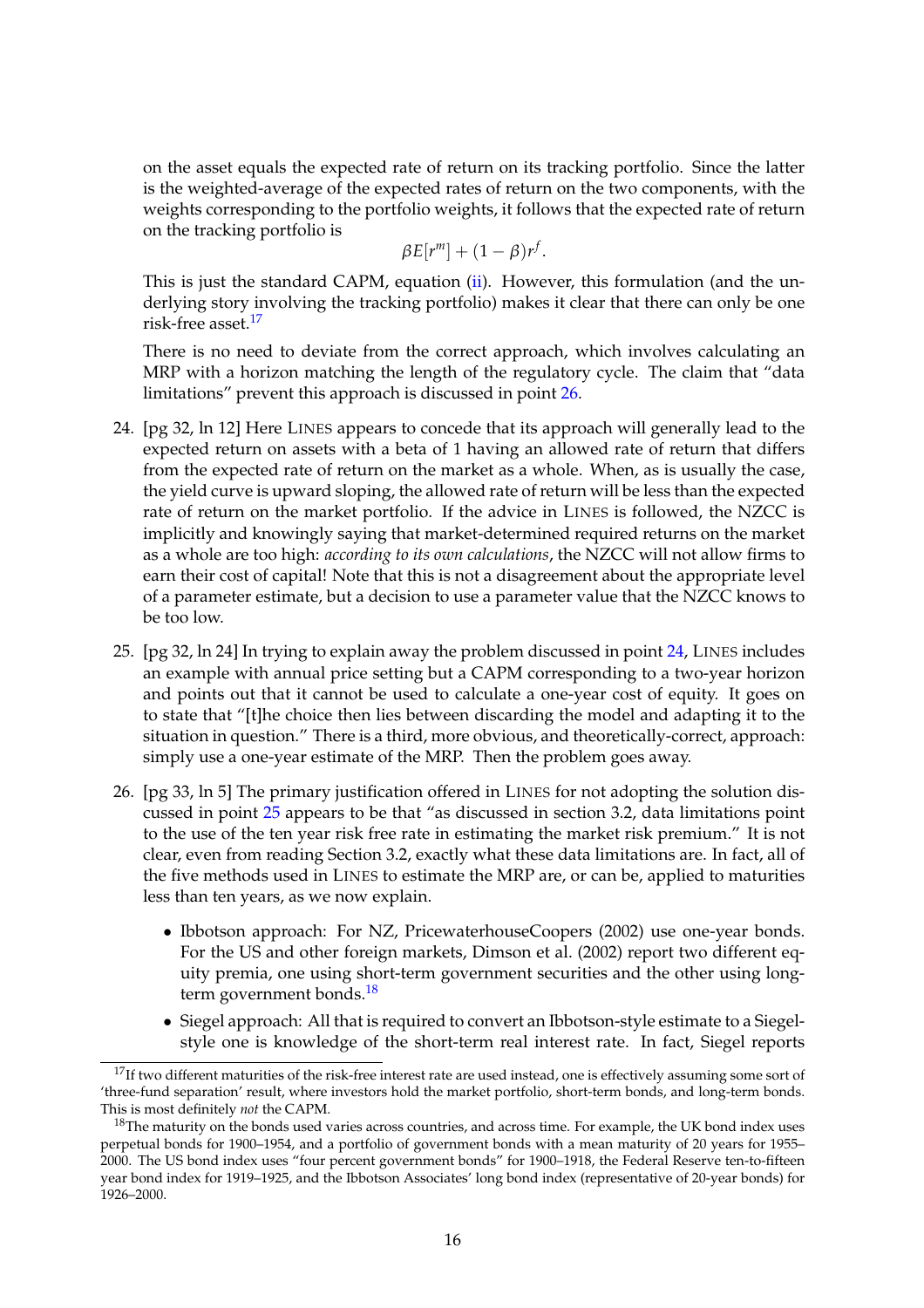estimates of the US MRP using both long-term and short-term interest rates (Siegel, 1992).

- Merton approach: This approach requires only an estimate of the volatility of market returns. No interest rate data are required.
- Cornell approach: Since the approach does not rely on historical interest rate data, one need only subtract the three-year rate (instead of the ten-year one) from the estimated return on the market.<sup>[19](#page-18-1)</sup>
- Survey results: The Welch (2001) survey of the US MRP uses "short-term bonds". Furthermore, LINES converts this to an MRP estimate using long-term bonds (pg 16 ln 24), so the reverse procedure must be possible. This would allow the Lally, Roush and van Zijl (2004) and Graham and Harvey (2005) surveys (NZ and US respectively) to yield MRP estimates using the three-year rate.

LINES states that the figures in Table 1 "invoke the ten year risk free rate" (pg 18, ln 1). While this is correct, it is important to note that many of the sources underlying the figures in Table 1 actually use interest rates with shorter maturities. In summary, LINES appears to *choose* to use a ten-year rate when it estimates the MRP. This maturity is not imposed by "data limitations".

<span id="page-18-0"></span>27. [pg 33, ln 6] However, LINES does not rely solely on this data issue. It goes on to argue as follows: "Furthermore, even in the absence of data limitations, the consistency argument is not compelling. It rests on the assumption that the expected market return *E<sup>m</sup>* is the same for all future periods, and this appears to conflict with the fact that  $R_{f1}$  differs from *R<sup>f</sup>* <sup>2</sup> ."

This is a 'straw man' argument. In keeping with the simple example discussed in point [25](#page-17-1) above, suppose the price-setting cycle and the investor horizon are one and two years, respectively. Let  $r_{t,t+n}^f$  denote the *n*-year risk-free interest rate at date *t* and let  $r_{t,t+n}^m$  denote the corresponding return on the market portfolio. Three different approaches need to be considered.

• In the context of the CAPM, the correct approach is to use the MRP corresponding to the period over which the CAPM is being applied; that is

<span id="page-18-3"></span>
$$
MRP_{t,t+1} = E_t[r_{t,t+1}^m] - r_{t,t+1}^f.
$$
 (iii)

<span id="page-18-5"></span>• The approach advocated in LINES is to use the MRP corresponding to a longer horizon; that is, $20$ 

$$
MRP_{t,t+2} = E_t[r_{t,t+2}^m] - r_{t,t+2}^f.
$$
 (iv)

In order for this approach to be valid, the market risk premium must be independent of the horizon; that is,  $MRP_{t,t+2} = MRP_{t,t+1}$  must be true.

• LINES claims that the alternative is to use the hybrid

<span id="page-18-4"></span>
$$
E_t[r_{t,t+2}^m] - r_{t,t+1}^f.
$$
 (v)

 $^{20}$ Although this is what LINES claims to use, in many cases it is effectively using a hybrid of its own:  $E_t[r^m_{t,t+1}]-1$ 

<span id="page-18-1"></span> $19$ For example, LINES converts an MRP estimate originally calculated using the forward-looking approach with a five-year horizon in Lally (2001) to one with a ten-year horizon (pg 14 ln 2).

<span id="page-18-2"></span> $r_{t,t+2}^f$  (for example, when it uses Ibbotson-style estimates).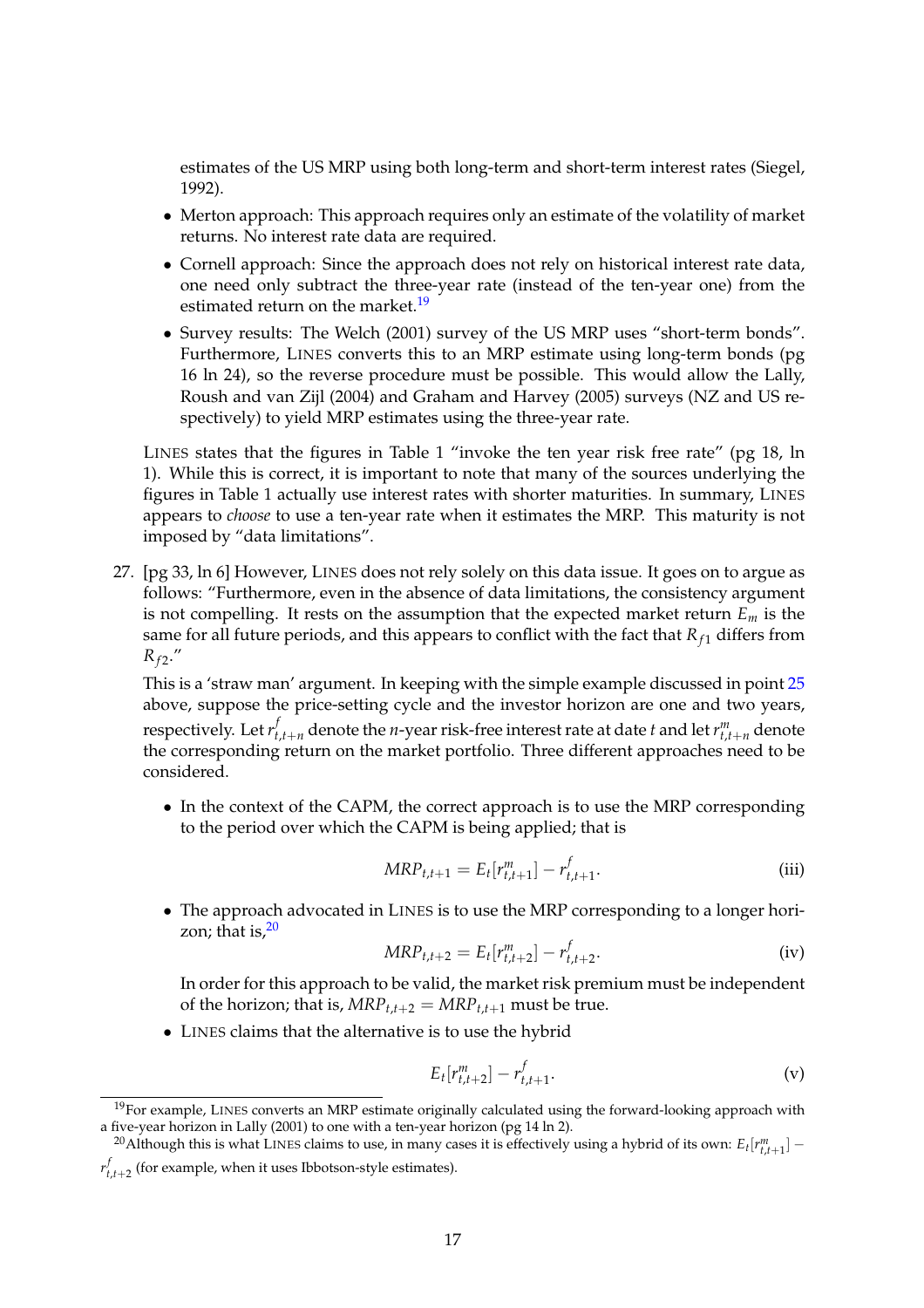As is easily seen by comparing [\(iii\)](#page-18-3) and  $(v)$ , LINES is correct when it claims that use of the hybrid is appropriate only if  $E_t[r^m_{t,t+2}] = E_t[r^m_{t,t+1}]$ ; that is, if the expected rate of return on the market portfolio is independent of the horizon. However, [\(v\)](#page-18-4) is *not* the approach being suggested, so the discussion on pg 33 of LINES is irrelevant.

To summarize, the correct approach, [\(iii\)](#page-18-3), imposes no conditions on the behaviour of the expected rate of return on the market portfolio. The approach advocated in LINES, [\(iv\)](#page-18-5), is only valid if  $MRP_{t,t+2} = MRP_{t,t+1}$ . The hybrid approach, [\(v\)](#page-18-4), is only valid if  $E_t[r_{t,t+2}^m] =$  $E_t[r^m_{t,t+1}]$ . Since [\(iii\)](#page-18-3) is easily implemented, there is no need to consider [\(iv\)](#page-18-5) or [\(v\)](#page-18-4), yet LINES seems determined not to use [\(iii\)](#page-18-3). However, it has not shown that [\(iv\)](#page-18-5) is valid, or even that it is 'less invalid' than [\(v\)](#page-18-4).

<span id="page-19-0"></span>28. [pg 33, ln 9] The point of the discussion in this part of LINES is not clear, but we think it is trying to show that a sufficient condition for the approach in [\(iv\)](#page-18-5) to be valid  $$ that is, for  $MRP_{t,t+2} = MRP_{t,t+1}$  to hold — is that (a) the one-period MRP is constant over time and (b) interest rates satisfy the expectations hypothesis. Although LINES does not do so, it is straightforward to show that these two conditions do indeed imply that  $MRP_{t,t+2} = MRP_{t,t+1}.$ <sup>[21](#page-19-1)</sup> However, LINES concedes that the empirical evidence largely rejects the expectations hypothesis, and so concludes that its approach is invalid. $^{22}$  $^{22}$  $^{22}$  It thus rejects [\(iv\)](#page-18-5) on empirical grounds. As we discuss in point [29](#page-20-0) below, it also rejects [\(v\)](#page-18-4) on empirical grounds. Nevertheless, it proceeds to use  $(iv)$  and not  $(v)$ .

However, it is a mistake to reject an approach simply because a sufficient condition for its legitimacy is contradicted by the empirical evidence. After all, there may be other sufficient conditions that *are* consistent with the empirical evidence. If this were the case, then the approach in LINES would be acceptable. Instead, what is required is empirical evidence regarding the assumption that  $MRP_{t,t+2} = MRP_{t,t+1}$ , since this is what is ulti-mately required for the approach in [\(iv\)](#page-18-5) to be valid. Unfortunately, this is not in a form that is readily testable. However, we note that the following result holds as an identity:

$$
E_t[E_{t+1}[r_{t+1,t+2}^m]] = E_t[r_{t+1,t+2}^m]
$$
 (from the law of iterated expectations)  
\n
$$
= E_t[P_{t,t+2}^m - r_{t,t+1}^m]
$$
 (from the definition of two-period returns)  
\n
$$
= E_t[r_{t,t+1}^m] + E_t[2r_{t,t+2}^m - 2r_{t,t+1}^m]
$$
 (from adding zero)  
\n
$$
= E_t[r_{t,t+1}^m]
$$
 (from the definition of *MRP*)  
\n
$$
+ 2(MRP_{t,t+2} + r_{t,t+2}^f) - 2(MRP_{t,t+1} + r_{t,t+1}^f)
$$
  
\n
$$
= E_t[r_{t,t+1}^m] + 2(r_{t,t+2}^f - r_{t,t+1}^f) + 2(MRP_{t,t+2} - MRP_{t,t+1}).
$$

Therefore, the condition that is required for the approach described by  $(iv)$  to be valid,  $MRP_{t,t+2} = MRP_{t,t+1}$ , is equivalent to the condition that<sup>[23](#page-19-3)</sup>

$$
E_{t+1}[r_{t+1,t+2}^m] = E_t[r_{t,t+1}^m] + 2(r_{t,t+2}^f - r_{t,t+1}^f) + \text{noise}.
$$

This is readily testable, especially using estimates of expected rates of return calculated using the forward-looking approach: if it is rejected by the data, the approach advocated in LINES is not valid.

<span id="page-19-3"></span><sup>23</sup>That is, the term spread  $r_{t,t+2}^f - r_{t,t+1}^f$  can be used to predict the change in the expected market return

<sup>21</sup>A proof is available from the authors upon request.

<span id="page-19-2"></span><span id="page-19-1"></span> $22$ Moreover, the first component of the sufficient conditions — constancy of the MRP — seems most unlikely to hold. According to Merton (1980), the MRP equals the product of a risk aversion parameter and market volatility. It seems reasonable to assume the former is constant over time, but there is ample evidence to show that volatility is not constant over time. See, for example, Bollerslev, Chou and Kroner (1992) and Gourieroux and Jasiak (2001, Chapter 6).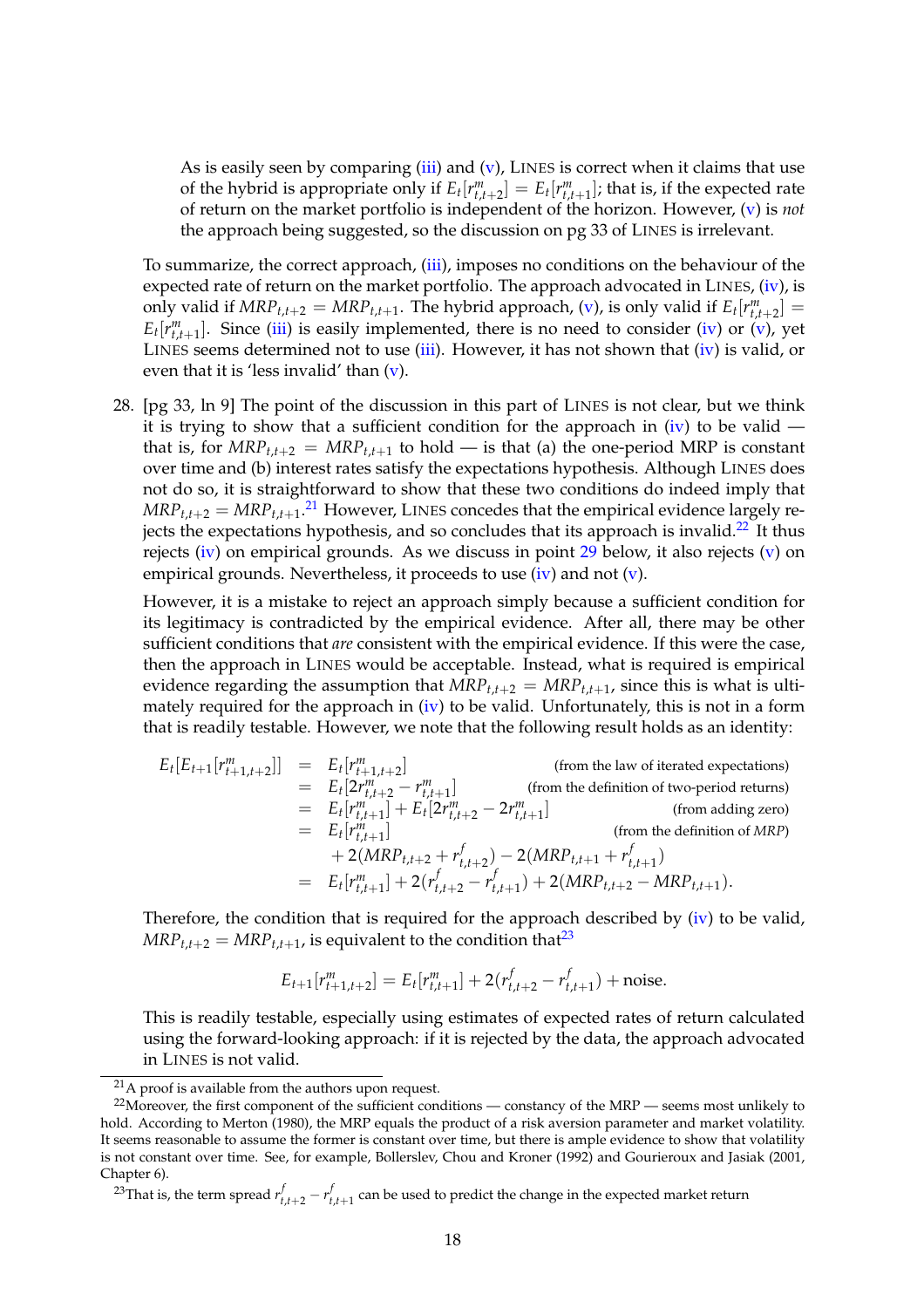<span id="page-20-0"></span>29. [pg 33, ln 21] In attempting to dismiss the approach described by  $(v)$ , LINES asserts that "the consistency argument presented here requires that  $E_m$  is invariant to the choice of the future period, even in the face of  $R_{f1}$  differing from  $R_{f2}$ , and this is untenable. So, the consistency argument is flawed."

First, no evidence supporting the claim of 'untenability' is presented. In fact, there exists empirical evidence that the expected return on the market is *less* sensitive than the MRP to changes in interest rates. For example, Harris and Marston (1999) estimate that a one percentage point rise in the risk-free interest rate raises the expected return on the market by less than 0.3 percentage points and therefore lowers the MRP by more than 0.7 percentage points. $24$  These figures suggest that it might indeed be 'less invalid' to assume that the expected rate of return on the market portfolio is unrelated to the level of interest rates (essentially approach  $(v)$ ) than to assume that the market risk premium is unrelated to the level of interest rates (essentially approach [\(iv\)](#page-18-5)).

Second, even if the consistency argument were "flawed", this would not validate the alternative advocated in LINES. It is not sufficient to show that the approach in  $(v)$  is invalid — the approach in  $(iv)$  must be shown to be superior.

<span id="page-20-1"></span>30. [pg 34, ln 8] The summary in LINES of the issue regarding the maturity (or maturities) of the risk-free interest rate encapsulates many of the problems with its analysis. Consider the concluding paragraph in Section 4: "In summary, a theoretically satisfactory application of the CAPM is not possible and some adaptation of the model is unavoidable. In the face of various alternative adaptations, the present value principle is paramount, i.e., the present value of future cash flows should match the initial investment. This principle leads to the conclusion that the first term in the  ${\rm CAPM}$  ( $R_{f1})$  must match the price-setting period, assumed to be three years. This leaves the question of which risk free rate term should be used in estimating the market risk premium  $(R_{f2})$ , and the problem of data availability leads to use of the ten year rate here. So,  $R_{f1}$  is the three year rate and  $R_{f2}$  is the ten year rate. The principal contrary arguments here are that  $R_{f1}$  should match the life of the assets, and that  $R_{f1}$  should match  $R_{f2}$  (and the latter should be the 10 year rate on account of data availability problems). Both arguments violate the present value principle. Furthermore, the argument for matching  $R_{f1}$  and  $R_{f2}$  has the further drawback of implying a flat term structure for  $E_m$  even when the term structure for  $R_f$  is otherwise."

First, a "theoretically satisfactory application of the CAPM" *is* possible. It is described by approach [\(iii\)](#page-18-3) above.

Second, the "present value principle" leads to the conclusion that *all* terms in the CAPM should match the price-setting period, not just the first appearance of the risk-free interest rate.

Third, the concerns about data availability are unfounded.

Fourth, unless the MRP is independent of the length of the period over which it is mea-sured, the alternative in LINES, described by approach [\(iv\)](#page-18-5) above, violates its own  $NPV =$ 0 principle.

<span id="page-20-2"></span><sup>&</sup>lt;sup>24</sup>Similarly, Marston and Harris (1993) estimate that a one percentage point increase in bond yields leads to a 0.46 percentage point increase in the expected return on the market.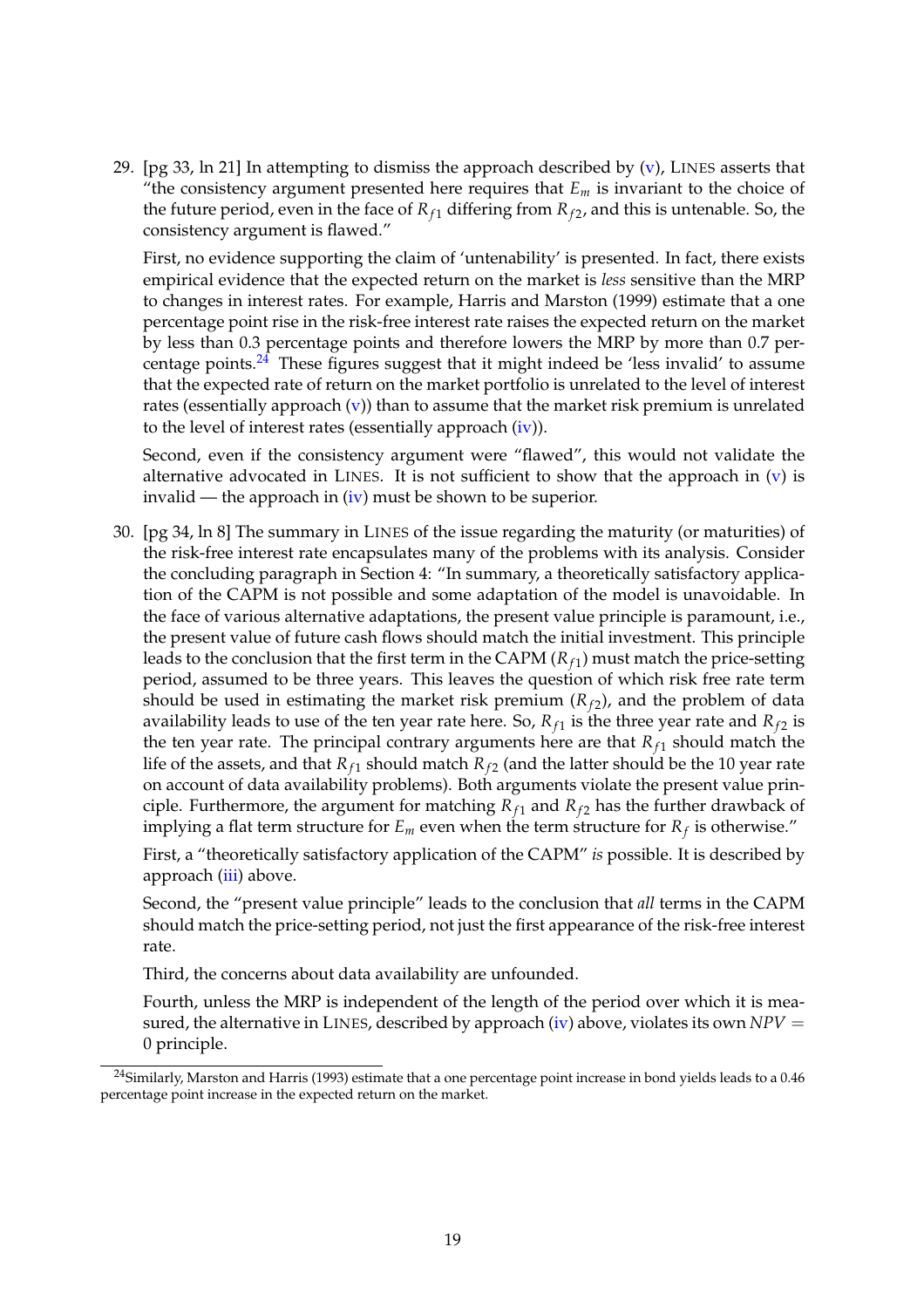## **5. The Asset Beta**

### **5.1 Underlying Factors**

- <span id="page-21-2"></span>31. [pg 34, ln 23] In its discussion of the asset beta, LINES decomposes an arbitrary firm's beta into a linear combination of 'factor betas', starting from an APT-style returns process. LINES uses this decomposition to introduce its discussion of the factors determining a firm's asset beta, but in fact this decomposition highlights the dangers in using foreign comparison firms. While it is just possible that carefully selected comparison firms may have the same relationship between factors and their returns (the  $b_i$ ; is, in terms of equation (10)) as a NZ lines business, the make-up of the US market is almost certainly different from that of the NZ market. In this case the relationship between the market return and the individual factors (that is, the  $\text{Cov}[F_i,R_m]/\text{Var}[R_m]$  terms) will differ across countries. For example, NZ may have relatively more firms (compared to the US) with returns that are sensitive to factor *i*, in which case Cov[*F<sup>i</sup>* , *Rm*]/Var[*Rm*] will be different between NZ and the US. Thus, even if the *bij*s are comparable across countries, the overall asset betas (the  $\beta_i$ s) may not be. It is the latter condition, not the former one, that must hold if foreign firms are to make satisfactory comparison firms for NZ lines businesses.
- <span id="page-21-0"></span>32. [pg 37, ln 7] The discussion in LINES of the impact of price regulation on beta begins with a definition of rate of return regulation — "price regulation with frequent resetting of prices" — that is far too simplistic. A more thorough characterization of rate of return regulation can be found in Guthrie (2006) and is summarized in point [47](#page-25-0) below. The two most important errors LINES makes here are (a) to assume that under rate of return regulation hearings are held at fixed intervals, and (b) to regard the timing of regulatory reviews as the *only* relevant characteristic of a regulatory regime.
- <span id="page-21-1"></span>33. [pg 37, ln 12] When LINES discusses the impact of price regulation on beta, it states that "as the reset interval increases, the adjustment of the output price so as to preserve the firm's rate of return is increasingly delayed; exposure to macroeconomic cost shocks then increases, and this should raise the firm's beta." As it relates to the very simplified model of rate of return regulation that LINES adopts, this statement is correct. However, it does not extend to more realistic models of price regulation.

Even if regulatory hearings were held at fixed intervals, such regulatory reviews also expose the firm to the risk that its rate base will change. Such rate base risk is typical under many schemes of incentive regulation, where allowed revenue is tied to the costs of hypothetical efficient firms. In this case, even if a regulated firm's costs have not changed its allowed revenue can change simply because these benchmark costs have changed; that is, regulatory reviews actually introduce shocks to net revenue. However, rate base risk also arises under rate of return regulation due to the prospect of cost disallowances. In both cases, more frequent hearings can actually increase the firm's beta (Evans and Guthrie, 2006). Given the diversity of regulatory regimes facing the firms in its sample (discussed in points [37](#page-22-0) and [38](#page-23-0) below), LINES is incorrect when it states that longer regulatory intervals will always lead to higher values of beta.

Of course, the reality is that under rate of return regulation hearings are not generally held at fixed intervals. This complicates the effect of rate of return regulation on a firm's beta, in a way that LINES does not discuss. In particular, beta will not be constant over time even if the beta of an otherwise identical unregulated firm would be. Instead, beta will typically be higher when earnings are close to the level allowed by the regulator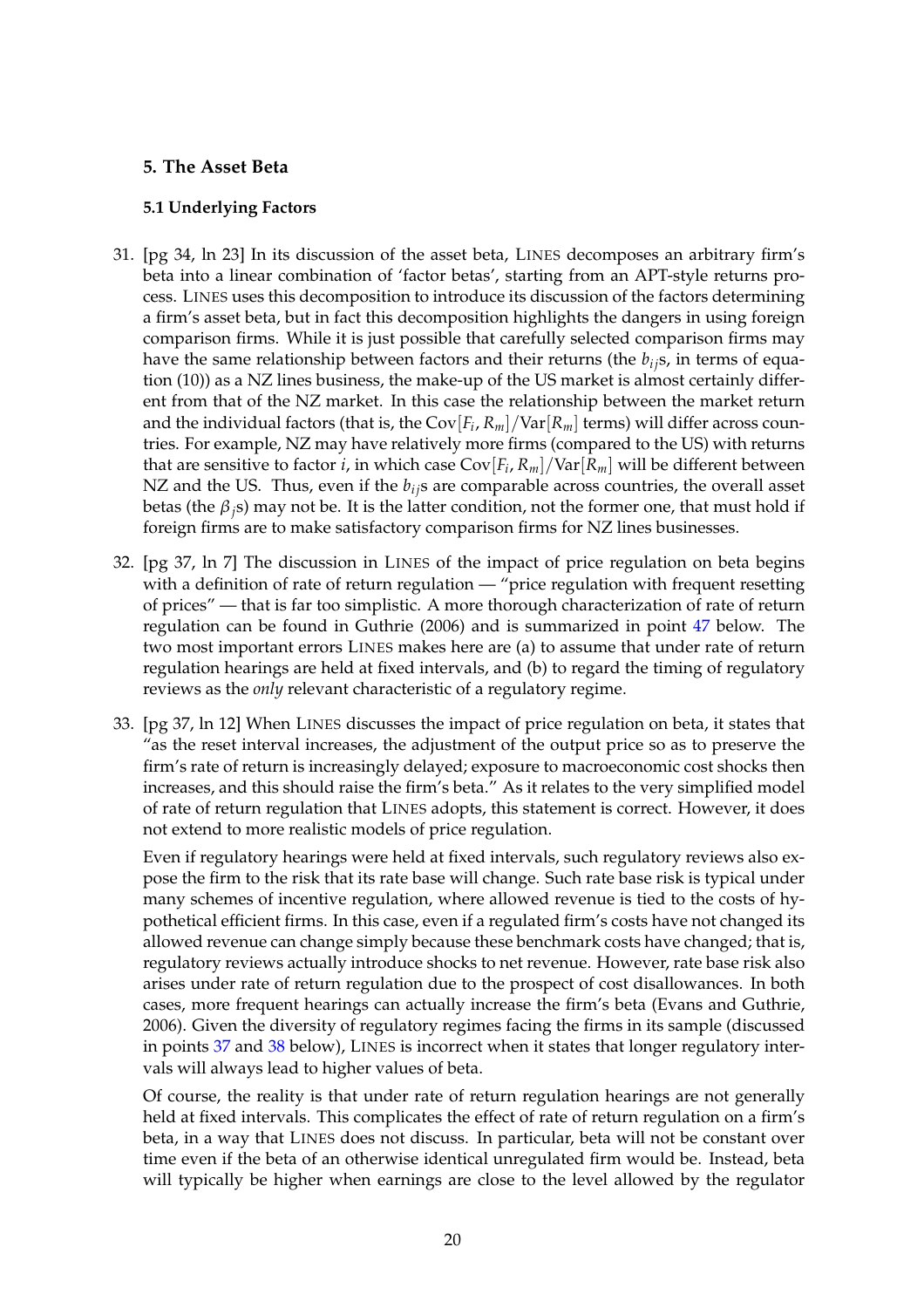and lower when earnings are sufficiently high or low that a hearing is imminent. In the first case, a positive shock to the firm's profitability has little impact on the likelihood of a price change and so has a relatively large impact on the value of the firm. In the second case (when earnings are high), a positive shock to the firm's profitability make an imminent price reduction more likely, moderating the good news; the overall impact on the value of the firm is relatively small. In the third case (when earnings are low), a positive shock to the firm's profitability make an imminent price rise less likely, again moderating the good news; the overall impact on the value of the firm is relatively small. (See, for example, Brennan and Schwartz, 1982; Lewellen and Mauer, 1993). This has implications for beta estimation, since the estimated beta for a firm over any given period will vary depending on realized returns over the period, perhaps explaining some of the variation in beta estimates LINES reports in Table 3, pg 45.

- <span id="page-22-2"></span>34. [pg 37, ln 14] As evidence supporting its claim discussed in point [33,](#page-21-1) LINES compares asset betas of US and UK regulated firms. After adjusting for differences in market leverage, it states that the remaining "substantial residue [is] apparently attributable to the difference in regulatory cycle" (pg 37, ln 19) because UK-style price caps are typically set for five years whereas "for utilities subject to US regulation . . . prices are set for only one year" (pg 37, ln 17). This description of the regulatory regimes facing US firms is inaccurate. First, as discussed in point [47,](#page-25-0) price cap regulation is *not* just rate of return regulation with less frequent price reviews. Second, as discussed in point [37,](#page-22-0) US electric utilities are not the homogenous group that LINES appears to believe them to be.
- 35. [pg 39, ln 1] When discussing the impact of operating leverage on beta, LINES states: "If firms have linear production functions and demand for their output is the only random variable (i.e., monopoly power)...". This is neither a necessary nor a sufficient condition for a firm to have monopoly power.

## **5.2 Estimates**

- <span id="page-22-1"></span>36. [pg 40, ln 5] There are a number of problems with the estimates of beta for the three NZ lines businesses for which data are available. First, LINES does not state the frequency of the data. This is important since using high-frequency data results in downward-biased beta estimates if shares are traded infrequently.<sup>[25](#page-22-3)</sup> Second, it restricts the sample period for all three firms to that of United Networks, which ceased trading in 2002. Equity betas should have been estimated using *all* of the data available. Third, it does not report confidence intervals for the beta estimates, information which would be readily available from the calculations.
- <span id="page-22-0"></span>37. [pg 41, ln 1] LINES claims that if NZ lines businesses "operated in a largely cost-plus fashion (i.e., cost and volume shocks were rapidly transmitted to their customers) then they would closely resemble US electric utilities, which are subject to rate of return regulation with annual resetting of prices". This statement contains several mistakes.

First, so-called 'electric utilities' in the US do much more than operate regulated electricity businesses. For example, Jandik and Makhija (2005) report that 57% of the firms in the industry in 1997 had non-electric segments; 34% of the firms reported unregulated

<span id="page-22-3"></span> $25$ This issue is discussed further in point  $51$ .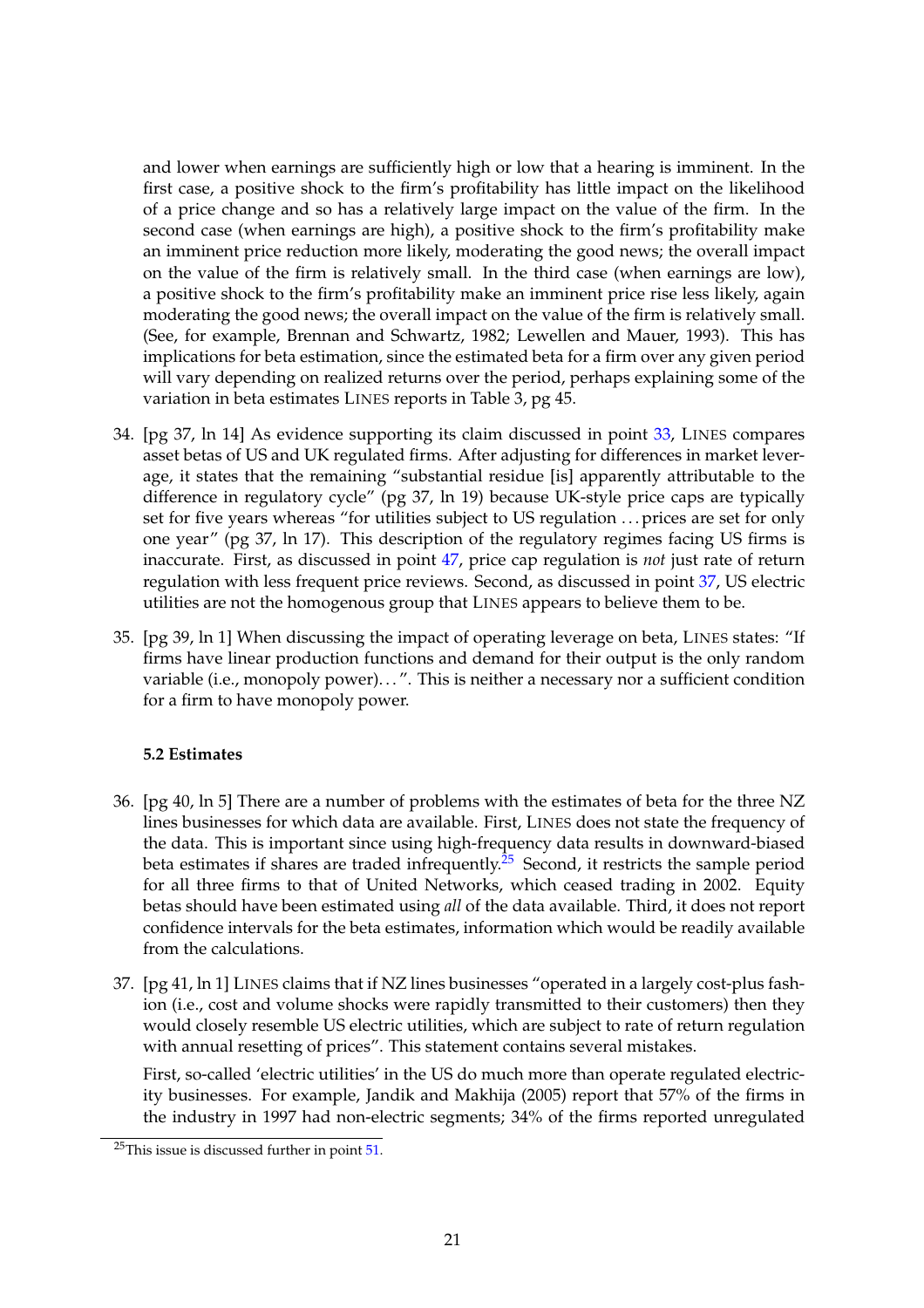business segments (that is, segments outside of SIC code 49). [26](#page-23-1) For example, one 'electric utility' leased Boeing 747s to KLM and Singapore Airlines; another acquired an insurance company; one bought a chain of drugstores (Jandik and Makhija, 2005, p. 66). Clearly, these activities are not comparable with those conducted by NZ lines businesses.

Second, the structure of the US industry has been changing dramatically in the last 20 years. $27$  Many firms operate in several states, so that their operations are regulated by several state regulators, and possibly by the federal regulator (FERC) as well. Some states have restructured and now regulate only the distribution part of the utility, while others continue to regulate vertically integrated utilities. Individual distribution utilities may or may not also market electricity to customers. Some are functionally separate from generation and transmission, while others are structurally separated. Consequently, even if it were possible to isolate just the electricity businesses of the US firms, these would not generally be valid comparisons for pure lines companies.

Third, even if it is just applied to their electricity business units, the claim that the US firms "are subject to rate of return regulation with annual resetting of prices" is a gross over-simplification. It ignores the fact that incentive regulation has been adopted in many states. For example, Sappington et al. (2001) report that at least 28 electricity utilities, operating in 16 states, were subject to some form of incentive regulation in 2001. 13 of these firms faced some form of rate freeze (including moratoria on seeking reviews of existing prices), while some form of price cap was imposed on 14 firms. For details of the regulatory schemes in place, see Sappington et al. (2001, Table 2).

Fourth, it is simply incorrect to state that rate of return regulated firms are reviewed annually. The timing of hearings under traditional rate of return regulation is typically endogenous. Their frequency is driven by factors affecting the profitability of the regulated firms. For example, a surge in rate cases occurred in the early 1970s as utilities sought price increases in response to inflation and rising fuel prices. Rates were frozen in many jurisdictions during the 1990s due to factors such as the introduction of retail competition, settlements arising out of mergers, and experiments with incentive regulation.[28](#page-23-3) As the periods of these rate freezes came to an end, there was another surge in rate cases.

<span id="page-23-0"></span>38. [pg 41, ln 4] The grounds for using US gas distribution firms as comparison firms are also weak. The first justification offered in LINES is that these firms "appear similar" (pg 41, ln 6) to US electric utilities, but no further explanation is provided. In what way are they similar? The second justification appears to be that the NZCC has also had reason to assess beta for NZ gas pipelines firms and that "[c]onsistent treatment of the two sets of New Zealand firms suggests that both draw upon the same pool of US firms." (pg 41, ln 7) But the NZCC has also examined Fonterra recently, so according to this logic, US dairy producers would also make legitimate comparison firms for NZ electricity lines businesses.

Before such firms can be justified as comparison firms for NZ electricity lines businesses, the specific forms of regulation that affect them must be investigated. This quickly reveals that the firms do not form the homogenous group necessary for any comparison

<span id="page-23-1"></span><sup>&</sup>lt;sup>26</sup>Their sample comprised all investor-owned electric utilities in the Compustat Industry Segment database. Since only segments with sales, assets, or profits that make up at least 10% of those of the consolidated firm are reported, the true level of diversification will be even higher.

 $27$ The process of deregulation in the US electricity sector is described in Joskow (2000).

<span id="page-23-3"></span><span id="page-23-2"></span> $28$ See, for example, the discussion in Parmesano and Makholm (2004, Figure 1), who report there were no more than 20 "major rate cases" each year from 1997 to 2001. If LINES were correct and hearings occur annually, there would be many more than 20 hearings each year since there are 50 states and each state typically has several regulated electric utilities.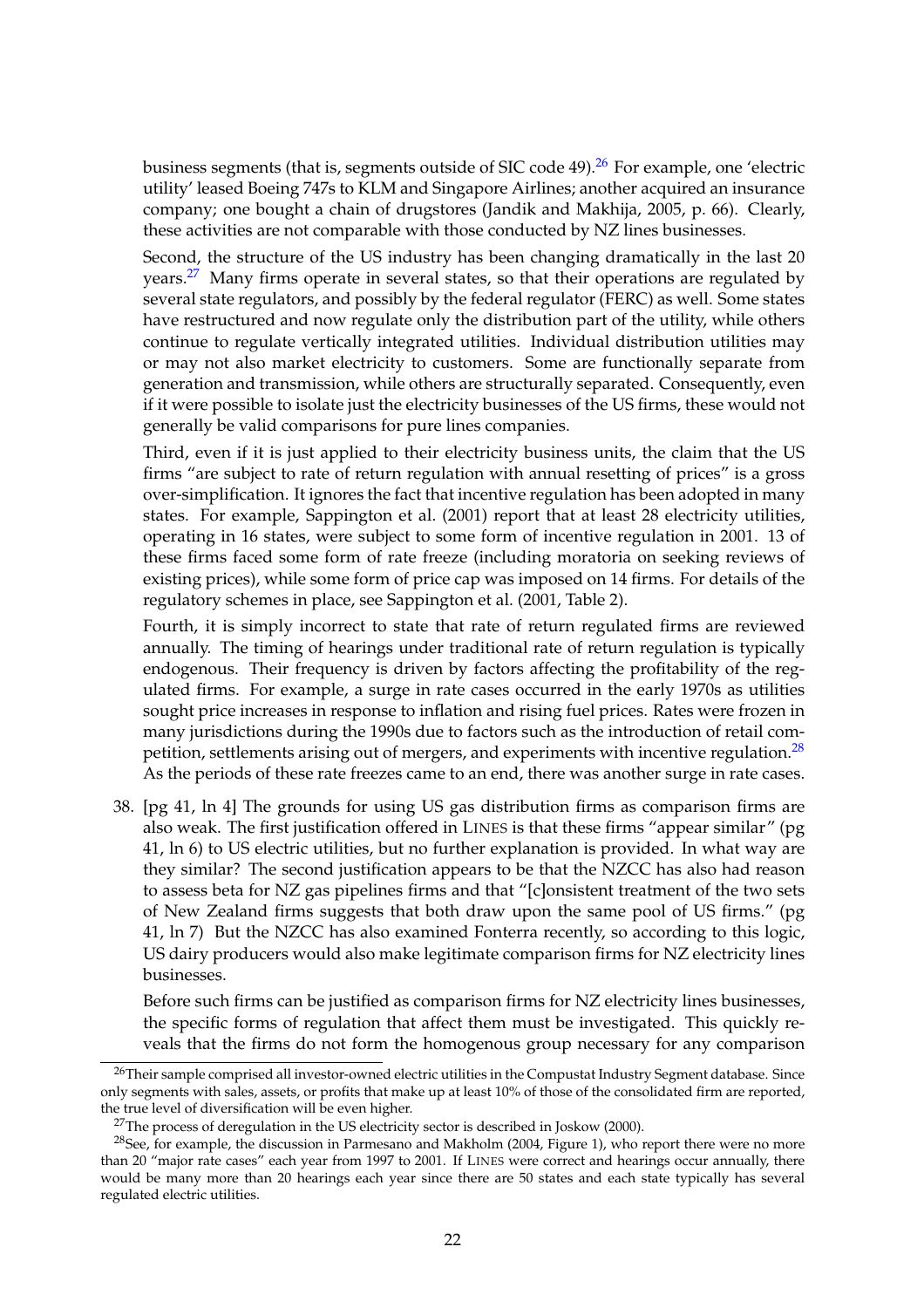<span id="page-24-4"></span>Table III: Analysis of Damodaran's data set

|         | Market value $D/E$  |             | Book value $D/E$    |             |
|---------|---------------------|-------------|---------------------|-------------|
|         | $\beta$ Electricity | $\beta$ Gas | $\beta$ Electricity | $\beta$ Gas |
| Median  | 0.357               | 0.225       | 0.276               | 0.159       |
| Mean    | 0.398               | 0.241       | 0.349               | 0.180       |
| Std dev | 0.294               | 0.193       | 0.314               | 0.147       |

to be valid. Some of the firms in the sample are not even regulated. Information on the specific regulatory regimes facing the remaining firms in the US gas distribution sector is reported in Appendix [A.](#page-52-0) It reveals substantial diversity across firms. Since many of the regulated firms operate in several states, and hence under several regulators, it also reveals substantial diversity *within* firms. For example, Piedmont Natural Gas distributes natural gas in three states. The most recent base rate reviews were two (North Carolina), seven (South Carolina), and three and a half (Tennessee) years apart. As Appendix [A](#page-52-0) shows, the diversity within Piedmont Natural Gas is typical of firms in this industry.

- <span id="page-24-0"></span>39. [pg 41, ln 12] When following the procedure described in LINES, we are unable to reproduce the asset betas claimed to be derived from the Damodaran data set. As in LINES, we first selected all firms with the SIC codes 4911–4913 and 4920 and then deleted all those listed as foreign or with missing data.<sup>[29](#page-24-3)</sup> This leaves 66 electric utilities and 27 gas distribution firms. Damodaran reports "three-year regression" equity betas and Value Line equity betas. We convert the regression equity betas to asset betas using Hamada's formula with *D*/*E* equal to the book value of debt divided by the market value of equity (from Damodaran's data set) and the same tax rate, 0.34, as in LINES. We then adjust for differences in market leverage using the formula and parameter values given on pp. 41– 42 of LINES, and obtain asset betas with the properties listed in the first two columns of Table [III.](#page-24-4) The resulting averages for electric utilities and gas distribution firms are 0.40 and 0.24 respectively, in contrast to the values reported in LINES, 0.35 and 0.17 respectively. However, if we measure  $D/E$  by the book value of debt divided by the book value of equity (also from Damodaran's data set), we obtain the last two columns of Table [III.](#page-24-4) The averages of 0.35 and 0.18 match the figures in LINES almost exactly, suggesting that it may have used the book value of equity to calculate leverage despite its claim to have used the "book value of debt and the market value of equity" (pg 41, ln 13).
- <span id="page-24-2"></span>40. [pg 41, ln 16] LINES gives the average of the asset beta estimates of the US electric utilities (and, separately, the US gas distribution firms) for which data are available from Damodaran's website, but not the individual estimates for each firm. Nor does it report the standard errors of the individual estimates or any measure of the dispersion of these estimates. Both these pieces of information need to be reported, as they indicate the precision of individual estimates and the dispersion of beta across firms, respectively.[30](#page-24-5) We demonstrate how this unreported information can be used to properly evaluate the standard error of the final asset beta estimate in point [58](#page-28-2) below.
- <span id="page-24-1"></span>41. [pg 42, ln 4] LINES assumes that the US company tax rate is 0.34, which is incorrect. The top corporate tax rate was cut to 0.34 in 1986, but a new top rate of 0.35 came into effect

<span id="page-24-3"></span> $^{29}$ Our data source is the spreadsheet of data on individual US firms dated 2004 on Damodaran's website, http://www.stern.nyu.edu/˜adamodar/pc/archives/compfirm04.xls (accessed on 11 February 2006).

<span id="page-24-5"></span> $^{30}$ Indeed, when discussing standard errors, the source of the data used in LINES notes that "[w]hile you can get a point estimate for a beta, it is more honest to consider the range for betas." (http://pages.stern.nyu.edu/˜ adamodar/New Home Page/cfprojectsumm.htm)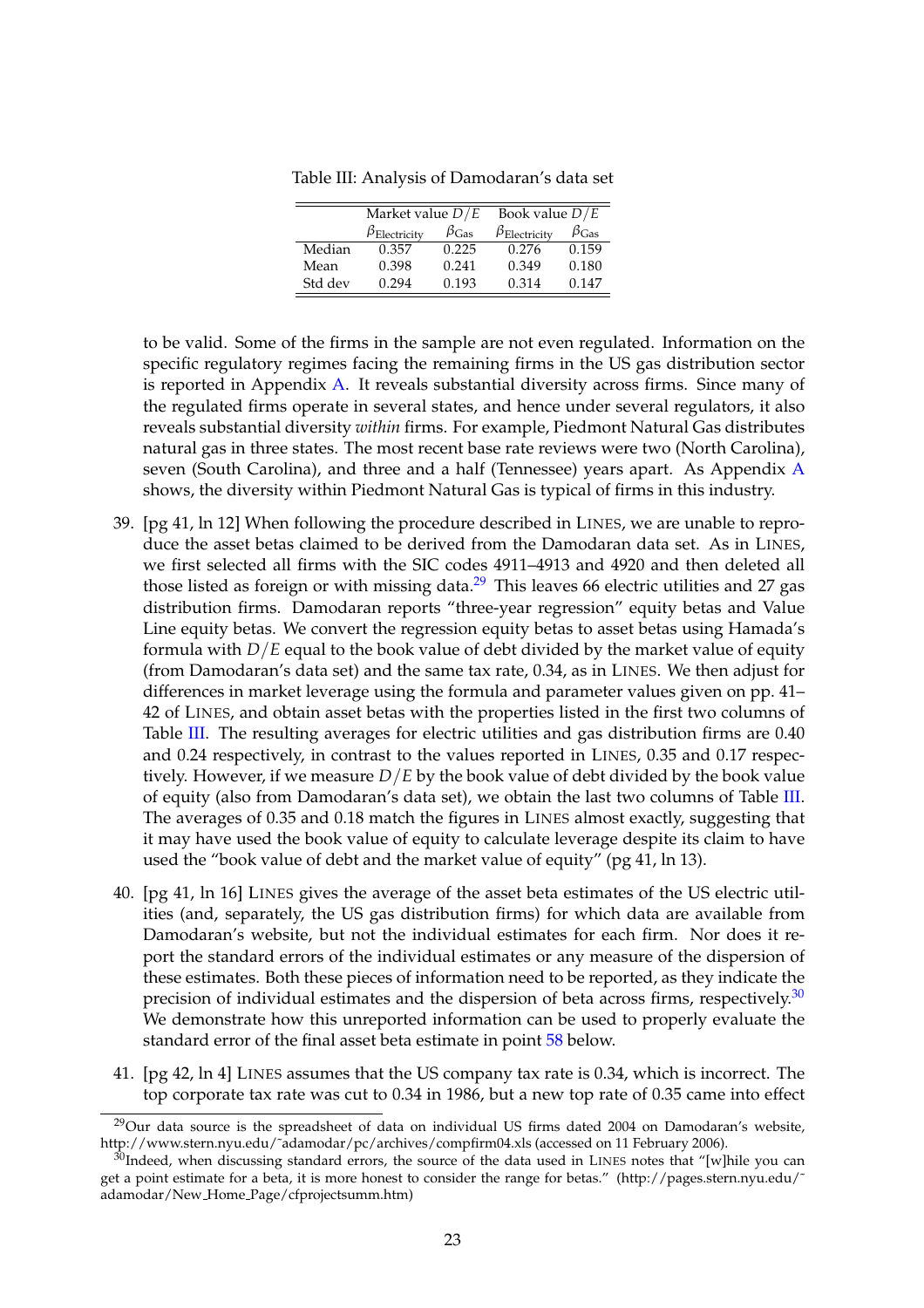in 1994 (Tax Foundation, 2005). The average and marginal tax rate for companies with taxable income exceeding \$18,333,333 is 0.35. Further, state and local income taxes, which vary from 0.01–0.12, raise the effective rate to approximately 0.40 on average (KPMG International, 2004; Tax Foundation, 2005).

- <span id="page-25-1"></span>42. [pg 43, ln 6] LINES only gives the average of the asset beta estimates of the US electric utilities (and, separately, the gas distribution firms) for which data are available from Bloomberg. As discussed in point [40,](#page-24-2) the precision of the individual estimates and the dispersion of the estimated betas across firms both need to be reported. Standard errors are available from Bloomberg.
- <span id="page-25-2"></span>43. [pg 43, ln 17] LINES only gives the average of the asset beta estimates of the US electric utilities (and, separately, the gas distribution firms) in the study by Alexander et al. (1996). As discussed in point [40,](#page-24-2) the precision of the individual estimates and the dispersion of the estimated betas across firms both need to be reported.
- <span id="page-25-3"></span>44. [pg 43, ln 25] LINES only gives the median of the asset beta estimates of the US electric utilities (and, separately, the gas distribution firms) for which data are available from Ibbotson. As discussed in point [40,](#page-24-2) the precision of the individual estimates and the dispersion of the estimated betas across firms both need to be reported. Ibbotson also provides company-level beta estimates that include *t*-statistics, so standard errors for the beta estimates are available and should be reported.
- <span id="page-25-4"></span>45. [pg 44, ln 12] LINES only gives the average of the asset beta estimates of the US electric utilities (and, separately, the gas distribution firms) for which data are available from Standard and Poors. As discussed in point [40,](#page-24-2) the precision of the individual estimates and the dispersion of the estimated betas across firms both need to be reported.
- 46. [pg 44, ln 21] When comparing the results for US electric utilities and gas distribution firms, LINES states that "[t]he median for gas distribution firms (.22) is below that of electric utilities (.27). However, the overall discrepancy is less than one standard deviation of the estimate, and therefore is not statistically significant." LINES does not present a value for "one standard deviation of the estimate", nor does it describe how the standard deviation is calculated. In fact, it is not even clear what "estimate" is being referred to.
- <span id="page-25-0"></span>47. [pg 45, ln 7] LINES defines rate of return regulation as "price-capping with annual resetting of prices so as to cover expected costs", but this is overly simplistic. As discussed in Guthrie (2006), rate of return regulation and price cap regulation differ along several dimensions.

Rate of return regulation involves the regulator setting *all* of the firm's prices, typically for an *undetermined* period. Prices are revised after the regulator holds another formal price review, which may be prompted by the firm requesting price changes. If prices are revised frequently it is because the firm files for a price review frequently. Prices are usually set so that the firm can expect to recover its *actual* cost of doing business.

Price cap regulation allows the firm considerable freedom to adjust prices between regulatory reviews because price caps typically apply only to the price of a *basket* of the firm's goods. The price caps are typically imposed for a *fixed* period of time, and reviewed at the end of that period. The parameters describing the price cap are usually set so that the firm can expect to recover only the costs that a *hypothetical efficient firm* would incur.

In contrast to the claim in LINES, the difference in the timing of price changes under the two regimes may not be all that significant. Joskow (1973, 1974) reports evidence that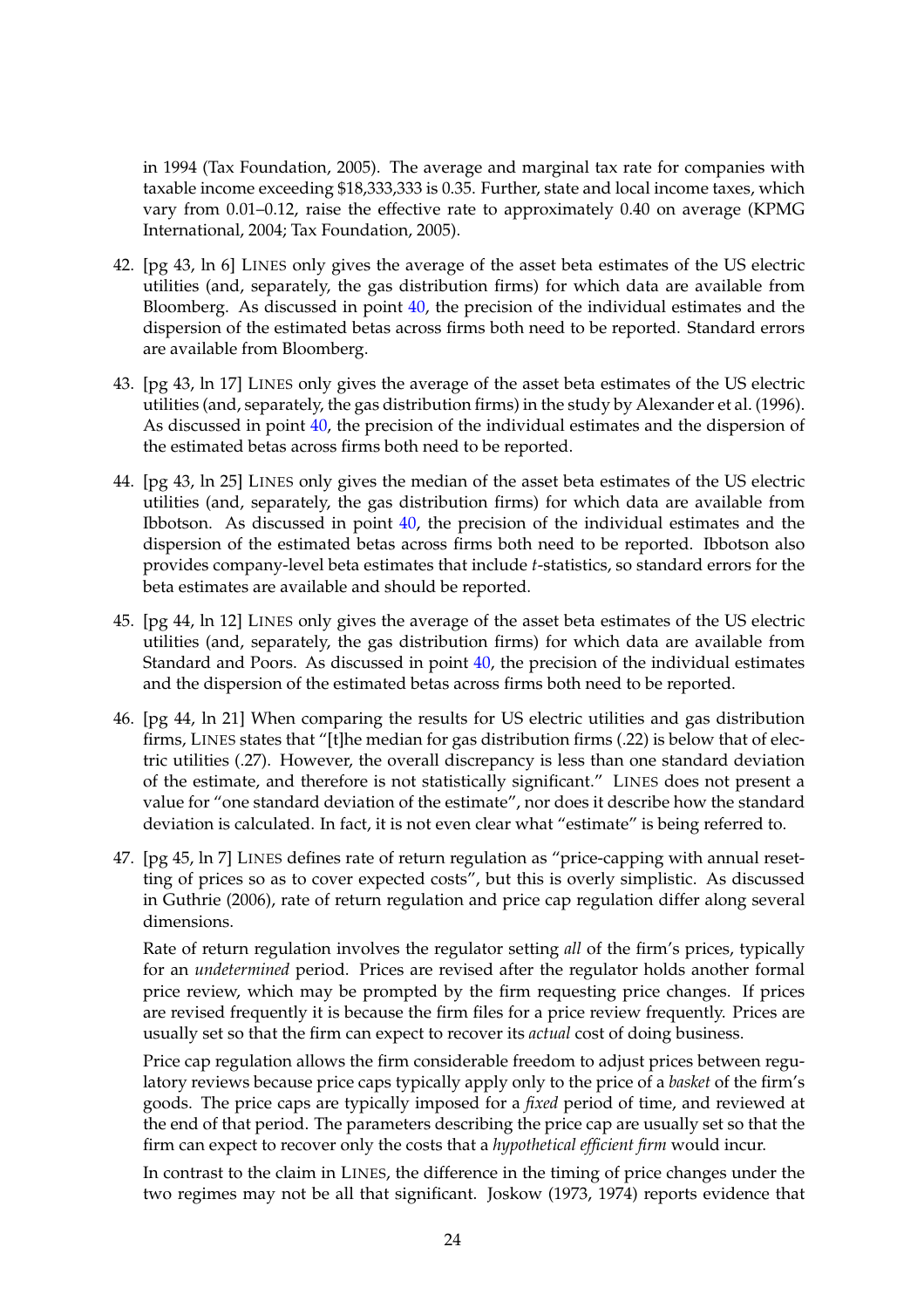inflation shocks and fuel cost shocks trigger formal price reviews under rate of return regulation. Since the 1970s, fuel cost shocks have largely been negated by so-called 'fuel adjustment clauses', which allow firms to pass the full cost of fuel onto customers. This leaves inflation, which is handled by the firm's ability to request a price rise. Firms subject to price caps also often have the ability to pass specific cost shocks onto customers. For example, during the period 1990–1994, the so-called price cap on the supply operations of UK regional electricity companies actually provided for all generation costs, and distribution and transmission charges, to be passed directly through to customers (OF-FER, 1998, p. 12). In addition, price caps are usually set up in such a way that prices can be automatically adjusted in line with inflation. This suggests that the timing differences between the two regimes are not all that significant, at least as far as two of the main factors — inflation and fuel cost — are concerned.

- 48. [pg 45, fn 49] LINES states that ". . . the Value Line estimates did fall in the period 1998– 2003. For example, Damodaran's industry average Blume betas for 2003, 2002 and 2001 are .46, .37 and .32 (each based on the preceding five years of data)." There must be a mistake here, because these figures indicate that beta actually rose, from 0.32 in the first period to 0.46 in the third period.
- 49. [pg 46, ln 6] LINES states that "UK regulated firms in the gas and electricity industries . . . were subject to price capping, with five yearly price resetting, in the period 1990–1994." However, beta is a forward-looking concept, so it not just the *current* regulatory regime that is relevant, but also beliefs regarding the *future* regulatory regime.<sup>[31](#page-26-2)</sup> In point  $\frac{53}{2}$  $\frac{53}{2}$  $\frac{53}{2}$  below, we note that the price caps imposed on the distribution operations of regional electricity companies were replaced by a hybrid price cap/revenue cap after the 1990–1994 regulatory cycle. To the extent that the introduction of these alternatives was anticipated prior to that date — as would seem likely, given the extensive discussions that typically precede regulatory changes (Binder, 1985) — the effect of the revenue caps on beta would have been felt prior to their introduction, affecting the beta estimates cited in LINES. The pure 'price cap' beta would then be higher than the figures cited in LINES.
- <span id="page-26-1"></span>50. [pg 46, ln 8] LINES argues that the difference in betas between US and UK electric utilities helps "establish the effect of capping prices over a longer period than one year." This would only be the case if the only important difference between firms in the two countries was the frequency with which regulatory settings are reviewed. This is clearly not the case, as we discuss above in point [47.](#page-25-0) In addition, comparing US electric utilities with UK firms shares all of the problems that arise when comparing US electric utilities with NZ firms, discussed in point [37.](#page-22-0)
- <span id="page-26-0"></span>51. [pg 46, ln 10] Although LINES does not mention this, Alexander et al. (1996, pp. 25–26) note that their UK regional electricity company asset beta estimates are very sensitive to the frequency of the data used in their OLS regressions. For example, beta estimates for the industry as a whole over the full five years are 0.58 (daily data), 0.70 (weekly

<span id="page-26-2"></span> $31$ For example, Grout and Zalewska (2005) have conducted a careful empirical study of the impact of imposing a formal earnings-sharing mechanism on price-capped firms. For an equally-weighted portfolio of 15 price-capped firms in the UK, they estimate that the equity beta fell by 0.42 (with a standard error of 0.06), relative to the beta of a control portfolio of firms drawn from the FT30 index, during the period between July 1997 and August 1999 when the UK government was considering imposing a formal earnings-sharing mechanism on price-capped firms. For individual electricity generation and supply companies, the corresponding reductions in the equity beta were 0.41 (0.16), 0.41 (0.11), 0.44 (0.10), 0.55 (0.10), and 0.41 (0.08). Note that there was no change in regulation during their sample period, just the possibility of a future change, so the results reveal just how sensitive beta is to *future* regulatory settings.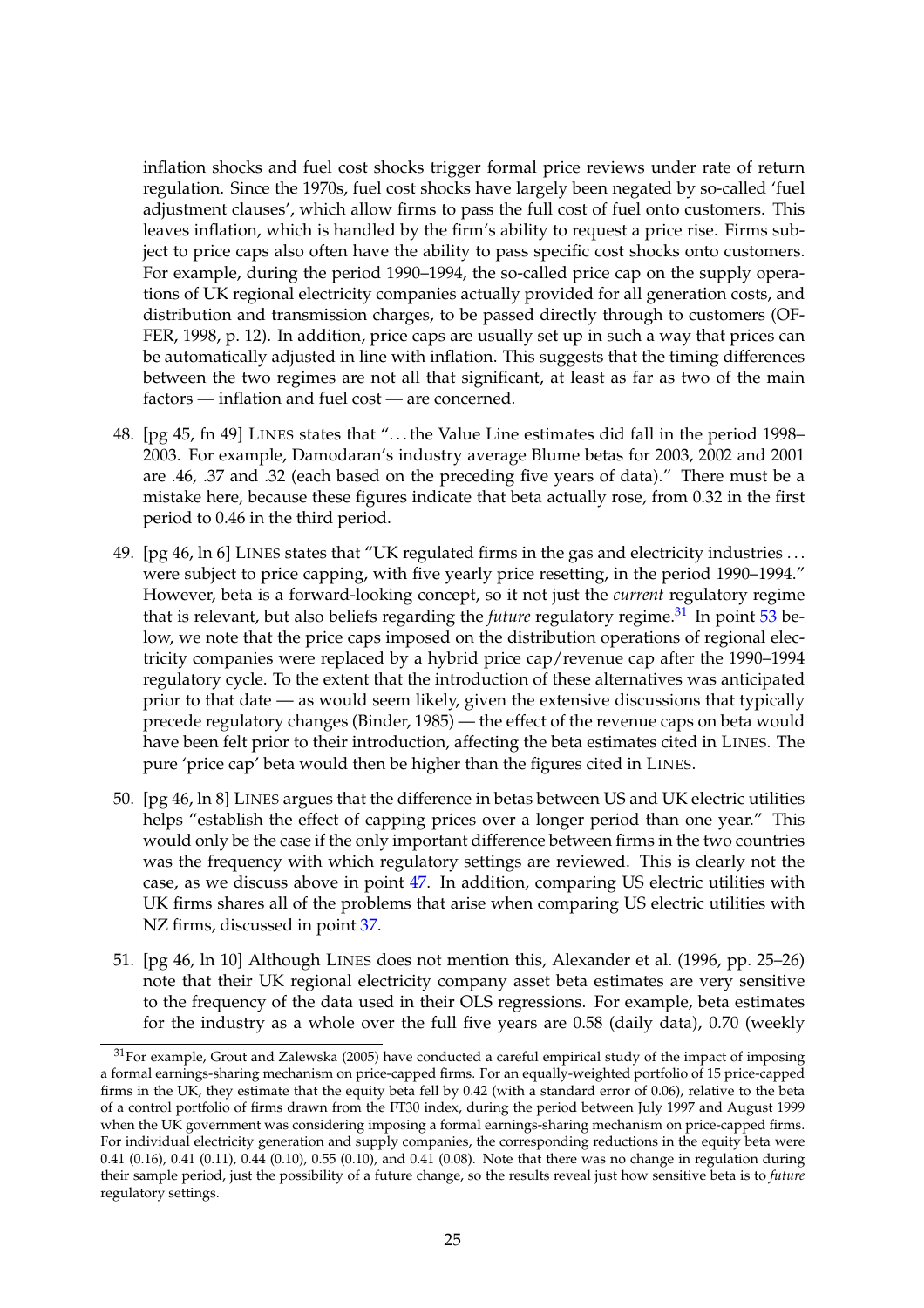data), and 0.96 (monthly data), while estimates for the US are much less sensitive to the frequency of the data. As they explain, this is consistent with UK regional electricity companies' shares being "relatively infrequently traded" (Alexander et al., 1996, pg 26). The academic literature confirms that the betas of infrequently-traded stocks are underestimated when using daily data, and that using lower frequency data is advisable. $32$  This suggests that the two higher beta estimates reported by Alexander et al. are more reasonable. At the very least, 0.58 is downward-biased. LINES neglects to mention any of this when choosing the estimate of 0.58.

- <span id="page-27-0"></span>52. [pg 46, ln 22] When comparing asset betas for UK price-capped firms and NZ electricity lines businesses, LINES makes the following statement: "The UK firms would be unable to raise their prices within the five year regulatory cycle in response to cost increases. By contrast, the New Zealand firms could raise prices, even over the price threshold (and they might not fear the resulting forward-looking investigation of excess profits if the price increase was merely in response to a cost increase). Accordingly, the price-capped firms would have higher asset betas than the New Zealand firms." The first sentence is incorrect. During the period 1990–1994 considered by LINES, the price controls imposed on the supply operations of UK regional electricity companies "covered almost all . . . supply business customers and provided for almost all costs (such as generation costs, and distribution and transmission charges) to be passed directly through to customers" (OFFER, 1998, p. 12). $33$  The combination of this cost pass-through provision with the entry protection the supply businesses enjoyed during the period studied in LINES suggests that the distribution business beta, which is the one relevant for NZ lines businesses, would have been at least as high as the asset beta for the vertically-integrated regional electricity companies in the UK.
- <span id="page-27-2"></span>53. [pg 46, fn 51] LINES justifies ignoring UK data past 1994 because "the regulatory regime was altered essentially from price to revenue capping". According to Littlechild (2003, p. 292), who was the electricity regulator from 1989 to 1998, the price cap imposed on the transmission firm was converted from an average revenue cap to a total revenue cap. For the distribution businesses of the regional electricity companies, the regulator "moved to a 'hybrid' cap in which the 'driver' was a 50-50 weighting of output and number of customers (that is, it was a 50-50 weighting of an average revenue and total revenue cap)." Therefore, estimates of beta for the regional distribution companies during the 11 years since the end of the period used in LINES would still provide useful information. In particular, they would provide a lower bound on the price-cap beta for electric utilities. It is simply not credible to use evidence from US firms but ignore evidence from UK firms during this period.
- 54. [pg 46, fn 52] LINES states: "This is not only immaterial but would lead to a lower rather than a higher asset beta for airfields." Presumably "airfields" should be "lines companies" here.
- <span id="page-27-1"></span>55. [pg 47, ln 4] While trying to justify its decision to set the NZ firms' asset beta less than their UK counterparts', LINES asserts that "[p]rice-cap firms would also be subject to regulatory errors, some of which may increase their asset betas."

Footnote 53 purports to describe an example of such a regulatory error, but the nature of the error is not apparent. All it seems to be describing is a situation where a regulator

 $32$ This is is discussed in more detail by Grinblatt and Titman (2002, p. 157).

<span id="page-27-4"></span><span id="page-27-3"></span> $33$ The regulator only removed the provision for automatic pass-through of generation purchase costs in April 1998 (OFFER, 1998, p. 12).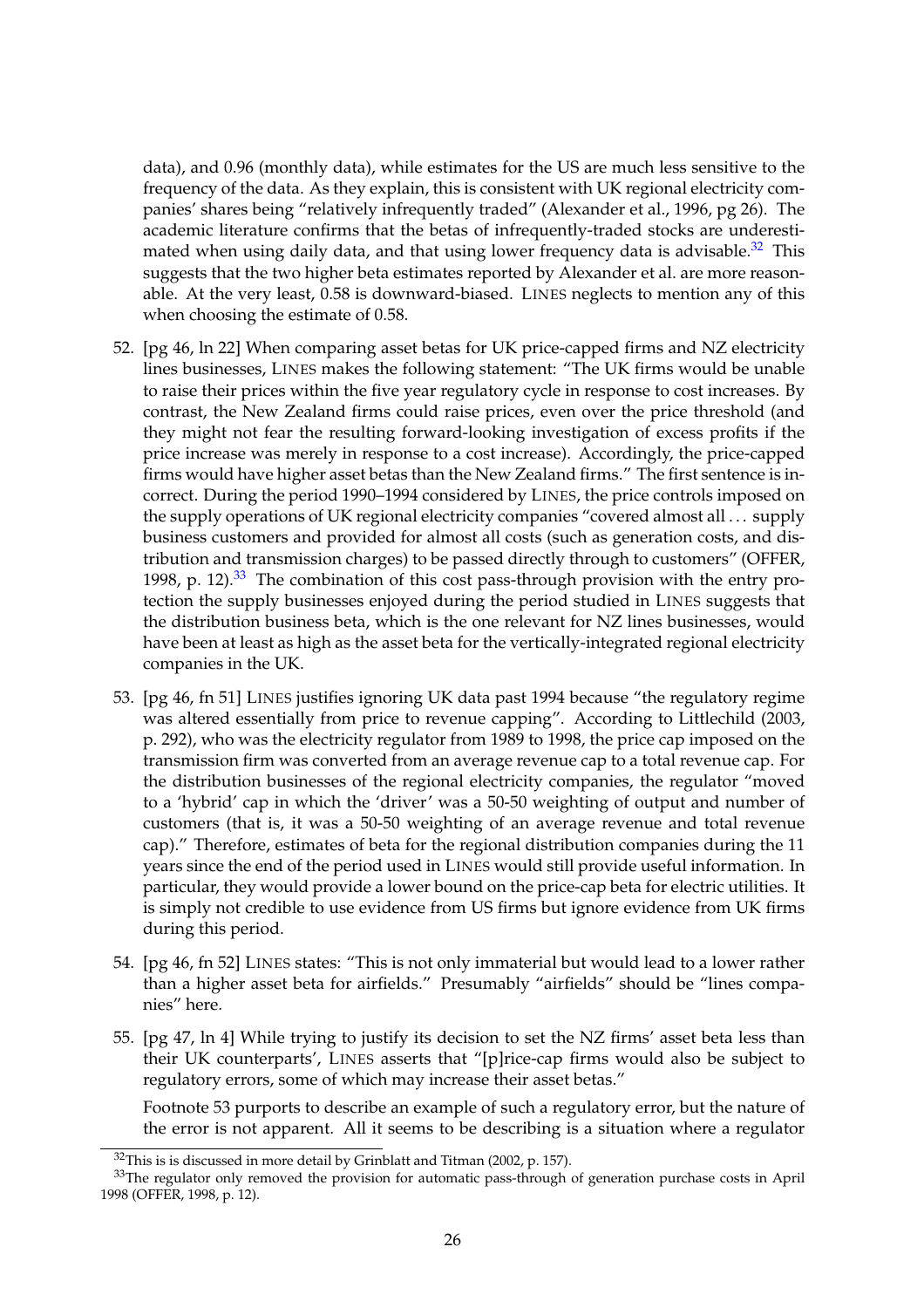sets prices and then future unpredictable shocks occur. This is not regulatory error, but a regulator operating without perfect foresight. All this example tells us is that shocks arising between regulatory hearings can affect beta at the revision date.

Furthermore, if some regulatory errors increase beta, then some will also decrease beta. LINES provides no evidence that regulators make beta-increasing errors more often than they make beta-decreasing ones.

- <span id="page-28-0"></span>56. [pg 47, ln 5] The final claim made in LINES to support its assertion that NZ firms should have lower systematic risk than their UK counterparts is that "price-cap firms may also have been less likely to have lowered their output prices within the regulatory cycle so as to conform more closely with costs (because their regulatory regime clearly encourages the earning of excess profits within the regulatory cycle, subject to the price cap); this is likely to have increased their asset betas relative to the New Zealand firms." LINES does not even attempt to offer an explanation for why NZ firms would be any different, and we can think of no convincing reason why they behave any differently from UK firms. NZ firms, like the distribution operations of their UK counterparts, could receive the full benefit of any cost reductions without breaching their price caps. The claim in LINES should be disregarded unless a convincing justification can be provided.
- <span id="page-28-1"></span>57. [pg 47, fn 54] LINES attaches more weight to US evidence than its UK counterpart because "more evidence is available concerning the US firms". However, the overlapping samples (in terms of both firms and sample periods) in the US means that Table 3 provides a misleading impression of the US data available. More importantly, as we have discussed in points [37,](#page-22-0) [38,](#page-23-0) [52,](#page-27-0) and [56,](#page-28-0) the UK firms give a vastly superior comparison, even if there are fewer observations. LINES should attach far greater weight to the UK evidence, and reduce its dependence on the US evidence.
- <span id="page-28-2"></span>58. [pg 48, ln 1] LINES attempts to "formalize [its] uncertainty over [the] point estimates" it uses to calculate the overall asset beta estimate by specifying a standard error for each parameter. There is nothing whatsoever in LINES to provide a justification for these numbers.

The variation across firms described in point [37](#page-22-0) above suggests that different US electric utilities will have different asset betas — not just different asset beta estimates, but different actual asset betas. LINES does not consider the implications of such cross-sectional variation. As we now show, this implies that the true standard error for the asset beta estimate will be substantially larger than the value chosen in LINES.

Suppose there are *N* firms in the sample, and that the true asset beta of firm *n* is

$$
\beta_n = \beta + \theta_n, \quad n = 1, \ldots, N,
$$

where each  $\theta_n$  is independently distributed with mean zero and standard deviation  $\sigma$ . The cross-sectional variation in asset betas will be due to intrinsic differences between the firms, perhaps of the type described in point [37.](#page-22-0) Suppose that we have an estimate of each firm's asset beta. In particular, for firm *n* we can observe

$$
\hat{\beta}_n = \beta_n + \varepsilon_n, \quad n = 1, \ldots, N,
$$

where each  $\varepsilon_n$  is distributed with mean zero, variance  $\phi^2$ , and correlation  $\text{Cor}[ \varepsilon_m, \varepsilon_n ] =$  $\rho \geq 0$  when  $m \neq n.$  It follows that  $\hat{\beta}_n - \beta_n$  has mean 0 and standard deviation  $\phi.$  Thus,  $\phi$ measures the precision of each firm's beta estimate, information that is readily obtained during the estimation process.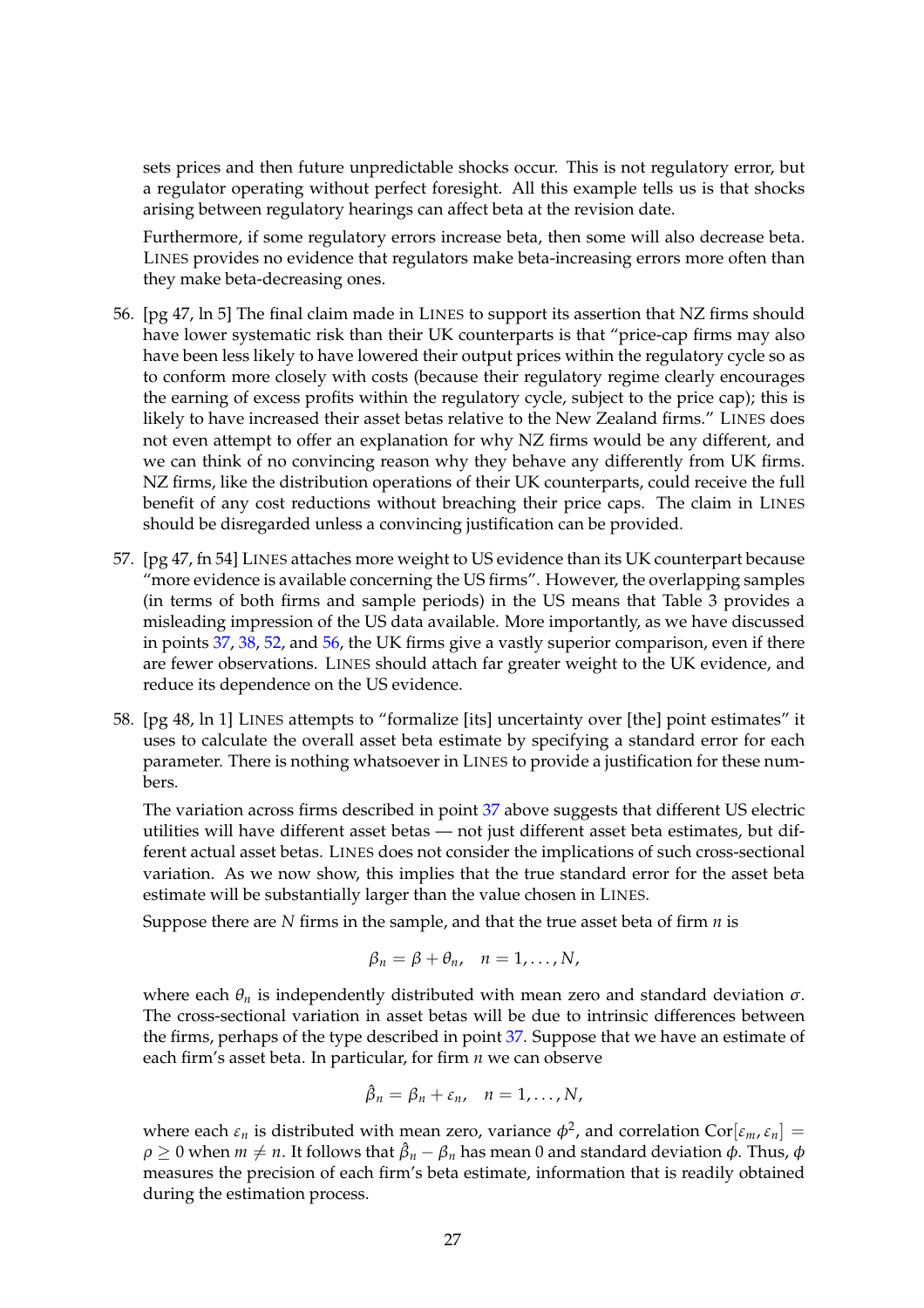The average and sample variance of the *N* estimates are

$$
\bar{\beta} \equiv \frac{1}{N} \sum_{n=1}^{N} \hat{\beta}_n
$$

and

$$
s^{2} \equiv \frac{1}{N-1} \sum_{n=1}^{N} (\hat{\beta}_{n} - \bar{\beta})^{2}
$$

respectively. Since

$$
\frac{1}{N-1}\sum_{n=1}^N(\hat{\beta}_n-\bar{\beta})^2=\frac{1}{N-1}\sum_{n=1}^N\left(\theta_n-\frac{1}{N}(\theta_1+\ldots+\theta_N)+\varepsilon_n-\frac{1}{N}(\varepsilon_1+\ldots+\varepsilon_N)\right)^2,
$$

it follows that

$$
E[s^{2}] = E\left[\frac{1}{N-1}\sum_{n=1}^{N}(\hat{\beta}_{n}-\bar{\beta})^{2}\right] = \sigma^{2} + (1-\rho)\phi^{2}.
$$

This motivates using  $\hat{\sigma}$  as the estimate of  $\sigma$ , where

$$
\hat{\sigma}^2 = s^2 - (1 - \hat{\rho})\hat{\phi}^2.
$$

Under a broad range of conditions,  $\hat{\phi}$  can be a consistent estimate of  $\phi$  and  $\hat{\rho}$  a consistent estimate of  $\rho$ , in which case  $\hat{\sigma}^2$  is a consistent estimate of  $\sigma^2$ .

If for some reason we wanted to estimate the average asset beta of firms in the industry, we would use the 'average of the estimates',  $\bar{\beta}$ . Since

$$
\bar{\beta}-\beta=\frac{1}{N}\sum_{n=1}^N(\hat{\beta}_n-\beta)=\frac{1}{N}\sum_{n=1}^N(\varepsilon_n+\theta_n),
$$

it follows that  $\bar{\beta} - \beta$  has mean 0 and variance

$$
\frac{\sigma^2}{N} + \frac{\phi^2}{N} (1 + \rho(N-1)).
$$

Thus, the 'average of the estimates' is an unbiased estimator of  $\beta$  and as *N* grows very large, the standard error of this estimator approaches  $\rho^{1/2}\phi.$ 

However, we are interested in estimating the actual asset beta of a single firm, not the average asset beta of all firms in the industry. That is, we want to use the 'average of the estimates' to estimate the asset beta  $\beta_0 \equiv \beta + \theta_0$  for a single firm, labelled 0, using estimated asset betas from a set of different firms, labelled  $1, \ldots, N$ . Since

$$
\bar{\beta} - \beta_0 = (\bar{\beta} - \beta) + (\beta - \beta_0) = \frac{1}{N} \sum_{n=1}^{N} (\varepsilon_n + \theta_n) - \theta_0,
$$

it follows that  $\bar{\beta} - \beta_0$  has mean 0 and variance

$$
\sigma^2 + \frac{\sigma^2}{N} + \frac{\phi^2}{N} (1 + \rho(N - 1)).
$$

Now, as long as the true asset beta varies across firms, we cannot get a precise estimate of  $β_0$  even if  $ρ = 0$  and *N* is large. Using the estimates of  $σ$ ,  $φ$ , and  $ρ$  inferred from our sample, the estimated variance of  $\bar{\beta} - \beta_0$  can be written

$$
EstVar[\bar{\beta} - \beta_0] = \left(\frac{N+1}{N}\right)s^2 + \hat{\phi}^2(2\hat{\rho} - 1).
$$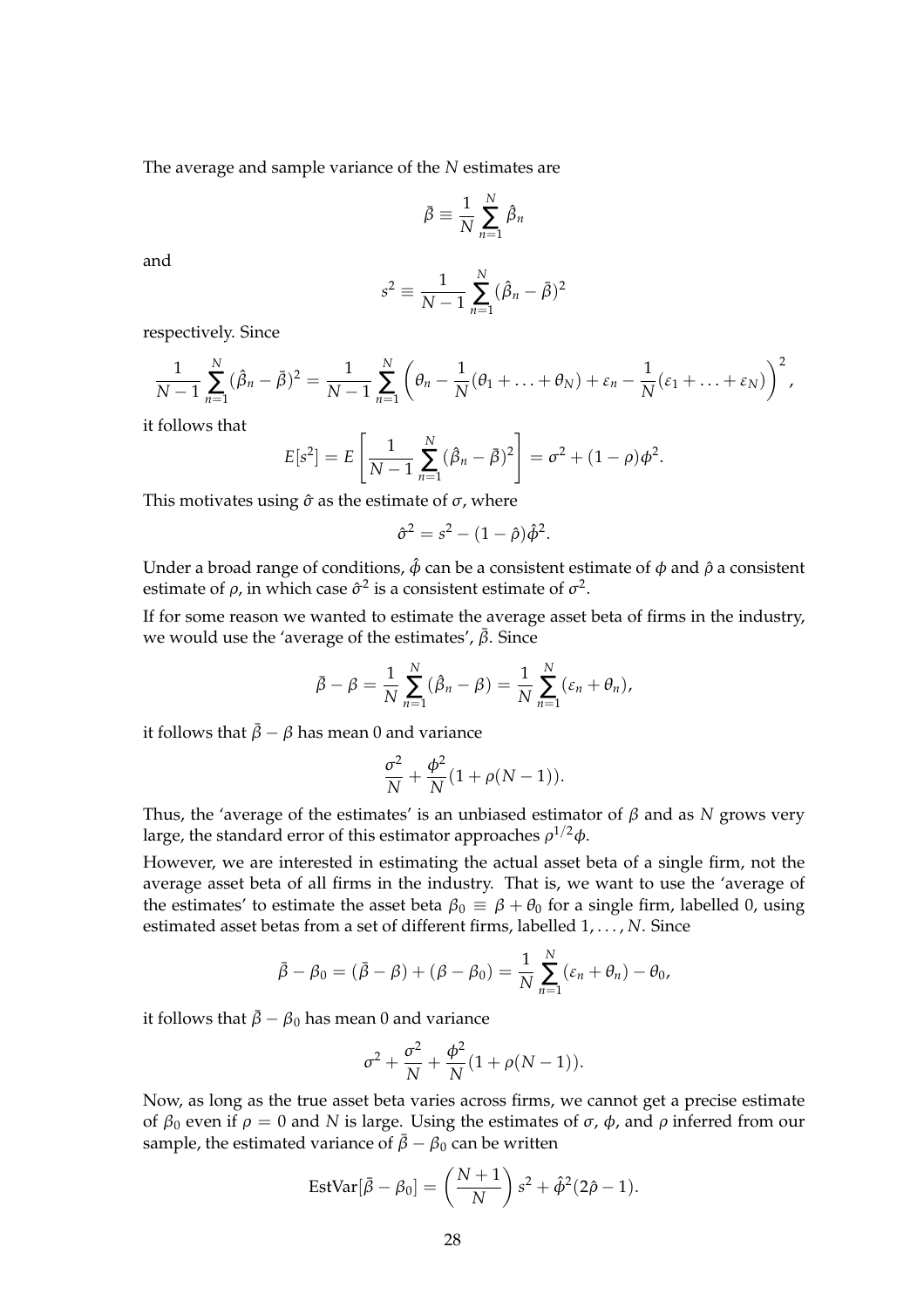<span id="page-30-2"></span>Table IV: Standard error of electric utility asset beta

|   |                                   | $0.0 \quad 0.1 \quad 0.2 \quad 0.3$ |  |  |
|---|-----------------------------------|-------------------------------------|--|--|
|   | $0.0$ $0.32$ $0.30$ $0.25$ $0.10$ |                                     |  |  |
| ô | $0.5$ $0.32$ $0.32$ $0.32$ $0.32$ |                                     |  |  |
|   | 1.0 0.32 0.33 0.38 0.44           |                                     |  |  |

Table V: Confidence interval for electric utility asset beta

<span id="page-30-4"></span>

| Data set                             | $\beta < 0.1$ | $0.1 \leq \hat{\beta} \leq 0.5$ $0.5 < \hat{\beta}$ |     |
|--------------------------------------|---------------|-----------------------------------------------------|-----|
| Book value of equity, $T_c = 0.34$   | 15%           | 61%                                                 | 24% |
| Market value of equity, $T_c = 0.35$ | $14\%$        | 52%                                                 | 35% |

For example, using the Damodaran data on US electric utilities discussed in point [39,](#page-24-0) with *D*/*E* based on the market value of equity and the correct US tax rate of 0.35, gives *s* = 0.314. Damodaran does not provide sufficient data on his website for us to be able to calculate  $\hat{\phi}$  and  $\hat{\rho}$ , although they could be readily calculated if the underlying returns data were available. Therefore, in Table [IV](#page-30-2) we report the implied standard errors of the average estimated asset beta if it is used to estimate the asset beta of a generic US electric utility for various combinations of  $\hat{\phi}$  and  $\hat{\rho}$ , given the estimate  $s = 0.314$ . Based on this table, which covers the range of feasible values of  $\hat{\phi}$  and  $\hat{\rho}$ , a sensible choice for the standard error of the US asset beta would appear to be closer to 0.3 than the value, 0.1, chosen in LINES.

- <span id="page-30-1"></span>59. [pg 48, fn 55] LINES explains that, assuming its beta estimate is normally distributed with its chosen standard error, the probability that the true beta value is between 0.10 and 0.50 is 0.95. It concludes that it is "virtually certain that the asset beta for the US firms" is in this range. We consider two sets of beta estimates in assessing the merits of this claim. First, we look at the distribution of the asset beta estimates from the Damodaran data set that we think were used in LINES (that is, those calculated using a tax rate of 0.34 and leverage based on the book value of equity). Second, we look at the distribution of what we believe to be more useful asset beta estimates (that is, calculated using a tax rate of 0.35 and leverage based on the market value of equity). $34$  Table [V](#page-30-4) reports the distribution of beta estimates for the two data sets. Only 61% of firms have estimated asset betas in what LINES claims is the 95% confidence interval for the true asset beta, based on its own calculations. When the correct leverage measure and tax rate are used, only 52% of firms have estimated asset betas in what LINES claims is the 95% confidence interval. The table thus provides further evidence that the standard error adopted in LINES is far too low.
- <span id="page-30-0"></span>60. [pg 48, ln 22] When LINES discusses the implications of the ODV asset valuation methodology for asset betas, it argues that "[o]nly the act of optimising introduces risk, because changes in replacement cost are treated as income items and therefore only affect the depreciation path over time." This statement is incorrect because it ignores the possibility that the initial revaluation and the subsequent depreciation might occur in separate review periods.

To see why the statement is incorrect, note that the  $NPV = 0$  principle is equivalent to requiring that at each point in time the present value of the firm equals its rate base, where

<span id="page-30-3"></span> $34$ See the discussion in points  $39$  and  $41$  for an explanation of the differences in leverage measure and tax rate.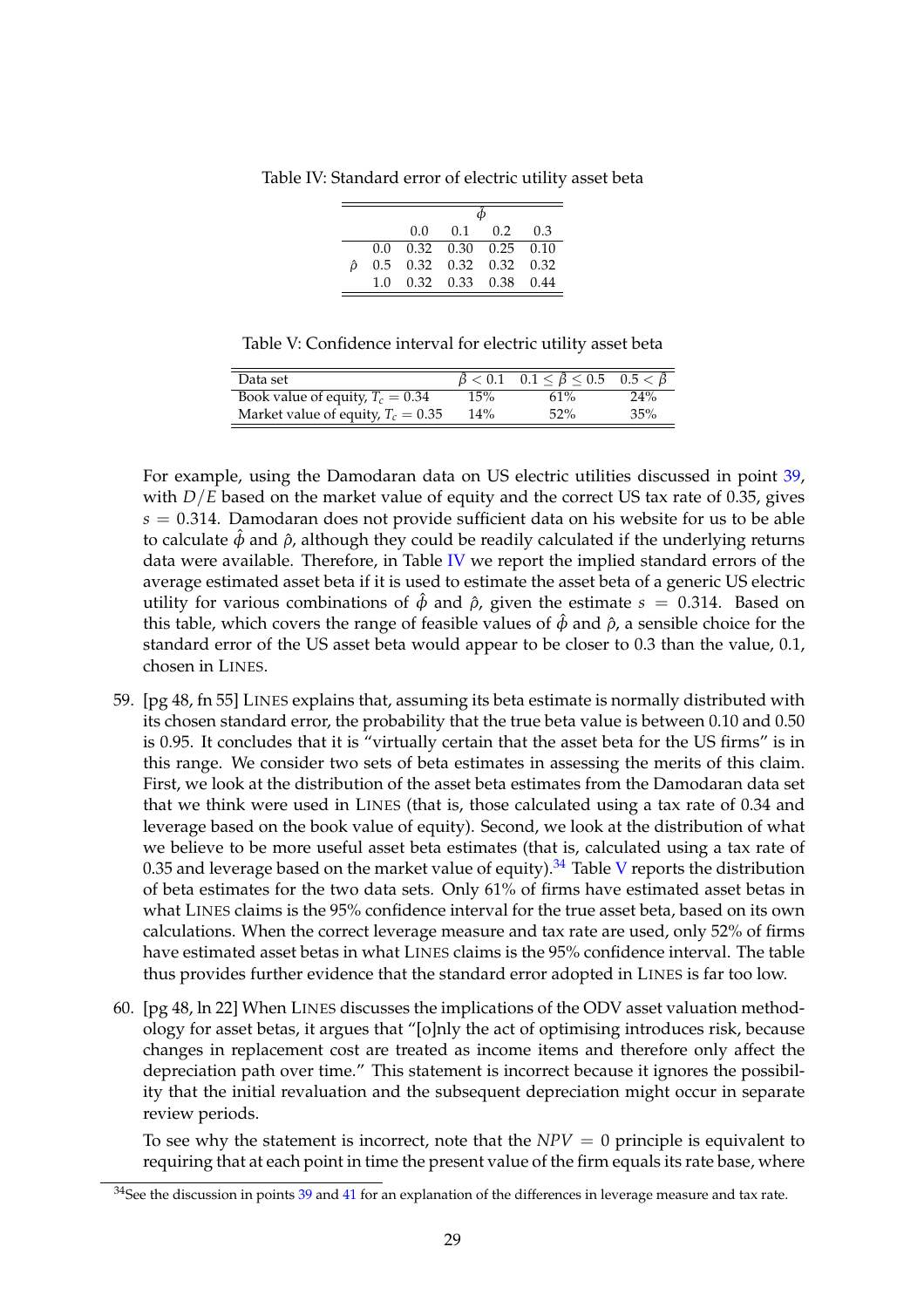all investment expenditure is added to the rate base dollar-for-dollar.<sup>[35](#page-31-2)</sup> This condition on the rate base implies that it evolves according to

$$
B_{t+1} = B_t + CAP_{t+1} + REV_{t+1} - DEP_{t+1},
$$

where  $B_t$  is the rate base at date *t*,  $CAP_{t+1}$  is capital expenditure at date  $t + 1$ ,  $REV_{t+1}$  is the revaluation of the rate base at date  $t + 1$ , and  $DEP_{t+1}$  is depreciation at date  $t + 1$ . The *NPV* = 0 principle therefore amounts to requiring that the present value at date *t* of

$$
(CF_{t+1}-CAP_{t+1})+B_{t+1}
$$

equals  $B_t$ , where  $CF_{t+1}$  is the firm's operating cash flow at date  $t+1$ . Equivalently, it amounts to requiring that the present value at date *t* of

$$
CF_{t+1} + B_t + REV_{t+1} - DEP_{t+1}
$$

equals *B<sup>t</sup>* . The firm's WACC reflects the systematic risk of this expression; that is, it incorporates compensation for the systematic risk of operating cash flows and for the systematic risk of  $REV_{t+1} - DEP_{t+1}$ . In fact, it can be shown that the WACC is

$$
WACC = r_{t,t+1}^f + \lambda_t \text{Cov}_t \left[ \frac{CF_{t+1} + REV_{t+1} - DEP_{t+1}}{B_t}, r_{t,t+1}^m \right]
$$

,

where  $\lambda_t = (E[r^m_{t,t+1}] - r^f_{t}]$  $(t_{t,t+1})/\text{Var}_t[r_{t,t+1}^m]$  is the market price of risk. (More details can be found in Evans and Guthrie, 2005a.) Therefore, the WACC in period *t* depends on the systematic risk of  $REV_{t+1} - DEP_{t+1}$  (as well as  $CF_{t+1}$ ). LINES seems to be arguing that since revaluations alter depreciation, the effect of any shock to *REVt*+<sup>1</sup> will be cancelled out by an offsetting shock to  $DEP_{t+1}$ . However, there is no reason to believe that the shock to depreciation will occur in the same period as the revaluation shock. More realistically, any shock to  $REV_{t+1}$  will result in changes to  $DEP_{t+2}$ ,  $DEP_{t+3}$ , and later values. Moreover, because these subsequent changes to depreciation will then be anticipated, they will not affect future values of the WACC.

<span id="page-31-0"></span>61. [pg 48, ln 24] LINES argues that "the act of optimisation would inject only industry specific risk at most, i.e., this would not be a market risk. Accordingly the asset beta of the firm would be unaffected." However, LINES subsequently states that optimization can be demand driven.<sup>[36](#page-31-3)</sup> A necessary condition for the quoted comment to be correct is thus that *all* demand shocks are unsystematic, which is untenable for the industry considered here. Also, as Evans and Guthrie (2005a) explain, the irreversible nature of much infrastructure investment means that even an unsystematic component of optimization risk can affect a firm's overall level of systematic risk. Thus, LINES is incorrect when it argues that the prospect of optimization has no effect on a firm's asset beta.

#### **5.3 Contrary Views**

<span id="page-31-1"></span>62. [pg 51, ln 5] LINES dismisses the use of the three NZ beta estimates due to the "enormous estimation errors". The variation in the estimated asset betas may reflect estimation error, as LINES claims, or may indicate that the three firms have quite different asset

<span id="page-31-2"></span> $35A$  minimal set of additional conditions usually imposed on the rate base is that it is zero before the firm starts business, that it must always be nonnegative (an ongoing participation constraint reflecting the limited liability of the firm's shareholders), and that it must never be greater than the market value of an unregulated monopolist (in order to be feasible). For example, see Greenwald (1980, 1984).

<span id="page-31-3"></span> $36$ From pg 71, ln 20: "The reasons for [optimisation] include penalising over-investment (gold plating), technology improvements, and reductions in demand."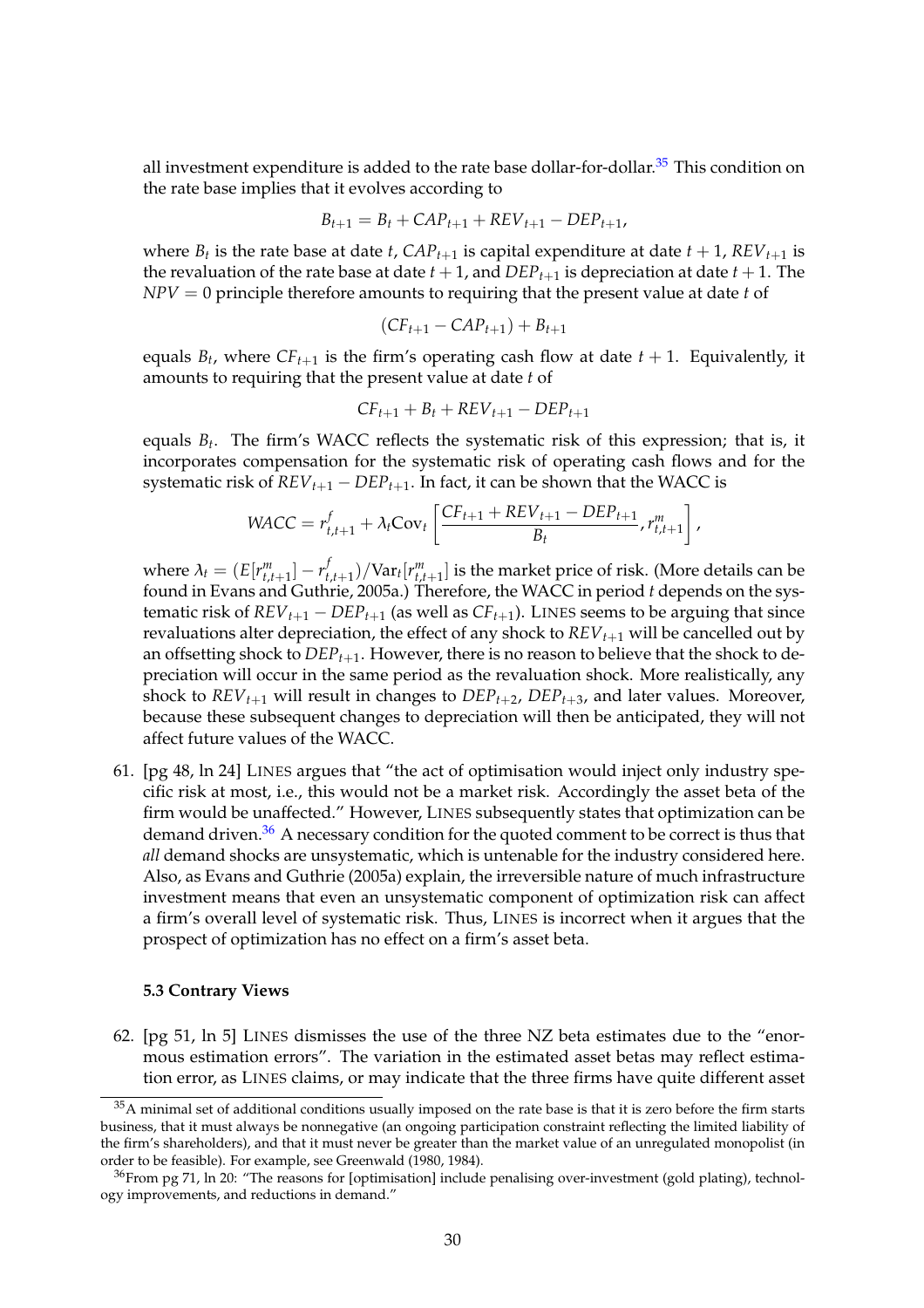betas (which have been precisely estimated). The reader cannot tell which is the case because standard errors for the three estimates are not reported. (Also see the discussion of point [36.](#page-22-1))

<span id="page-32-2"></span>63. [pg 52, ln 1] In commenting on Ferguson and Shockley (2003), LINES states that "even if the effect of including risky debt in the market portfolio proxy were to raise the betas of the lines businesses, the downward effect upon the market risk premium may offset it." Or it may not offset it. This statement is pure speculation. Its inclusion is another example of the inconsistent application of the 'burden of proof' in LINES and it should be contrasted with the rejection of others' claims in LINES as "pure conjecture".

More importantly, the fundamental point of Ferguson and Shockley (2003) is not that the omission of debt securities from the market portfolio biases beta downwards, but rather that the extent of this bias *increases* with the firm's *actual* leverage. In short, the betas of firms with different leverage differ in a fundamental way. As a practical matter, this might simply be ignored if leverage differences across lines companies were small, but the figures in Table 2 of LINES indicate this is not the case.

## **6. Leverage**

- <span id="page-32-0"></span>64. [pg 53, ln 21] LINES states that a firm's optimal leverage "cannot be directly determined, as it reflects a trade-off between competing considerations such as taxes, bankruptcy costs and the financial flexibility offered by debt." It neglects to mention the many other factors that determine a firm's optimal leverage, such as the tradability of the firm's shares, conflict between bondholders and shareholders, the presence of diffuse shareholders, information asymmetries, and the extent of product market competition. See, for example, Grinblatt and Titman (2002, pp. 557–690).
- <span id="page-32-1"></span>65. [pg 53, ln 24] LINES advocates using "optimal leverage", which we take to be the leverage that a hypothetical efficient electricity lines business would adopt, and then goes on to claim that optimal leverage "could be inferred from examining the average level amongst relevant firms. Recent leverage values for firms within the industry are admissible". However, implicit in this approach is the belief that firms' actual leverage differs from optimal leverage (otherwise the more-easily measurable actual leverage could be used). LINES offers no explanation for why averaging over firms that do not choose the same leverage as a hypothetical efficient electricity lines business will result in an accurate estimate of the latter's leverage. Deviations between actual and optimal leverage will depend on fundamental firm characteristics, as described in point [64,](#page-32-0) and will not necessarily average out to zero.[37](#page-32-4) To simply take the average across a set of firms is naive and will not yield a sensible estimate of the optimal leverage for an individual lines company.[38](#page-32-5)
- <span id="page-32-3"></span>66. [pg 53, ln 28] LINES claims that observed leverage from firms in "monopolistic industries with stable cash flows" can be used to infer optimal leverage for lines businesses,

<span id="page-32-4"></span> $37$ Furthermore, the optimal leverage of a firm will depend on the costs that it faces. Actual firms choosing actual leverage face actual costs. A hypothetical efficient firm choosing "optimal leverage" faces efficient costs. Average actual leverage and optimal leverage are therefore likely to be fundamentally different.

<span id="page-32-5"></span> $38$ One cannot even say that, assuming firms behave optimally (a possibility that LINES doubts elsewhere), average observed leverage equals optimal leverage for an 'average' firm, since optimal leverage *L* <sup>∗</sup> may be a nonlinear function of firm-specific parameters *x*, in which case  $L^*(Aver[x]) \neq Aver[L^*(x)]$  in general.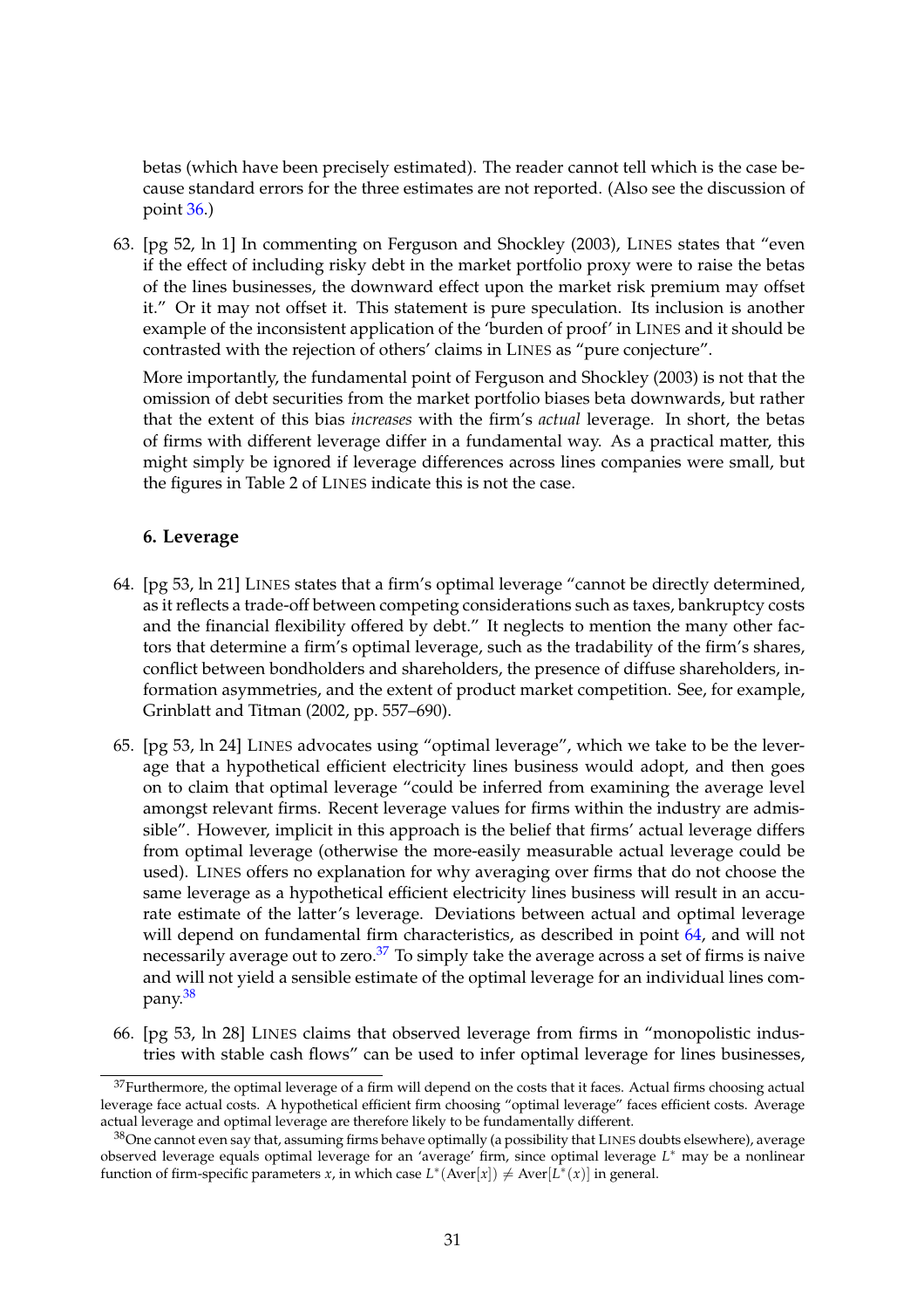and goes on to suggest using airfields. However, its use of airfields' leverage is inconsistent with its earlier arguments that airfields face different risks from electricity lines businesses (see pg 36, ln 3; pg 36, fn 39; pg 38, fn 41; pg 49, ln 3).

- <span id="page-33-0"></span>67. [pg 54, ln 1] LINES reports the average leverage of NZ firms, but gives no indication of the extent of variation across firms. We note that in the sample of US electric utilities in the Damodaran data set discussed in point [39,](#page-24-0) the mean value of *L* is 0.46 and the standard deviation is 0.15, so there is clearly substantial variation in leverage across firms. (These figures apply to leverage calculated using the market value of equity.)
- <span id="page-33-2"></span>68. [pg 54, ln 11] In discussing whether to use firms' actual leverage, LINES claims that using actual leverage in place of its preferred level of  $L = 0.4$  "would affect WACC by less than .30%. Whether this is a sufficiently large figure to be troubled with is debatable." We note that LINES puts considerable effort into adjustments, such as that for differences in market leverage across countries, that lead to smaller changes in the WACC. If it is to be consistent, either variations in leverage across firms should be taken more seriously or these other adjustments should be ignored.
- <span id="page-33-4"></span>69. [pg 54, ln 14] Another reason for not using actual leverage that is offered by LINES is that "actual leverage cannot be determined for most of the lines businesses because it must be assessed in market value terms and this requires the firm to be listed". However, as we discuss in point [39,](#page-24-0) LINES appears to have used the book value of equity to calculate leverage when analyzing Damodaran's set of US electric utilities, in which case it is applying an inconsistent standard.

## **7. The Debt Premium**

- <span id="page-33-3"></span>70. [pg 56, ln 1] LINES considers the impact on WACC of different levels of leverage. "If a higher leverage level were invoked, with an associated increase in the debt margin, the WACC would be increased, but not significantly." For example, it claims that raising leverage and the debt premium to 50% and 1.4% respectively increases the WACC by 0.15%. The inference seems to be that uncertainty surrounding the level of leverage is unimportant. $39$  As we noted in point  $68$  above, LINES puts considerable effort into adjustments, such as that for differences in market leverage across countries, that lead to smaller changes in the WACC. If it is to be consistent, either uncertainty surrounding leverage should be taken more seriously or these other adjustments should be ignored.
- <span id="page-33-1"></span>71. [pg 57, ln 17] LINES offers no evidence in support of its claim that an allowance of "about .003" for debt issue costs (when coupled with swap contracts) is appropriate. The claim is pure conjecture and is another example of the inconsistent application of the 'burden of proof' in LINES.

## **8. The Form of Ownership**

72. [pg 58, ln 4] LINES claims that "[t]he implications of [non-investor ownership] for the asset beta have already been discussed, and it has been suggested that quantification is impossible." The only mention of this issue that we can find prior to this point in

<span id="page-33-5"></span> $39$ Indeed, as we discuss in point [74](#page-34-1) below, in the subsequent WACC calculation, leverage is assumed to be observed without error.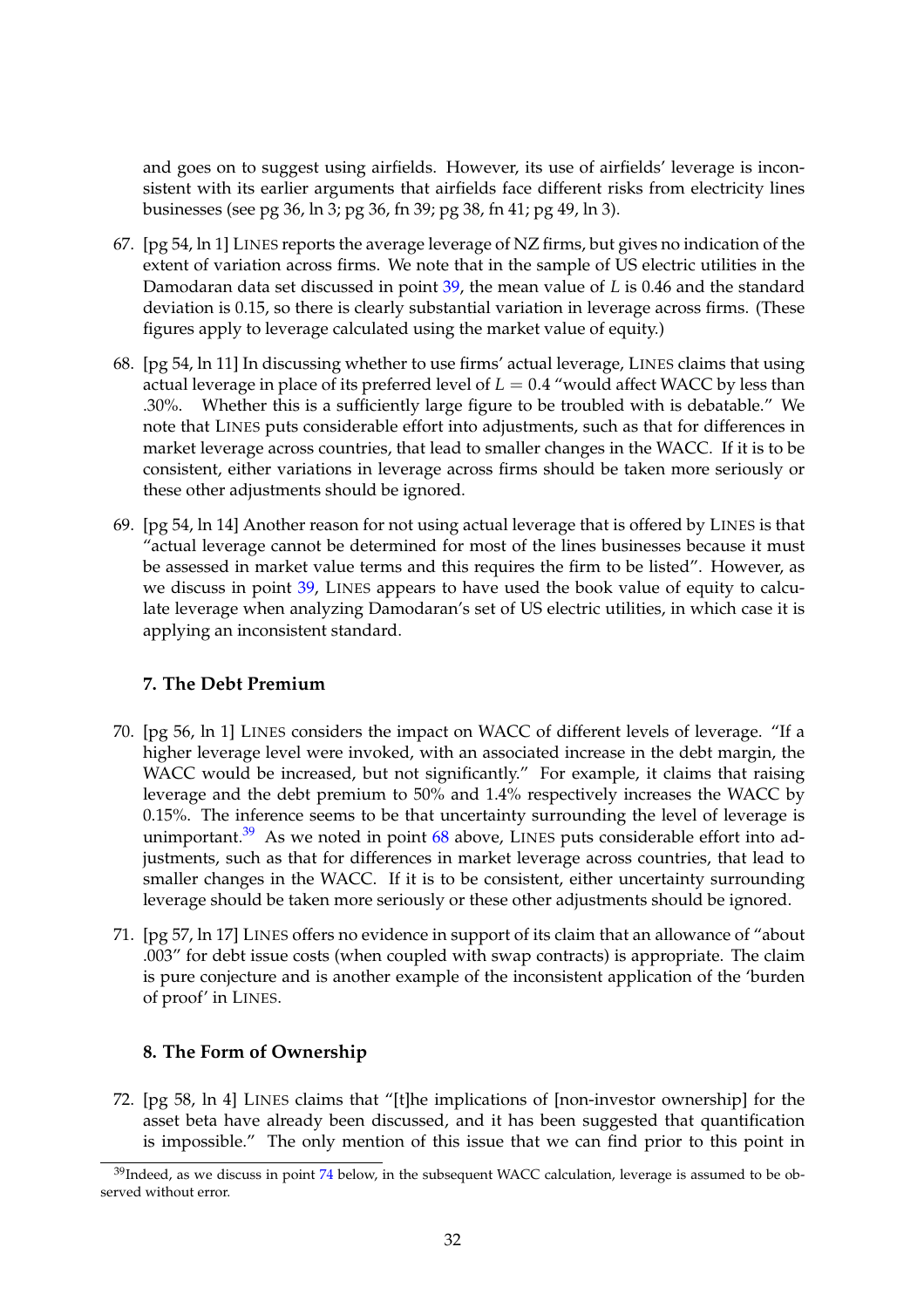LINES is in the executive summary (which just states that the form of ownership might affect the beta "and this appears impossible to quantify" (pg 4, ln 27)) and at pg 48, fn 56 (which asserts that businesses that "are not embedded within private sector firms" may "operate in a more cost-plus fashion"). Neither constitute an adequate discussion of the implications of non-investor ownership for the asset beta.

73. [pg 58, ln 25] LINES claims that quantifying the premium for the non-tradability of shares in some line businesses "does not seem to be possible", and proceeds to make no adjustment to its WACC estimate. It is true that there is no means of measuring this premium that is used as widely as the CAPM is used to estimate required rates of return for tradable assets. However, a substantial academic literature in finance provides empirical evidence that, by comparison with the highly liquid securities assumed in the CAPM analysis, investors require a higher rate of return to invest in illiquid assets. It also provides theoretical evidence that such premia are rational and suggests explicit ways of measuring them $140$  $140$ 

#### **9. WACC**

#### **9.1 Estimates**

- <span id="page-34-1"></span>74. [pg 59, ln 28] Here LINES states its point estimates and standard errors for the parameters needed to calculate WACC. As discussed in point [14](#page-14-0) above, the standard error for the MRP is likely to be significantly higher than the value used in LINES. As discussed in points [58](#page-28-2) and [59](#page-30-1) above, the asset beta's standard error in LINES has no objective basis and is likely to be far too low. Finally, as discussed in point [67](#page-33-0) above, the standard error for the estimate of "optimal leverage" is likely to be large, not zero as assumed in LINES.
- 75. [pg 61 ln 9] When referring to the MRP and the three components of its asset beta, LINES states that "the true but unknown values for these four parameters are independent. . . ". In fact, the values of these parameters are constants, not random variables as implied by the reference to their "independence". We presume LINES is referring to the parameter estimates. Parameters and parameter estimates are fundamentally different objects.
- <span id="page-34-0"></span>76. [pg 61, ln 11] The calculation of the standard error of the WACC estimate in LINES relies crucially on the estimates of the inputs being independently distributed.

However, the way in which the inputs are constructed ensures that this is almost certainly not going to be the case. For example, the parameter  $\Delta$  has been estimated essentially by subtracting the estimated US asset beta from the estimated UK asset beta. Thus, it is almost certainly correlated with the former, which also appears in the WACC calculation; for example, if the US beta estimate is drawn low,  $\hat{\Delta}$  is likely to be drawn high. More precisely, if  $\hat{\Delta} = \hat{\beta}_{UK} - \hat{\beta}_{US}$ , it follows that

$$
Cov[\hat{\beta}_{US}, \hat{\Delta}] = Cov[\hat{\beta}_{US}, \hat{\beta}_{UK}] - Var[\hat{\beta}_{US}].
$$

This equals zero if and only if

$$
Corr[\hat{\beta}_{US}, \hat{\beta}_{UK}] = \frac{StdDev[\hat{\beta}_{US}]}{StdDev[\hat{\beta}_{UK}]}.
$$

<span id="page-34-2"></span><sup>40</sup>See, for example, Acharya and Pedersen (2005) and Longstaff (2005).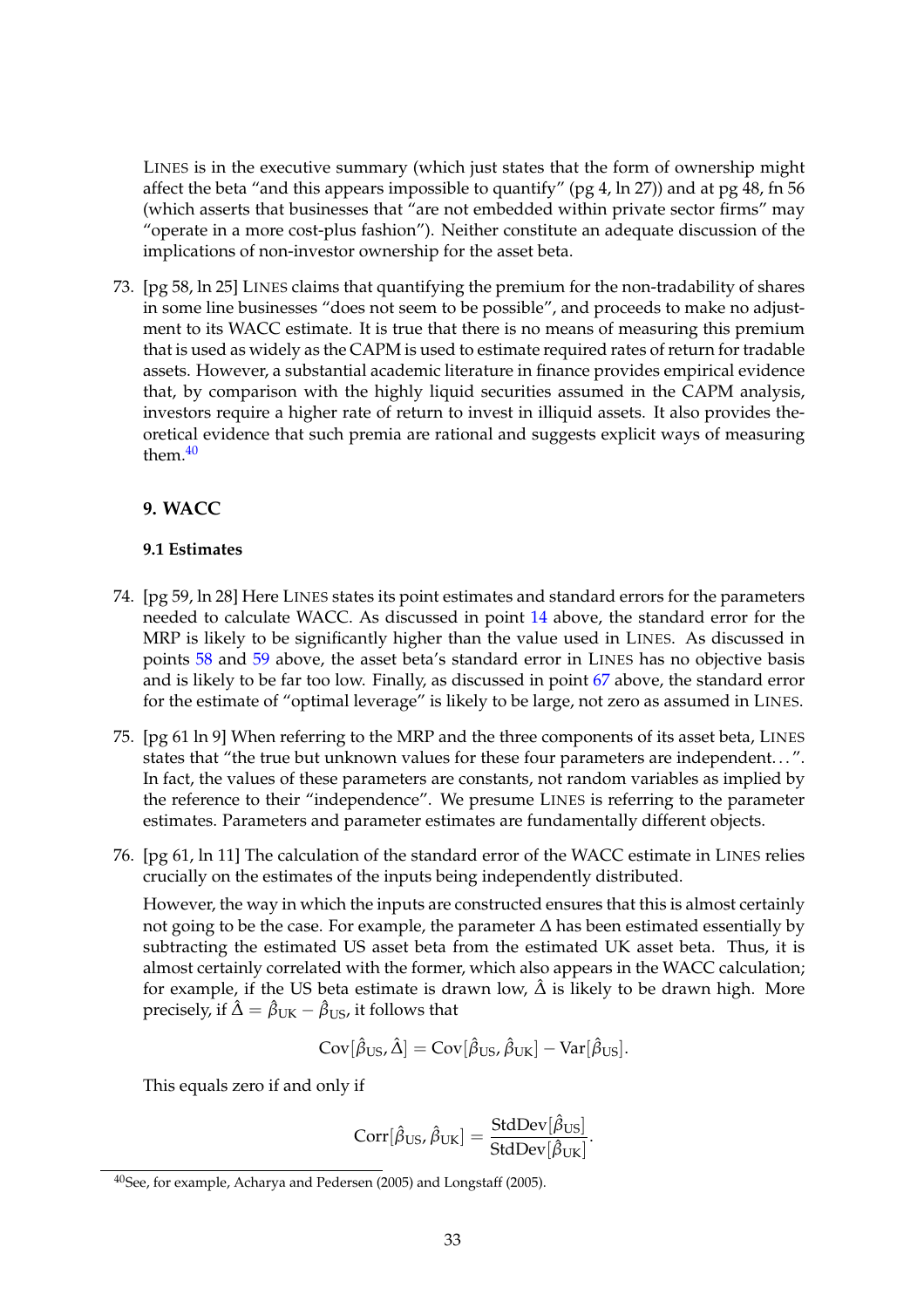That is, a necessary condition (and by no means a sufficient condition) for the calculations in LINES to be legitimate is that the correlation coefficient for the UK and US estimates is equal to the ratio of the standard deviations. There is no reason to believe that this will be the case, in which case the calculation of the WACC's standard error is invalid.

Moreover, even if the measurement errors are uncorrelated, cross-firm variations in asset beta, leverage, the debt premium, and so on, will almost certainly be correlated.

- 77. [pg 61, fn 69] LINES comments that "even if the beta and the market risk premium were estimated from the same data, multivariate normality in asset returns would imply the independence of these estimates". However, it is widely accepted that asset returns are *not* multivariate normally distributed, so the quoted comment cannot justify the assumption made in LINES that its parameter estimates are independent.
- 78. [pg 62, ln 4] There is a typo in Table 4, which reports the asset beta estimate as 0.50 instead of the 0.40 used elsewhere.
- 79. [pg 63, ln 18] The attempt to analyze the sampling distribution of its WACC estimate is unsatisfactory. The approach in LINES is to fit three different distributions (normal, lognormal, and gamma) to its chosen mean and standard deviation and compare various percentiles. For the chosen mean and standard deviation, the results are similar across the three distributions, although this will not necessarily be the case if more realistic standard errors are used.

A much better approach would be to simulate the distribution of the WACC estimate by simulating the underlying parameters. For example, one might simulate 1000 estimates of the market risk premium, asset beta, and leverage, and generate the 1000 implied estimates of the WACC. The distribution of these estimates would approximate the true sampling distribution of the WACC.

LINES rejects this approach because "such a simulation would require knowledge of the shape of the probability distributions for each of the four underlying parameters for WACC, and these distributions are not known." (pg 63, ln 20) However, one could vary the assumed distributions for the inputs when carrying out the simulation exercise. The results would be far superior to the approach adopted in LINES, which is simply to vary the assumed distribution for the final WACC estimate and ignore the underlying sources of variation.

#### **9.2 Further Considerations**

80. [pg 66, ln 11] There are two problems with the estimation of the asset beta appropriate for input into an international CAPM.

First, the point estimate is unfathomable. LINES presents estimates for the betas of NZ equities against world stock indices as a proportion of their betas against a local stock index. Its estimates are summarized in Table [VI.](#page-36-2) LINES then claims: "All of this points to an estimate of about 0.70, which is invoked." But this is the lowest of the estimates reported and for a sample period that ended in 1992. For the most recent data cited in LINES, the ratio is in fact 0.82. If 0.82 is used instead of 0.70 in the subsequent calculations, the increase in WACC from using a domestic CAPM instead of an international one is just 0.2%, not the claimed 0.4%.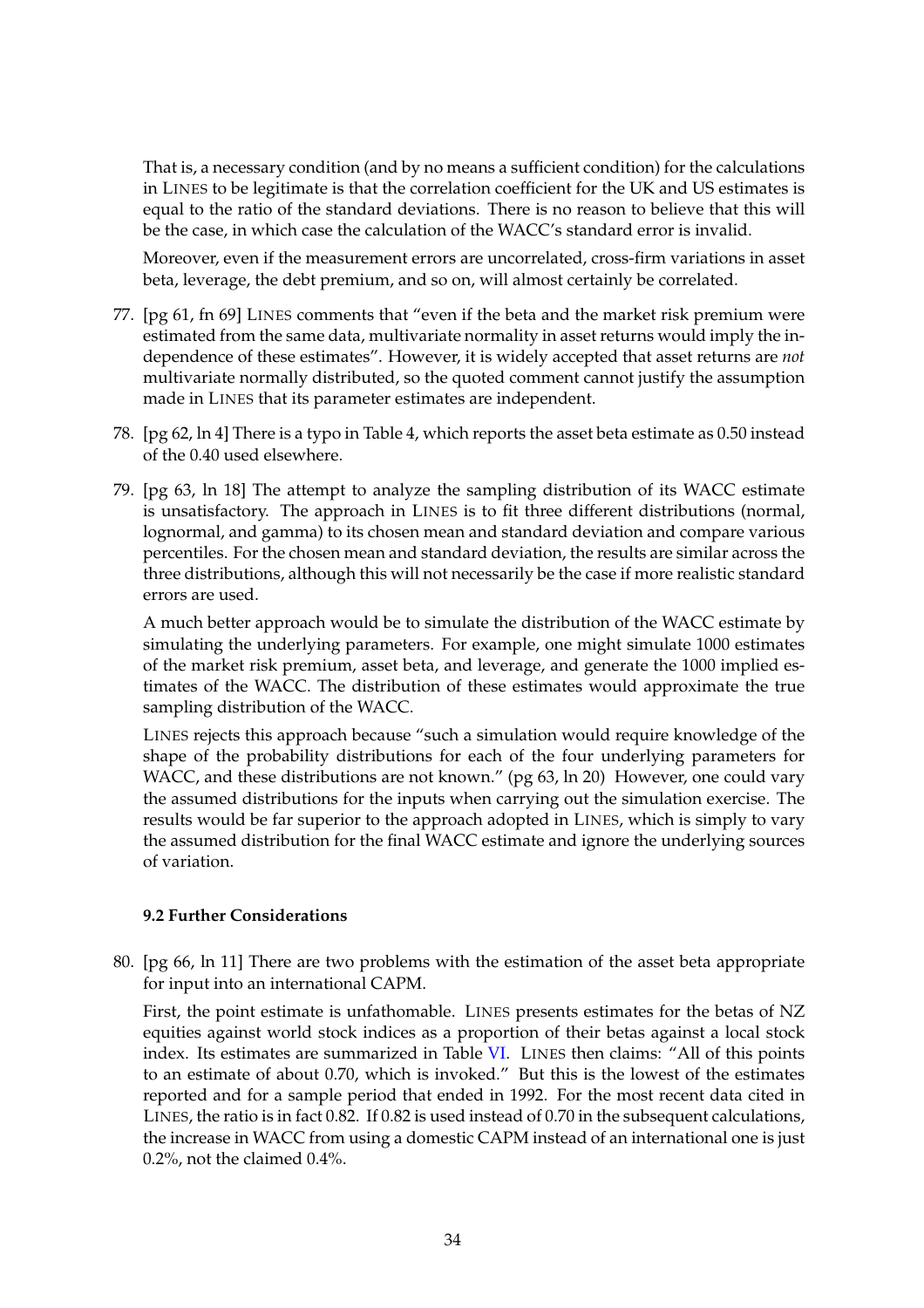<span id="page-36-2"></span>Table VI: Implementing an international CAPM

| Sample period | World<br>ŹΝ7. |
|---------------|---------------|
| $1973 - 1992$ | 0.70          |
| $1980 - 2001$ | 0.77          |
| $1980 - 1990$ | 0.72          |
| $1991 - 2001$ | 0.82          |

Second, this is another situation where LINES does not include the standard errors of its estimates. Had it done so, the reader would be in a much better position to assess the merits of its arguments.<sup>[41](#page-36-3)</sup>

## **10. Comparison with Australian Regulatory Judgements**

- 81. [pg 70, ln 9] LINES claims that an asset beta of 0.4 is representative of the decisions made by Australian regulators and that "these numbers are offered in the context of setting revenue caps for five years, and therefore are not directly comparable with the estimate of .40 offered in [LINES] for the purpose of assessing excess profits." However, revenue caps should expose firms to less risk than the regime in NZ, so the NZ beta should be higher than the Australian values. That is, the evidence in LINES suggests that its estimate is too low.
- 82. [pg 70, ln 20] LINES claims that "[r]evenue caps involve less risk to the firm than price caps, because exposure to volume shocks is removed." This statement is incorrect. Revenue caps *reduce* exposure to volume shocks, they do not *remove* it.
- <span id="page-36-1"></span>83. [pg 71, ln 1] LINES reports that Australian regulators have adopted a leverage level of 0.6, in contrast to its preference for 0.4, and then dismisses the difference because adopting the Australian leverage assumption would "raise the WACC by only 0.16%." As we noted in points [68](#page-33-2) and [70](#page-33-3) above, LINES puts considerable effort into adjustments, such as that for differences in market leverage across countries, that lead to smaller changes in the WACC. If it is to be consistent, either uncertainty surrounding leverage should be taken more seriously or these other adjustments should be ignored.

## **11. Allowances for Other Issues**

## **11.1 Asymmetric Risks**

<span id="page-36-0"></span>84. [pg 72, ln 15] Apart from the specific mistakes discussed below, the discussion of the implications of asset stranding and optimization risk in LINES suffers because of its unrealistic view of the world. It asserts that firms deal with these and similar risks "either by raising prices ex-ante or ex-post to protect itself." There are two problems here.

First, LINES ignores the much more likely possibility that the firm adopts a strategy somewhere between these two extremes, and so provides no guidance on how to treat the issue as it typically arises in the real world. Such real-world features as long-term contracts,

<span id="page-36-3"></span> $^{41}$ Furthermore, LINES only provides the source for the 1973–1992 results. More information, such as data frequency and the nature of the portfolios used, is necessary before one can have confidence in the results.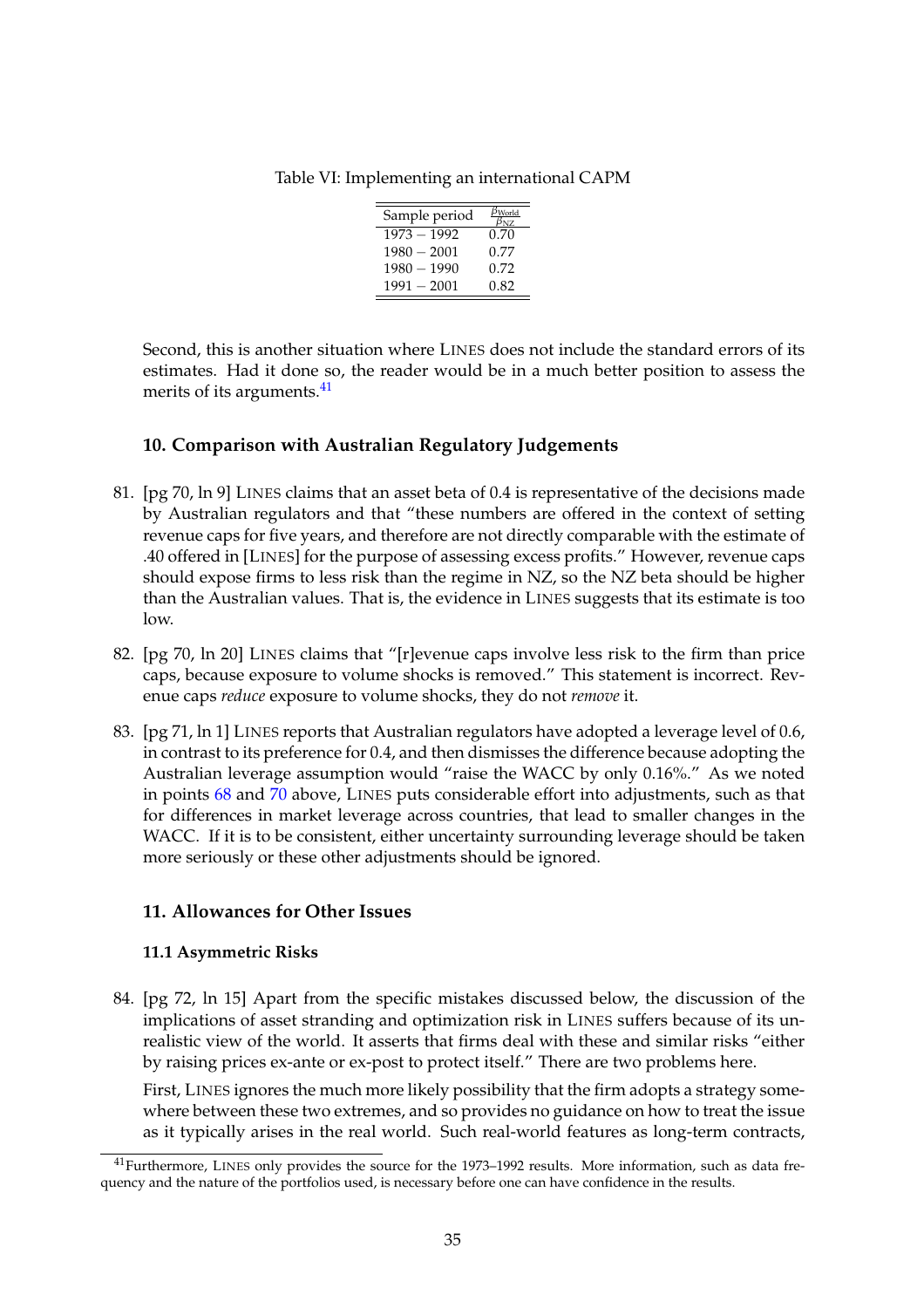which may restrict firms' price responses, make consideration of such partial-insurance responses especially important and should not simply be ignored.

Second, it focuses exclusively on the price implications of asymmetric risk, ignoring the fact that firms have other, non-price, responses to the risk of future adverse events. If regulation exposes firms to such risks, they will try to mitigate these risks by, for example, delaying their investment, investing in assets with short lead-times, favouring projects that offer flexibility over scale or that involve greater non-sunk costs relative to sunk ones. $42$  The way in which regulators compensate firms for such risks can have a significant impact on welfare. The discussion of these issues in LINES is inadequate.

These mistakes are repeated at pg 74, ln 7.

85. [pg 73, ln 6] The discussion of how the regulator should treat stranding is confused. The first suggestion in LINES is that stranded assets be removed from the rate base and that firms be offered "some form of ex-ante compensation". Its second suggestion is that stranded assets not be removed from the rate base "in which case no ex-ante compensation is required." But then it goes on to argue "[r]egardless of which approach is adopted by the Commission, the business must still protect itself against a real economic risk, and it must do so by increasing prices ex-ante." In one sentence it states that the second approach does not require ex ante compensation, but then it argues that the firm must be allowed such compensation in the form of high prices ex ante. Which is it?

This confusion appears again in the discussion of evaluating excess earnings in the presence of stranding and optimization risk. See points [107](#page-43-0) and [108](#page-45-0) below.

- <span id="page-37-1"></span>86. [pg 73, ln 16] When discussing the importance of compensating firms for bearing the risk of asset stranding, LINES argues that "the issue may not be substantial in the present context because stranding is most likely to occur for dedicated assets (supplying individual industrial consumers, which are at risk of closure) and the lines businesses may have entered into bilateral contracts to manage such risks." It offers no supporting evidence whatsoever for these claims. In fact, it recognises some contradictory evidence, which it then largely ignores. Unless supporting evidence *can* be provided, its claims should themselves be ignored.
- <span id="page-37-0"></span>87. [pg 73, ln 24] Despite recognizing that both asset stranding and optimization can arise due to negative demand shocks,<sup>[43](#page-37-3)</sup> LINES argues that ex ante compensation should cover only the expected cost, with no allowance for a risk premium, $^{44}$  $^{44}$  $^{44}$  and that "discount rate adjustments [for stranding and optimization risks] involve superfluous detail at best". The argument that compensation for "expected" stranding and optimization costs can be incorporated in the cash flows is correct, as is the observation that incorporating them in the discount rate involves an additional layer of (unnecessary) calculations. However, the same cannot be said of the compensation that is required for the bearing the systematic risk associated with these events. Like compensation for any systematic risk, this is most naturally incorporated in the discount rate.[45](#page-37-5) As long as *some* demand shocks are systematic, stranding and optimization risk will have a systematic component. Moreover,

 $42$ This extensive literature is surveyed in Guthrie (2006).

<span id="page-37-3"></span><span id="page-37-2"></span> $^{43}$ From pg 71, ln 20: "The reasons for [optimisation] include penalising over-investment (gold plating), technology improvements, and reductions in demand."

<span id="page-37-4"></span> $^{44}$ From pg 73, ln 24: "By their very nature these asymmetric risks are cash flow issues rather than discount rate issues, i.e., they are compensation for expected losses rather than investor aversion towards dispersion of actual outcomes around the expectation."

<span id="page-37-5"></span><sup>&</sup>lt;sup>45</sup>The comparison of the treatment of future operating costs is informative. Compensation for expected future operating costs is usually incorporated in the cash flows, while compensation for bearing the systematic risk asso-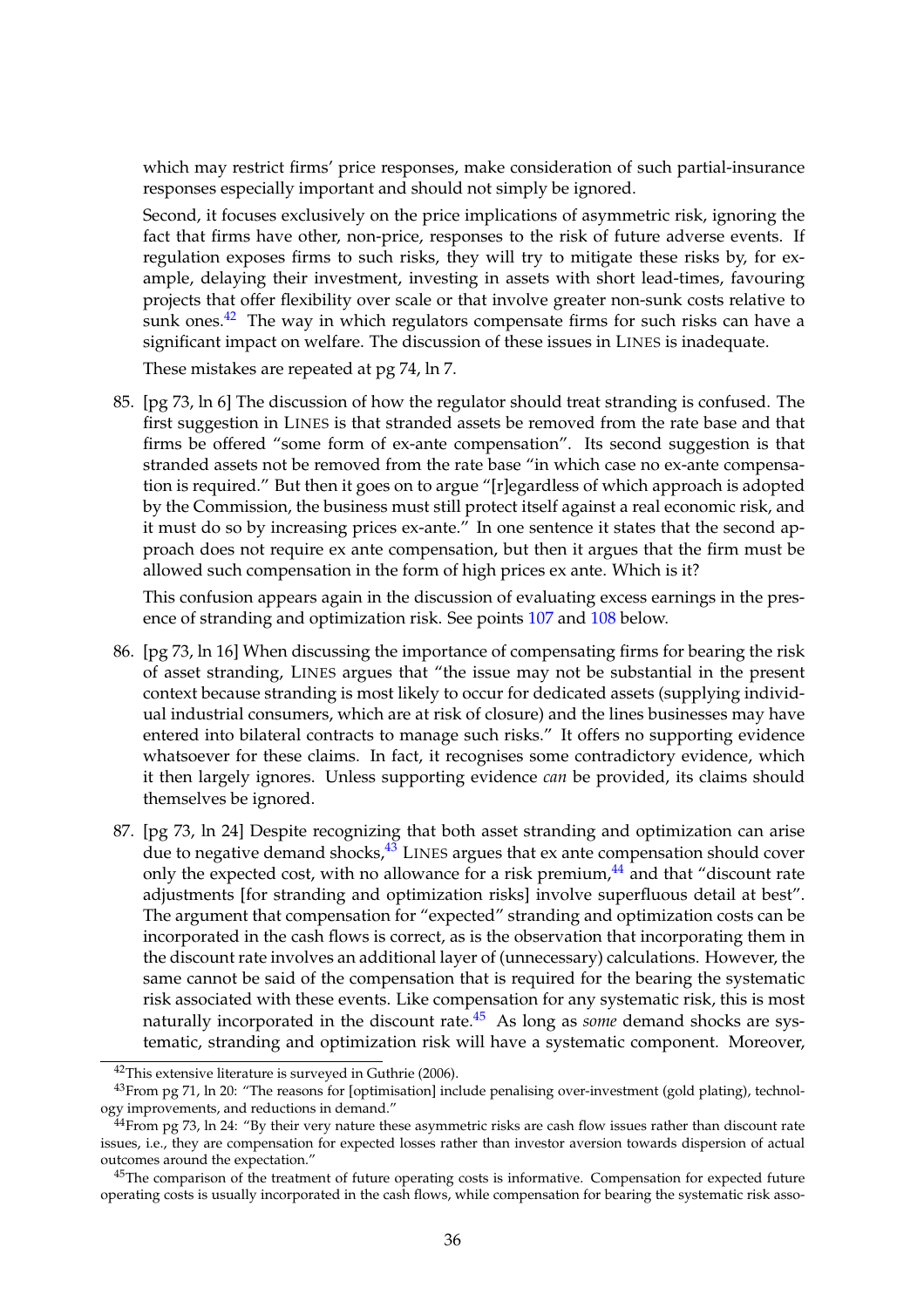as Evans and Guthrie (2005a) explain, the irreversible nature of much infrastructure investment means that even an unsystematic component of demand risk can affect a firm's overall level of systematic risk. It is thus incorrect to argue that the prospect of optimization is not a "discount rate issue". (A similar mistake is discussed in point [61.](#page-31-0))

## **11.2 Market Frictions: Costs of Financial Distress**

- <span id="page-38-1"></span>88. [pg 75, ln 11] LINES largely dismisses the empirical evidence on US hurdle rates of Poterba and Summers (1995), stating that extrapolating this evidence to NZ firms "warrants some caution" and that various explanations for these high hurdle rates are possible. With respect to the first comment, LINES extrapolates evidence on US electric utilities to NZ firms, so one wonders what is special about the Poterba and Summers study. With respect to the second comment, all of the possible explanations for the high hurdle rates suggested in LINES are applicable to regulated firms, so should not be ignored.
- <span id="page-38-0"></span>89. [pg 75, ln 20] LINES claims there are three difficulties with several papers providing evidence that project-specific risks affect hurdle rates (Mukherjee and Hingorani, 1999; Keck et al., 1998; and Graham and Harvey, 2001).

First, it claims that "*most* of the non-market risks referred to in the last two papers are macro-economic rather than project-specific" (emphasis added). For this point to be relevant, *all* of the non-market risks would have to be macro-economic rather than projectspecific. However, this is not the case. Moreover, *none* of the non-market risks in Mukherjee and Hingorani (1999) is macro-economic.

Second, it claims that "in respect of Mukherjee and Hingorani in which project-specific risks are apparent, the quantitative effect upon hurdle rates is not indicated." Nevertheless, the demonstrated existence of capital rationing indicates that the premium is positive, so arbitrarily setting it to zero ensures that allowed returns are too low.

Third, "reference to the actual behaviour of firms presumes that firms are acting appropriately, and yet both Keck et al. and Graham and Harvey identify a number of ways in which the firms appear to be acting in error." Elsewhere, however, the actual behaviour of firms is used to estimate parameters of interest (for example, the "optimal leverage" of firms). If real-world firms do in fact act in error, this casts further doubt on the optimality of the leverage estimate adopted in LINES. More generally, it is inappropriate to simply ignore real-world behavior whenever it cannot be explained by a small subset of accepted finance theory.

## **11.3 Timing Flexibility**

<span id="page-38-2"></span>90. [pg 79, ln 7] LINES states that a timing option premium should be calculated for each of a firm's assets, rather than one for the firm as a whole. However, requiring asset-specific timing option premia is clearly impracticable. Furthermore, the same could be said of the use of a WACC. Finance theory purists would require a separate WACC for each different type of asset, yet LINES is content to calculate a single WACC for the firm as a whole. In fact, it goes further and calculates a single WACC that is to be applied to several

ciated with future operating costs is usually incorporated in the discount rate. Compensation for future stranding and optimization costs can be treated similarly.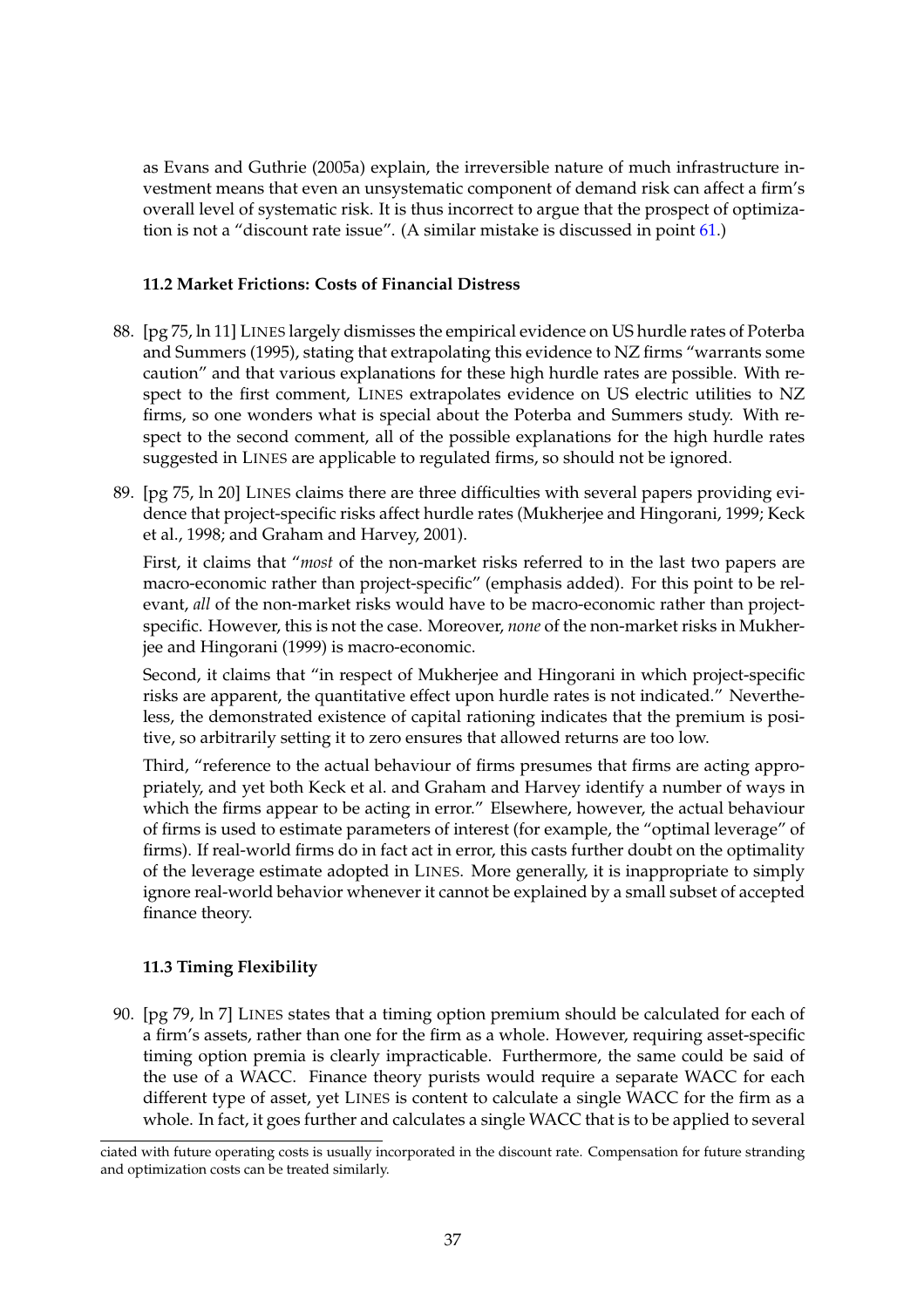different firms.<sup>[46](#page-39-1)</sup> How can it then reasonably expect firms to calculate timing premia for individual *projects*?

<span id="page-39-0"></span>91. [pg 79, ln 11] LINES argues that a portion of the value of timing options might derive from market power. Since a simple formula decomposing the value of the timing option into these two components has not been presented to the NZCC, LINES subsequently ignores the value of timing options altogether. That is, without providing any theoretical or empirical evidence of its own, it proceeds as though market power makes up 100% of the option's value. The debate concerning the extent to which competition erodes the value of investment timng options is not settled. For example, although it has been shown that competition reduces their value in some circumstances (Grenadier, 2002; Lambrecht and Perraudin, 2003), the generality of this result has been questioned (Novy-Marx, 2004). Therefore, to simply assume that market power makes up 100% of the option's value is unreasonable. It will generally have the effect of lowering the estimate of the cost of capital.

A similar mistake is discussed in point [97.](#page-40-2)

- 92. [pg 79, ln 26] LINES requires that firms "demonstrate that any timing option was ever exercised" in order to receive compensation in the form of a WACC premium, but this misses the point. When a firm with timing flexibility invests, it exercises an option to invest and destroys an option to wait and possibly invest later. The WACC premium is compensation for the value of the option that is destroyed. Demonstrating that an investment option has been exercised is trivial — the mere existence of the asset proves that investment has taken place. Of more relevance is whether a delay option was destroyed. Most investments made by electricity lines businesses have some timing flexibility (for example, maintenance and investment upgrades), so this condition is also easily satisfied. Moreover, investment can destroy many options — such as those relating to location, scale or type, for example — not just the option to delay. Their value should also be reflected in the WACC premium. In short, investment flexibility is widespread. Investment *in*flexibility — the now-or-never investment options needed for the  $NPV = 0$ principle to be appropriate — is the exception rather than the rule.
- 93. [pg 80, ln 6] LINES claims that "... there is no margin that can be added to WACC that would ensure that firms invest at the socially optimal time (or even at the point that they would in the absence of regulation)."

The first part of this statement is irrelevant: even if there were no WACC premium that results in socially-optimal investment timing, there may be one that results in investment timing that raises overall welfare beyond that achieved without a WACC premium. Surely such a premium should be used.

The second part of this statement is clearly incorrect: if the premium added to the WACC were sufficiently large to ensure that the firm's prices were effectively unregulated, the firm's investment would match that of an unregulated firm.

94. [pg 80 ln 9] LINES claims that setting the allowed rate of return above the WACC would induce a regulated firm to invest immediately: "since [the] firm would receive the same

<span id="page-39-1"></span><sup>46</sup>LINES dismisses Transpower's suggestion that asset betas should be calculated for individual lines businesses. It states (pg 53, ln 4): "it does not seem to be possible to assign different estimates across the lines businesses, even if there are grounds for supposing that a particular company has a lower value than another. The primary source of evidence in this area are estimates drawn from large sets of foreign firms, and the resulting estimates do not lend themselves to differentiating amongst the lines businesses."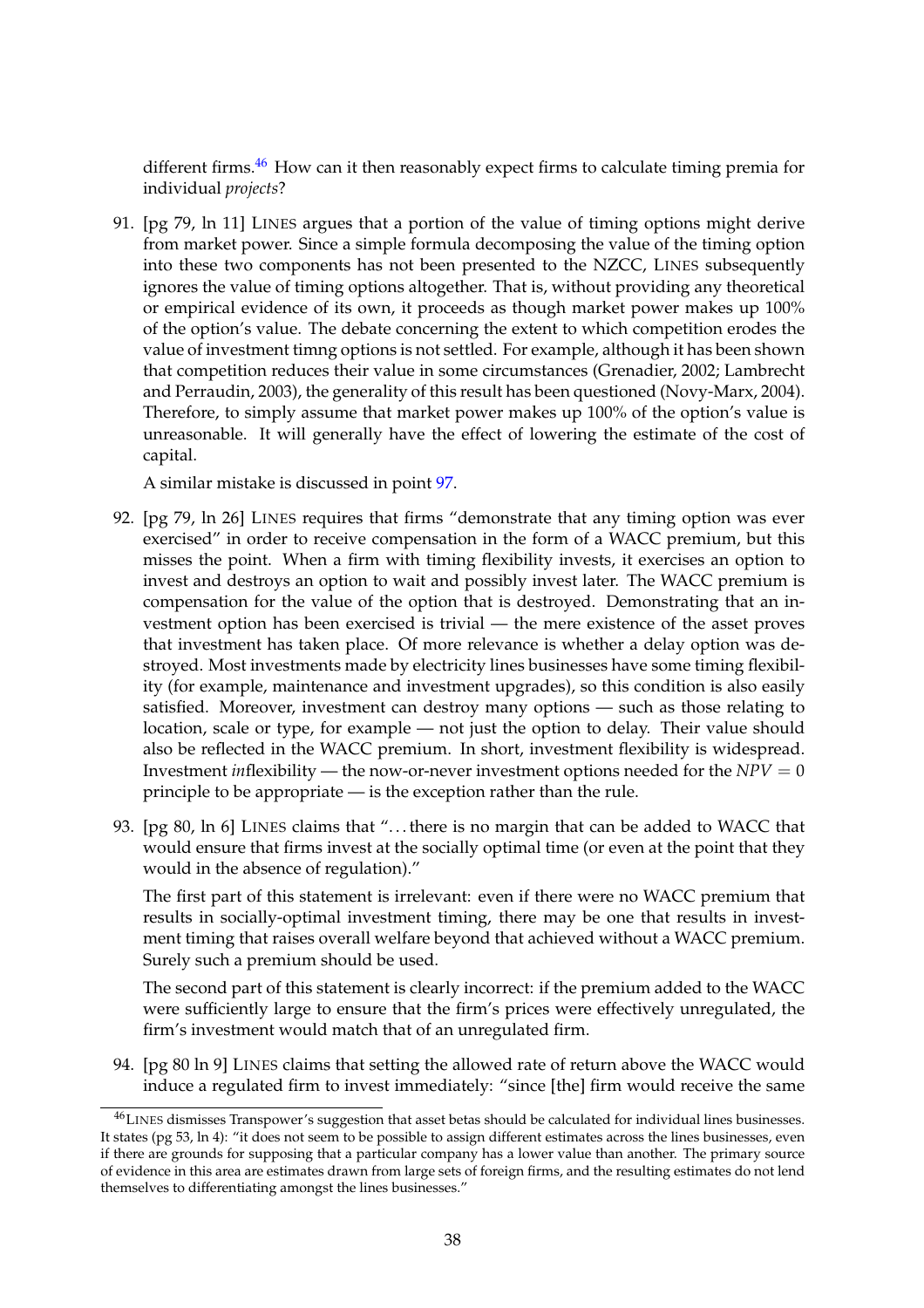margin regardless of when it invested, [it] would be encouraged to invest at the earliest possible time so as to maximise the period for which the margin was earned." To see how this claim is false, suppose, for example, that the premium over the WACC is so large that the firm's prices are effectively unregulated. LINES is then arguing that such a firm would invest immediately, but this ignores the principle that delay can be valuable to unregulated monopolists. Indeed, it argues earlier for the validity of this very principle. (For example, see pg 78, ln 21.)

#### **11.4 Firm Resource Constraints**

- <span id="page-40-0"></span>95. [pg 80, ln 23] LINES states that "the fact that a margin on WACC is appropriate for the purpose of assessing new investment does not imply that it will also be appropriate for the purpose of assessing excess profits." This statement is alarming, since it suggests that existing assets should somehow be treated differently from prospective ones; that is, once the firm has made an (irreversible) investment, the rules should somehow change. There is now an extensive literature documenting the adverse consequences of such regulatory opportunism for firms' investment behavior. $47$  The consensus to emerge from this literature is that the sort of regulatory behavior apparently advocated by LINES is not in the best long-run interests of consumers.
- 96. [pg 80, ln 25] When discussing the opportunity cost that arises when investment in one project precludes investment in another (due to firm resource constraints), LINES asserts that "the existence of this opportunity cost *may* simply reflect the existence of excess profits on the adopted project". This is incorrect. The existence of this opportunity cost (in fact, the existence of any opportunity cost) can only indicate that an opportunity has been lost when investment occurred. Presumably the meaning intended is that the existence of this opportunity cost may simply reflect the existence of excess profits on the project that was *not* adopted.
- <span id="page-40-2"></span>97. [pg 81, ln 10] LINES rejects any premium for firm resource constraints because of its advocates' "failure to even quantify the WACC margin". That is, it arbitrarily sets the premium equal to zero. Making some sort of judgement call is inevitable in this instance, as there is no established formula for calculating a premium for resource constraints, but arbitrarily choosing a value of zero is clearly incorrect.

A similar mistake is discussed in point [91.](#page-39-0)

## **11.5 Information Asymmetries**

<span id="page-40-1"></span>98. [pg 81, ln 20] In arguing that a premium should not be added to the WACC to reflect information asymmetries, LINES argues that "the fact that a firm might be discouraged from undertaking *new* projects for fear that doing so would reveal the *true* situation within it ... does not have any bearing on the question of whether it is earning excess profits on its *existing* projects" (original emphasis). See point [95](#page-40-0) for a discussion of the consequences of following this advice.

<span id="page-40-3"></span> $47$ See Blackmon and Zeckhauser (1992) for an accessible introduction to this literature and Guthrie (2006) for a recent survey.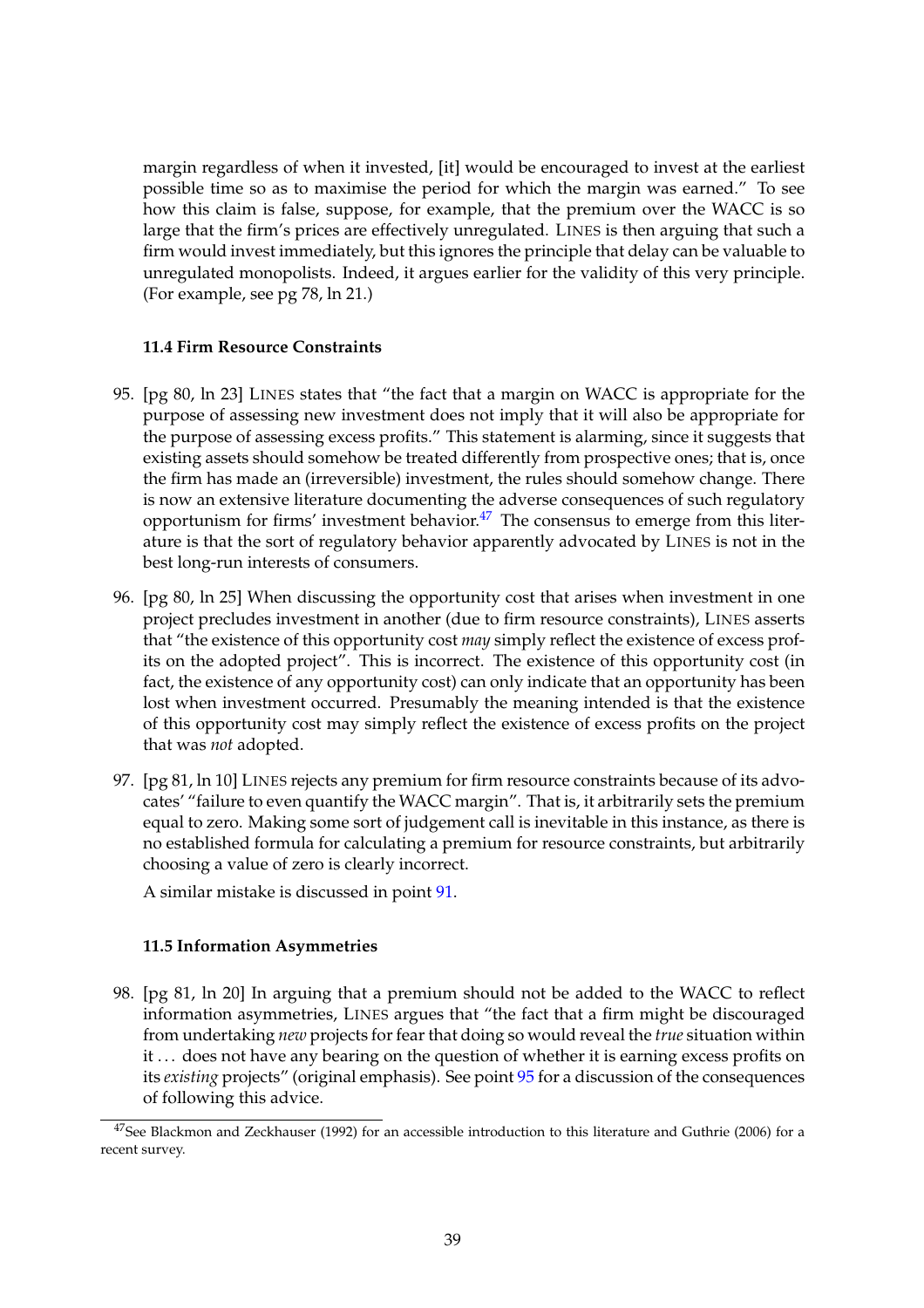- 99. [pg 81, ln 26] In further developing its argument, discussed in point [98,](#page-40-1) that a premium should not be added to the WACC to reflect information asymmetries, LINES claims that "even in respect of new projects that are undertaken in these circumstances, it would be inappropriate for the Commission to add a margin to WACC, as this would constitute justifying higher prices to customers merely because existing shareholders in the firm have failed to convey information to new shareholders prior to the share issue. The appropriate solution to this informational problem is improved dissemination of information." This comment flies in the face of thirty years of corporate finance research.<sup>[48](#page-41-1)</sup> Information asymmetries cannot be fixed simply by firms improving the "dissemination of information". They are intrinsic.
- <span id="page-41-3"></span>100. [pg 82, ln 20] The final justification in LINES for not adding a premium to the WACC to reflect information asymmetries is that "[s]hareholders in aggregate are unaffected" by information asymmetries; that is, they only generate a transfer between shareholders and can thus be ignored. This argument would be reasonable if the regulator could com-pletely control investment by the firm, but such situations are rare.<sup>[49](#page-41-2)</sup> Instead, firms exercise considerable control over their own investment behaviour. In the situation discussed in LINES, the firm's existing shareholders would not allow the firm to invest without a premium. For example, suppose a project will cost \$100 but in order to raise the funds from outside investors (who have less information than insiders), the firm must issue securities that it knows are worth \$110. It will only invest if the value of the cash flows the regulator allows it to earn from the project are greater than or equal to \$110. Unless it can somehow force the firm to invest, the regulator must allow cash flows worth \$110 or the firm will not invest. The \$10 is not an "excess profit"; it is an intrinsic cost of raising capital.

## **12. Employing the WACC to Assess Excess Profits**

#### **12.1 Assessing Excess Profits in Dollar Terms**

<span id="page-41-0"></span>101. [pg 82, ln 23] The definition of excess profits contained in LINES — that they arise whenever the net present value of future cash flows is positive — is inadequate because it ignores the consequences of such a restrictive definition for the regulated firms' investment incentives. This definition would be appropriate if the regulator could completely control investment by the firm, since there would then be no incentive effects to worry about. However, as discussed in point [100,](#page-41-3) situations where regulators completely control investment are rare. Instead, regulated firms typically retain significant investment flexibility — they can choose the timing, location and scale of their new investment and maintenance, for example. In such a world, investment will only occur if the firm profits from making them. Firms act in order to maximize value, and if regulatory settings mean that value is maximized by not investing, firms will not invest. There are many reasons why this is exactly what would occur if the  $NPV = 0$  standard applied.<sup>[50](#page-41-4)</sup> For example, in models where regulated firms have investment timing flexibility, investment is delayed indefinitely if prices are set so that firms can only earn their WACC (Evans and Guthrie,

<span id="page-41-2"></span><span id="page-41-1"></span><sup>&</sup>lt;sup>48</sup>See, for example, Stiglitz (2000) for a survey of the contribution of asymmetric information to the understanding of economics and Tirole (2006) for a textbook treatment of the role of information asymmetries in corporate finance. <sup>49</sup>For example, FERC controls gas pipeline investment in the US. In the US electricity sector, some firms commit to undertake specified investments in returns for a rate case moratorium. In NZ, the Electricity Commission has a regulatory role with respect to Transpower's investment, but does not control all of it.

<span id="page-41-4"></span> $^{50}$ This literature is surveyed in Guthrie (2006).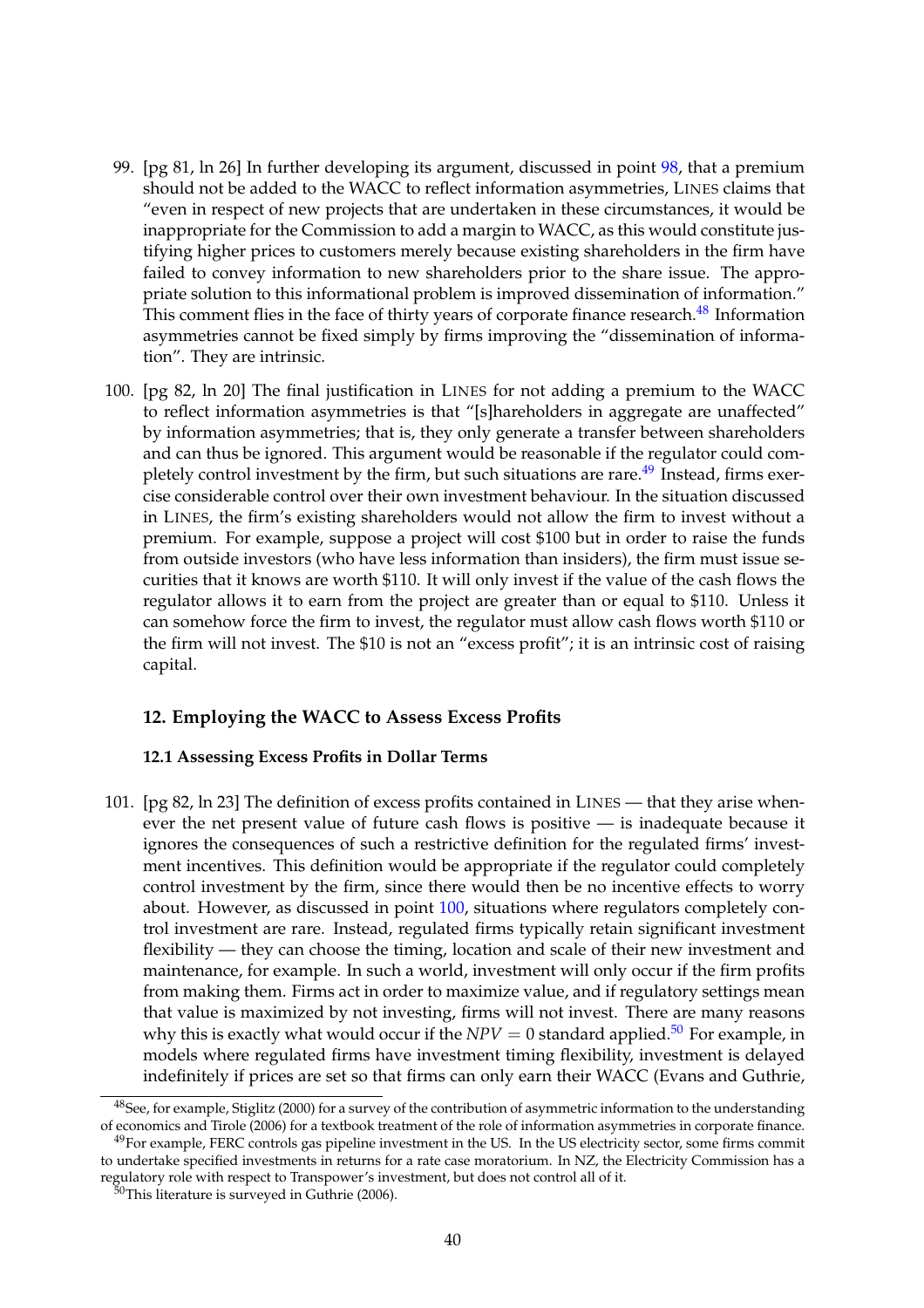2005b; Guthrie et al., 2005). Moreover, the cash flows allowed by the excess earnings formula in LINES will be insufficient for a firm to recover the cost of its investment if there are increasing returns to scale in investment (which are typical in these industries) and they use benchmarking (such as the ODV methodology) to calculate the rate base (Evans and Guthrie, 2006).

102. [pg 83, ln 16] There must be an error here. In the table on this page, year 2 depreciation is equal to \$7m, but the accompanying discussion suggests that depreciation in year 2 should actually equal \$5m.

#### **12.2 Assessing Excess Profits in Rate of Return Terms**

<span id="page-42-1"></span>103. [pg 85, ln 9] LINES proposes measuring excess profits in rate of return terms using a measure that it calls an "internal rate of return (IRR) premium". The claim is that the present value of excess earnings is positive if and only if this IRR premium is positive. The problems with this approach are twofold. First, this premium is not well-defined — there can be many different IRR premia satisfying the definition proposed in LINES. Second, and more importantly, some of these IRR premia may be positive and some negative, preventing one from drawing any definite conclusion about the firm's excess earnings.

The problems are most easily illustrated using a simple counter-example to the result that LINES claims to prove in Appendix 5. Using the notation of Appendix 5, suppose that

$$
B_0 = 100
$$
,  $CF_1 - CAP_1 = 220$ ,  $CF_2 - CAP_2 + B_2 = -120.75$ ,  $k = 0.1$ .

The first equation on pg 122 defines the IRR premium *p*. For the parameters here, this equation becomes

$$
100 = \frac{220}{1.1 + p} - \frac{120.75}{(1.1 + p)^2}.
$$

It is easily shown that this equation has *two* solutions,  $p = -0.05$  and  $p = 0.05$ , proving that the "IRR premium" is not even well-defined. $51$  Furthermore, the two possible values of *p* have opposite signs, so someone following the advice in LINES could infer that excess earnings are positive or negative, depending on which value for *p* they adopt. (For the example here, the present value of excess earnings is 0.2066.) In short, as it is defined in LINES, the IRR premium contains no information about excess earnings.

#### **12.3 Revaluations of Land**

<span id="page-42-0"></span>104. [pg 87, ln 7] LINES devotes a great deal of effort to describing the different treatment of land and physical capital in excess earnings evaluations. However, the differences are relatively minor. All that is required for the present value of excess earnings to accurately detect a nonzero NPV over any period of time is that at the end of this period the book value of assets (be they land or physical capital) equals their market value. When the end of the period corresponds to the end of the assets' physical lives this condition will obviously hold, since both book and market values will equal the assets' salvage value. However, because land will typically have value indefinitely, we cannot assume that the book and market values of land will ultimately converge like this. One way to force

<span id="page-42-2"></span> $51$ This is to be expected — it is well known that cash flow streams can have multiple IRRs when cash flows change sign more than once (Grinblatt and Titman, 2002, pp. 345–357).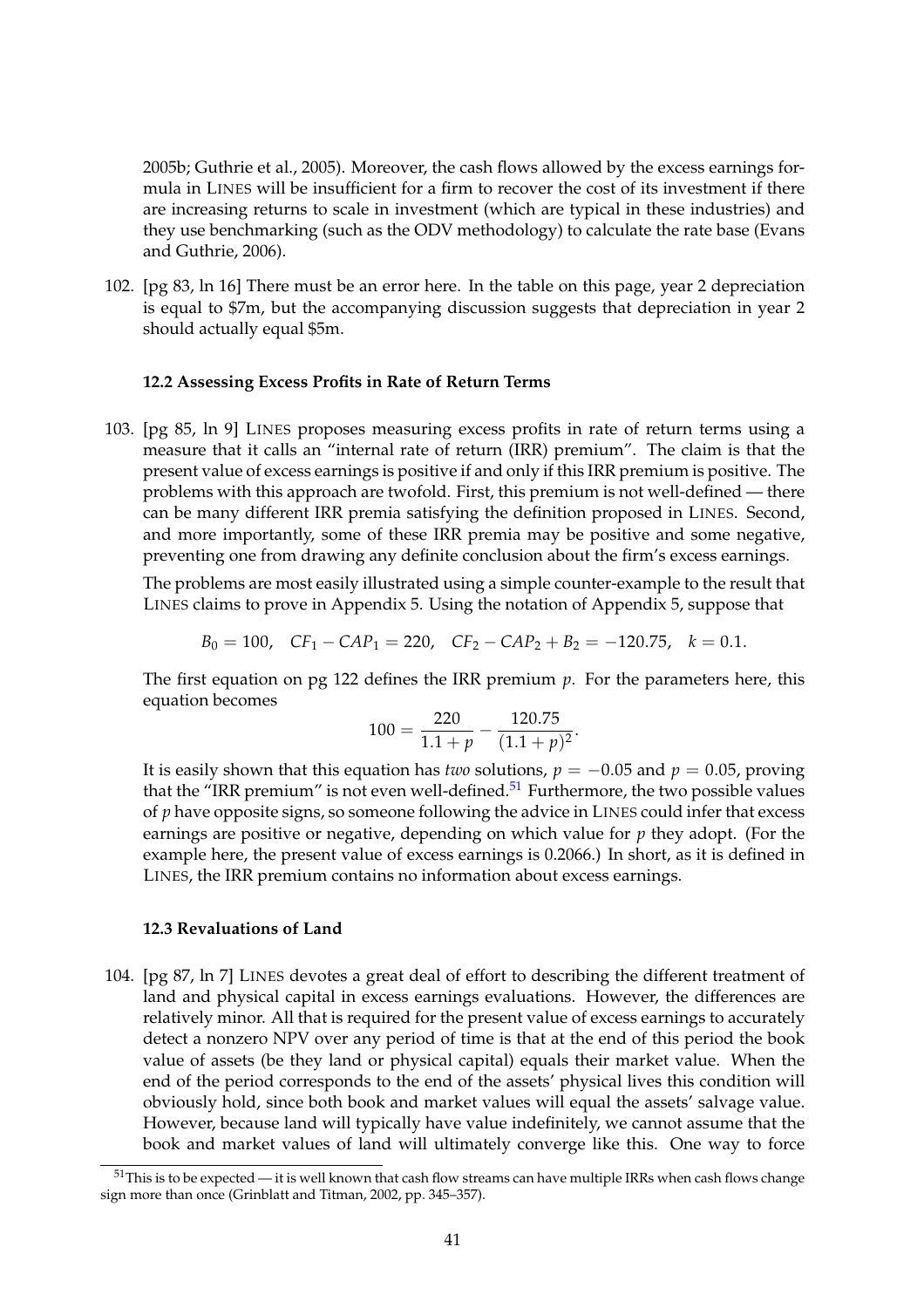convergence is to ensure that the book value of land always equals its market value, which is the approach advocated in LINES. However, despite its claim to the contrary, this is not the only approach. An alternative is not to revalue land, but to instead include the profits from any land sales.

For example, all that is required to remedy the problem highlighted by the numerical example beginning on pg 89 of LINES is for the firm to have to include its profit from selling land in its excess earnings calculation. As measured by the difference between the sale value and the book value, this profit is \$3.4 million. Excess earnings in years 1 to 9 remain

*E*[excess earnings]<sub>t</sub> = 1.49(1 – 0.33) – 0.10 × 10 = 0,  $t = 1, ..., 9$ ,

while excess earnings in year 10 become

*E*[excess earnings]<sub>10</sub> = 1.49(1 – 0.33) + 3.4 – 0.10  $\times$  10 = 3.4

million dollars. The present value of excess earnings is then equal to

*PV*[excess earnings] = 
$$
\frac{0}{1.10} + \dots + \frac{0}{(1.10)^9} + \frac{3.4}{(1.10)^{10}} = 1.31
$$

million dollars, which equals the NPV. (As discussed in point [106,](#page-43-1) the calculations in LINES contain an error. The correct NPV is 1.31, not 2.) Thus, if proceeds from asset sales are included in the calculation of excess earnings, it is not necessary to include land revaluations. That is, land can be treated in the same way as physical capital without ruining the excess earnings calculation.

This error is a reminder of what can go wrong when one tries to draw sweeping conclusions from a simple numerical example.

- 105. [pg 88, ln 17] LINES argues that land revaluations should be included in the calculation of excess earnings. This is one area where LINES actually considers investment incentives, since it argues that if land revaluations are not allowed for, the firm will eventually exit the business and sell its land. On the face of it, that argument seems sensible. However, it ignores the fact that regulated firms operating in infrastructure industries do not have abandonment options that are as unfettered as assumed in LINES. For instance, long-term contracts with customers (which LINES discusses on pg 37, ln 3) will make it expensive for firms to shut down as easily as envisaged in LINES. Regulated firms (and especially entities such as community trusts) have universal service obligations or other restrictions imposed on them that restrict or eliminate abandonment options. The implications of these situations for land revaluations need to be carefully considered.
- <span id="page-43-1"></span>106. [pg 90, ln 3] LINES claims that

$$
NPV = \frac{1}{1.10} + \dots + \frac{1 + 13.4}{(1.10)^{10}} - 10 = 2.
$$

In fact, it equals 1.31, not 2.

#### **12.6 Revaluations and Optimisations**

<span id="page-43-0"></span>107. [pg 97, ln 6] The recommendation of how excess earnings should be calculated in the presence of asset stranding and optimization is incorrect. When considering the possibility that an asset is optimized out of the rate base, so that "subsequent depreciation and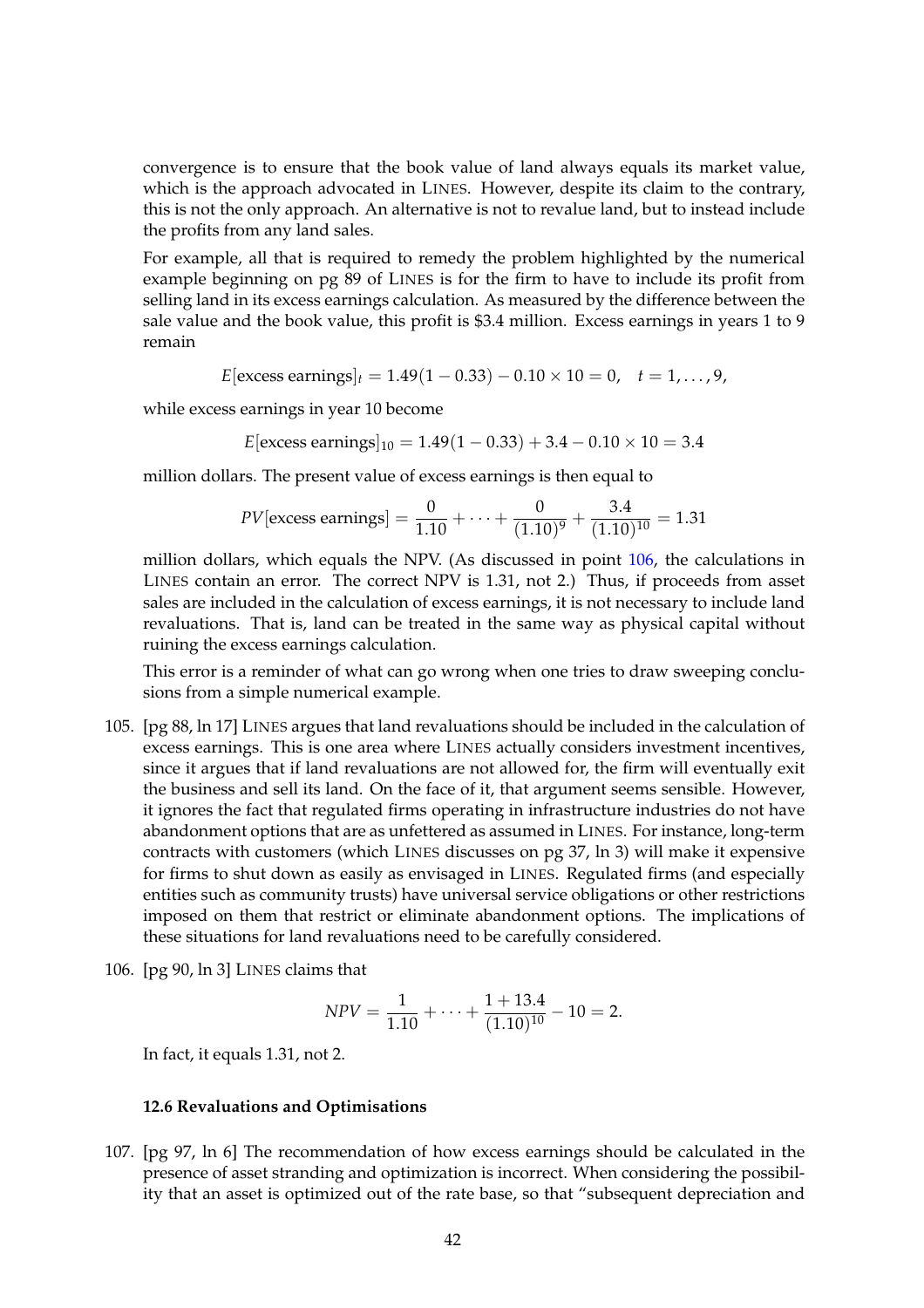cost of capital figures are reduced", LINES dismisses treating this as a "revaluation of the asset to zero" to be included in the excess earnings calculation. Its argument is that such an action "circumvents the very act of reducing depreciation and cost of capital, leaving the business with the ex-ante compensation (possibly in the form of a 'margin on WACC') as a gift." This advice is incorrect and the mistake arises because the interpretation of ex post and ex ante compensation for stranding risk in LINES is wrong. The correct interpretation is as follows:

- If ex post compensation is allowed, the firm is permitted to continue to recover the cost of the stranded asset. In effect, the asset stays in the rate base, so there is no revaluation to consider.
- If ex ante compensation is allowed, the firm is not permitted to continue to recover the cost of the stranded asset. In effect, the asset is removed from the rate base.

With ex ante compensation, the rate base is reduced when an asset is stranded. If the corresponding revaluation is not included in the excess earnings calculation, the  $NPV = 0$ principle is violated — all else equal, the NPV is negative — and the firm will not invest in the first place.

To further clarify the source of the problems in LINES, we discuss the forms that ex ante compensation can take. As discussed in point [87](#page-37-0) above, the firm bears two costs when stranding will not be compensated ex post: (a) the expected cost of stranding, which is most naturally treated via the cash flows; and (b) the systematic risk associated with stranding, which is most naturally treated via the discount rate. However, ex ante compensation for asset stranding can be achieved in several ways. For example:

• The most natural approach is to compensate the firm for expected costs via the cash flows and systematic risk via the discount rate. That is, excess earnings equal

<span id="page-44-0"></span>
$$
E[Excess\text{ earnings}] = E[CF] - E[-REV] - E[DEP] - kB,
$$
 (vi)

where *k* is the WACC (and reflects all sources of systematic risk, including that due to the risk of stranding). Compensation for the expected costs associated with stranding appears in *E*[−*REV*], and compensation for their systematic risk is contained in *kB*. Note that even if a cash flow adjustment is used, the regulator still needs to allow for the systematic risk of stranding. This approach is discussed further in Evans and Guthrie (2005a).

• Alternatively, compensation for expected costs can be achieved by adding a premium to the WACC. According to this approach, excess earnings equal

$$
E[Excess\text{ earnings}] = E[CF] - E[DEP] - k'B,
$$
\n(vii)

where k' is the sum of the WACC and a premium to compensate the firm for expected optimizations:

<span id="page-44-1"></span>
$$
k' = k + \frac{E[-REV]}{B}.
$$

Here compensation for the two costs associated with stranding appears in one place in the excess earnings calculation: both compensation for expected costs and compensation for systematic risk appear in *k* ′ . Compensation for expected costs appears in *<sup>E</sup>*[−*REV*] *B* and compensation for systematic risk appears in *k*. Since expected costs are compensated via the discount rate, they do not need to be treated as a cash flow item.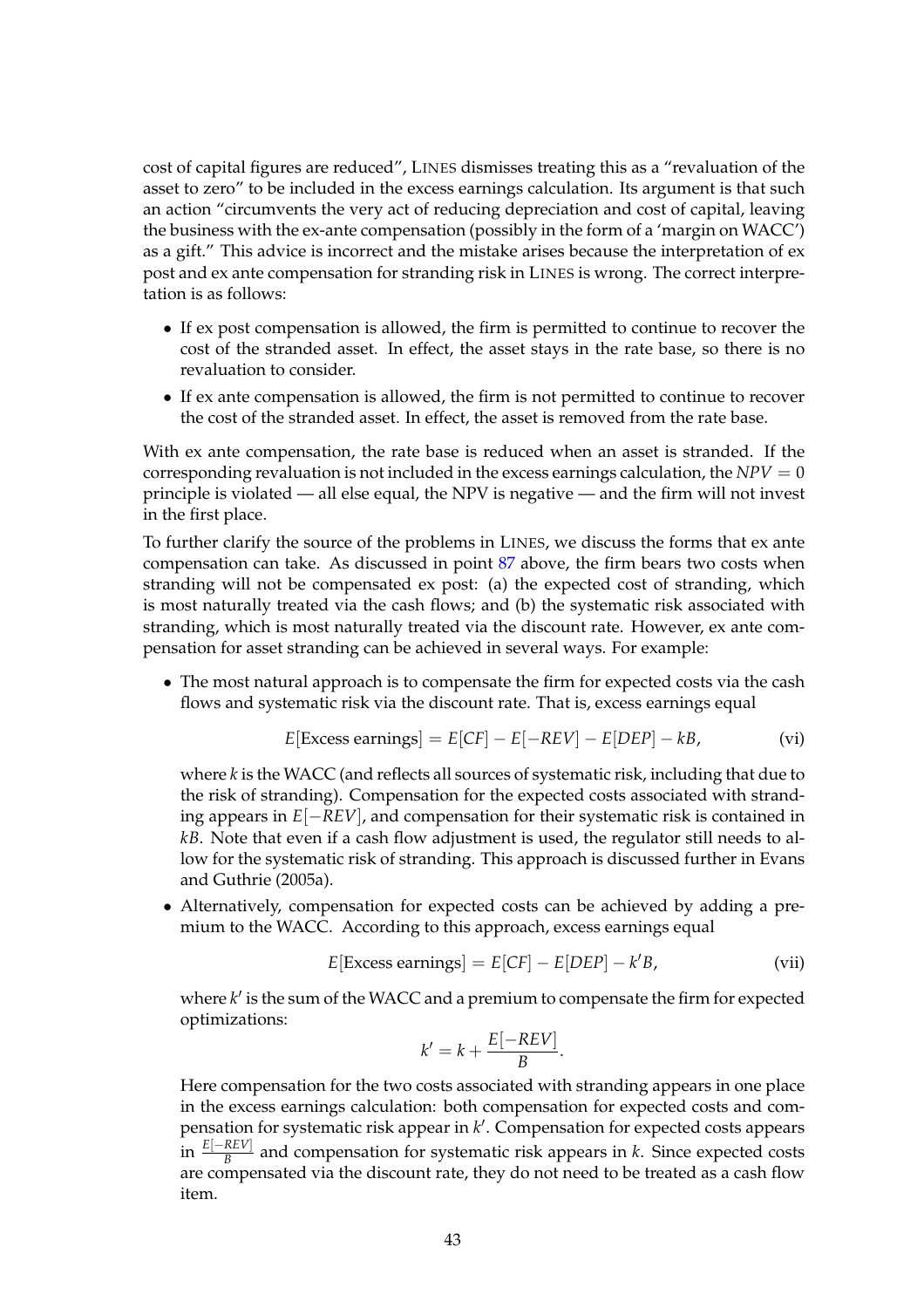In either case, the possibility of future stranding will make *E*[*REV*] negative, and therefore *E*[−*REV*] positive. In the case of equation [\(vi\)](#page-44-0), adequate ex ante compensation (that is, the  $NPV = 0$  principle) requires that expected operating cash flows equal the sum of this cost, expected depreciation, and a return on capital (calculated using the WACC). In the case of equation [\(vii\)](#page-44-1), adequate ex ante compensation requires that expected operating cash flows equal the sum of expected depreciation and a return on capital (calculated after adding a positive premium to the WACC).

LINES claims that incorporating the revaluation in the excess earnings calculation would make the mistake of "leaving the business with the ex-ante compensation (possibly in the form of a 'margin on WACC') as a gift." But, as equations [\(vi\)](#page-44-0) and [\(vii\)](#page-44-1) reveal, incorporating the revaluation is a *necessary step* in determining just how much ex ante compensation there should be.

<span id="page-45-0"></span>108. [pg 97, ln 14] The numerical example purports to disprove the legitimacy of the approach described in point [107,](#page-43-0) but in fact confirms it. In terms of equations [\(vi\)](#page-44-0) and [\(vii\)](#page-44-1), expected operating cash flow is  $E[CF] = 110$ , the rate base is  $B = 100$  and the WACC is  $k =$ 0.10, while the prospect of stranding leads to expected revaluations of *E*[*REV*] = −5 and expected depreciation of  $E[DEP] = 95$ . The first approach, described by equation [\(vi\)](#page-44-0) implies expected excess earnings of

 $E[Excess\text{ earnings}] = E[CF] - E[AEV] - E[DEF] - kB = 110 - 5 - 95 - 0.1 \times 100 = 0,$ 

as required. The second approach, described by equation  $(vii)$  uses a discount rate of

$$
k' = k + \frac{E[-REV]}{B} = 0.10 + \frac{5}{100} = 0.15
$$

and implies expected excess earnings of

$$
E[Excess\text{ earnings}] = E[CF] - E[DEP] - k'B = 110 - 95 - 0.15 \times 100 = 0,
$$

as required. Notice that this is identical to the approach used in the numerical example in LINES. Thus, rather than demonstrating why expected revaluations due to stranding should not be included, the example illustrates why they *must* be included.

#### **12.8 Statistical Estimation Issues**

- 109. [pg 99, ln 14] LINES states that "Boyle and Guthrie (2002) hint at the necessity for a classical statistical analysis...". Actually, they do more than that. They state that "[i]f the ex post IRR is to be used to detect monopoly profits, then detailed statistical analysis needs to be performed." (Boyle and Guthrie, 2002, p. 4)
- 110. [pg 99, ln 18] When referring to Boyle and Guthrie (2002), LINES states that "it is implicit in this thinking that the evaluation is conducted upon past rather than future Excess Earnings." Actually, the paper cited *explicitly* considers ex post evaluations, not implicitly as LINES claims.<sup>[52](#page-45-1)</sup> However, proper statistical analysis is just as important when assessing future earnings since the parameter estimates underlying the excess earnings assessment are all subject to estimation error. One should look to see whether, subject to this error, one can be confident that excess profits will be earned in the future. LINES claims (pg 100, ln 1) parameter estimation errors are a "distinct point", but they are not.

<span id="page-45-1"></span><sup>52</sup>The title of the paper in question is "Can *Ex Post Rates of Return* Detect Monopoly Profits?" (emphasis added).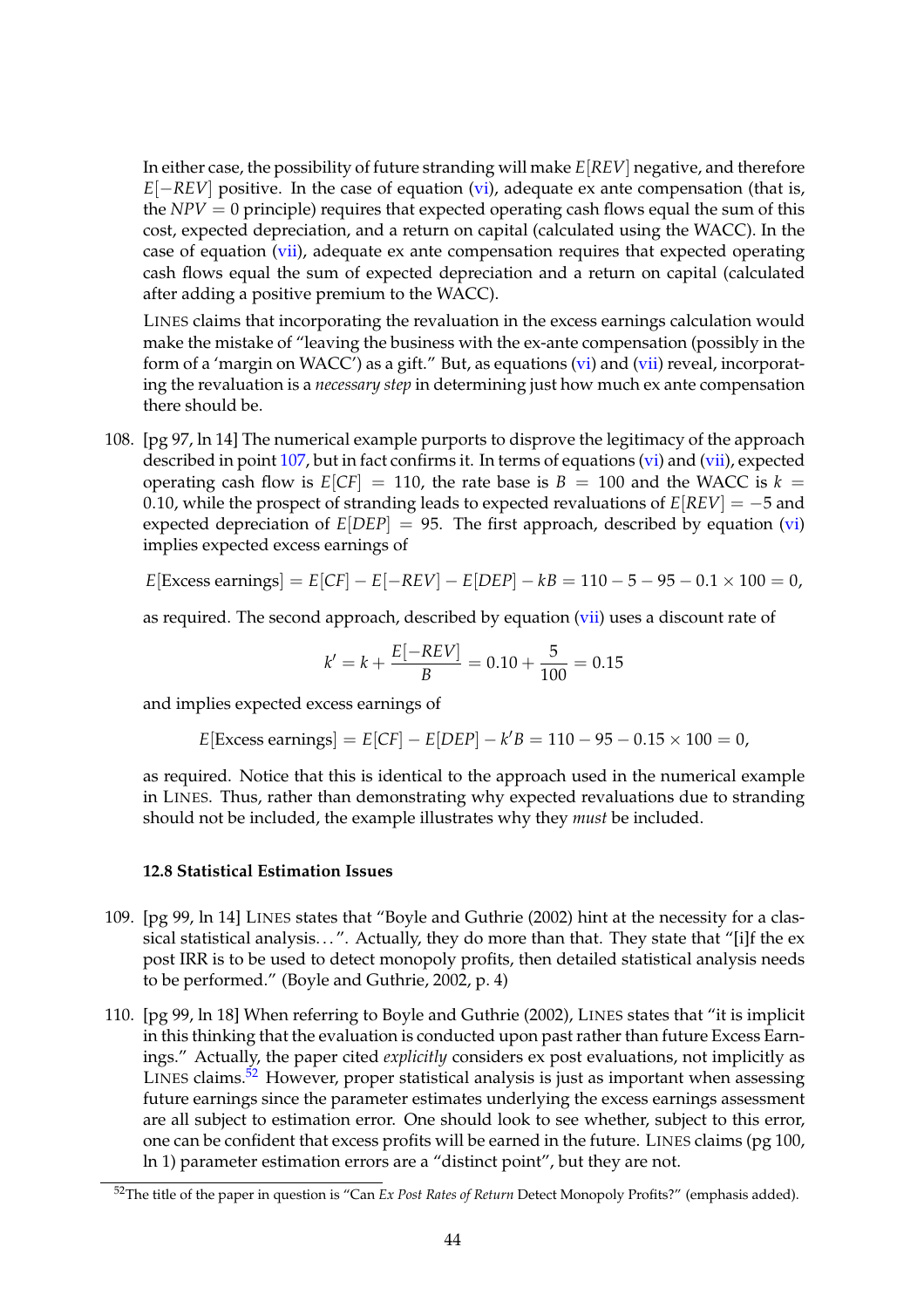111. [pg 99, ln 20] The assertion in LINES that "the standard tests would require that the annual figures be independent" implies a peculiar definition of standard: since at least as long ago as 1963 the treatment of dependence in time series has been "standard" in econometrics texts (for example, see Johnston, 1963).

This mistake is repeated at pg 99, ln 26.

<span id="page-46-1"></span>112. [pg 99, ln 22] LINES claims that the data underlying a forward-looking assessment of excess earnings "suffer not just from the possibility of being unrepresentative of the underlying population but also from the possibility of estimation error". While seemingly aimed at dismissing the importance of proper statistical analysis, this merely confirms its importance. In particular, LINES continues to overlook variation that is due to intrinsic variability of the business. This source of variation is discussed in point [58](#page-28-2) above.

#### **12.9 Tax Issues**

<span id="page-46-2"></span>113. [pg 100, ln 25] When discussing the treatment of tax losses, LINES states that "if the lines business in question is part of a larger entity that is able to offset at least part of the tax losses for the lines business, then the tax savings arising from the portion of the tax losses that can be immediately offset requires no present value adjustment and the present value adjustments to the remainder will tend to be smaller and possibly unnecessary." This approach is inconsistent with its handling of leverage: "if efficient costs are utilised in assessing excess profits, then consistency demands the use of optimal leverage" (pg 53, ln 18). In order for LINES to be consistent, if it advocates using the costs and leverage of a hypothetical efficient lines business, then tax losses should be treated in the same way. In particular, whether or not the regulated firm is part of a larger entity should be irrelevant.

## **13. Estimating WACC in Setting a Price Cap**

- <span id="page-46-0"></span>114. [pg 102, ln 14] LINES repeats its earlier error, discussed at point [33,](#page-21-1) when it mistakenly claims that less frequent reviews of a price cap will raise risk. As we discussed earlier, when (as is typical under price cap regimes) allowed revenue is based on the costs incurred by a hypothetical efficient firm, regulatory reviews can introduce risk, not diminish it. In this case, less frequent reviews of a price cap can actually lower risk.
- <span id="page-46-3"></span>115. [pg 102, ln 22] The estimate of the WACC that LINES recommends for setting a price cap is inconsistent with the empirical evidence it relies on for calculating a WACC to be used to evaluate excess earnings. It argues here that "the price cap situation [is] equated with the situation facing UK price-capped electric utilities," but uses an asset beta of 0.5. The only evidence it presents regarding the asset betas of UK price-capped electric utilities gives a beta of 0.6 (without an adjustment for market-leverage differences) or 0.56 (with such an adjustment).<sup>[53](#page-46-4)</sup> Using the figure of 0.56 in the calculation on pg 102 yields a cost of equity of  $k_e = 0.108$  and *WACC* = 0.085. By ignoring its own empirical evidence, LINES has managed to reduce the WACC estimate by half of a percentage point.<sup>[54](#page-46-5)</sup>

<sup>&</sup>lt;sup>53</sup>These estimates are reported on pg 46, ln 13.

<span id="page-46-5"></span><span id="page-46-4"></span><sup>&</sup>lt;sup>54</sup>Furthermore, as discussed in point [51,](#page-26-0) the value of 0.56 is an underestimate of the true beta due to the high frequency of the data used by Alexander et al. (1996).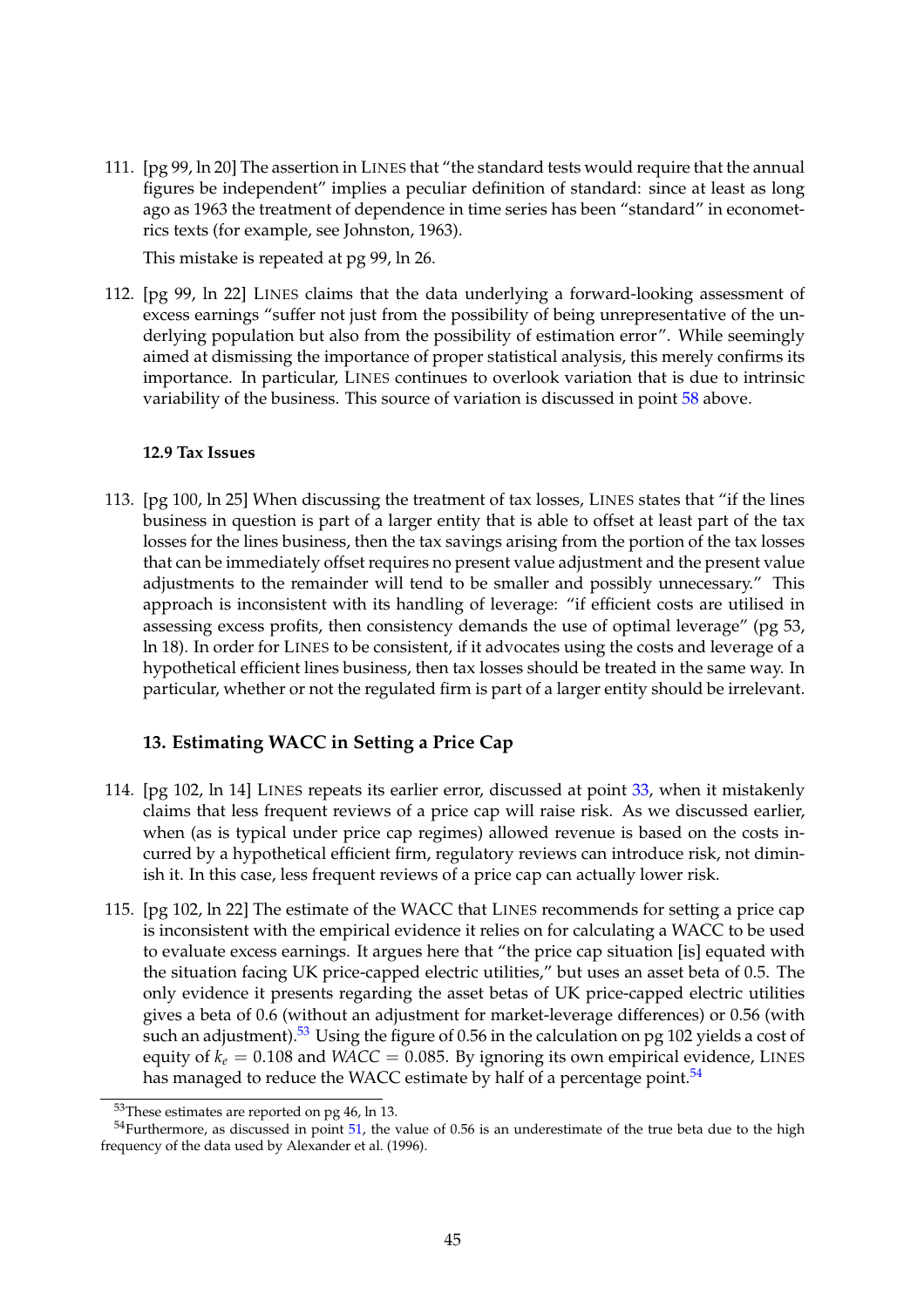- <span id="page-47-0"></span>116. [pg 103, ln 1] LINES provides no details of the inputs used to calculate the standard error for its estimated price cap WACC. This process will be subject to the criticisms discussed in point [74](#page-34-1) and [76.](#page-34-0)
- 117. [pg 103, ln 6] LINES mentions the asymmetric response of overall welfare to the regulator's choice of allowed rate of return, but provides no evidence as to the magnitude of the asymmetry. Ample evidence is available. For example, Dobbs (2004) shows that setting a price cap too low has a much greater adverse impact on investment than setting it too high. Similarly, Evans and Guthrie (2005b) model the impact of the choice of allowed rate of return on overall welfare when firms have timing flexibility and find that the asymmetry is severe.
- 118. [pg 103, fn 94] LINES discusses how ex post compensation could be implemented by allowing accelerated depreciation once the prospect of stranding becomes clear. However, this will not always be feasible: the asset is being stranded because of reduced demand, so raising prices further may be impracticable.
- 119. [pg 104, ln 11] When discussing reasons for ex post compensation for asymmetric risks not being given, LINES only mentions imprudent management by the firm. However, the possibility that an ex post assessment of investment deems imprudent an investment decision that was prudent ex ante (that is, hindsight bias) also needs to be considered, as does regulatory opportunism. LINES notes this, pointing out that "a regulator's promise to provide ex-post compensation must be worth less than face value, in which case businesses face a disincentive to invest." However, it does not draw the obvious conclusion, which is that some form of ex ante compensation is required (such as a WACC premium) even when ex post compensation is 'promised'.

## **14. Conclusions**

120. [pg 105, ln 15] Many of the shortcomings of the statistical analysis in LINES are revealed in its statement that "[i]n recognition of possible estimation errors for some of these parameters, the standard deviation of the WACC estimate is estimated at 1.1%." First, estimation errors are *inevitable*, not "possible". Second, they arise in *all* parameter estimates, not "some". Third, one cannot reasonably argue that the standard deviation in LINES was "estimated" in any statistical sense.

## **Appendix 3**

121. [pg 112, ln 5] There is an obvious mistake here: the initial formula for the NPV has periodspecific discount rates,  $k_1$  and  $k_2$ , but the remainder of the appendix uses a single discount rate *k*. Clearly the proof as it stands is invalid, but presumably it is easily fixed. How is *k* related to  $k_1$  and  $k_2$ ? Does the method rely on there being a single discount rate?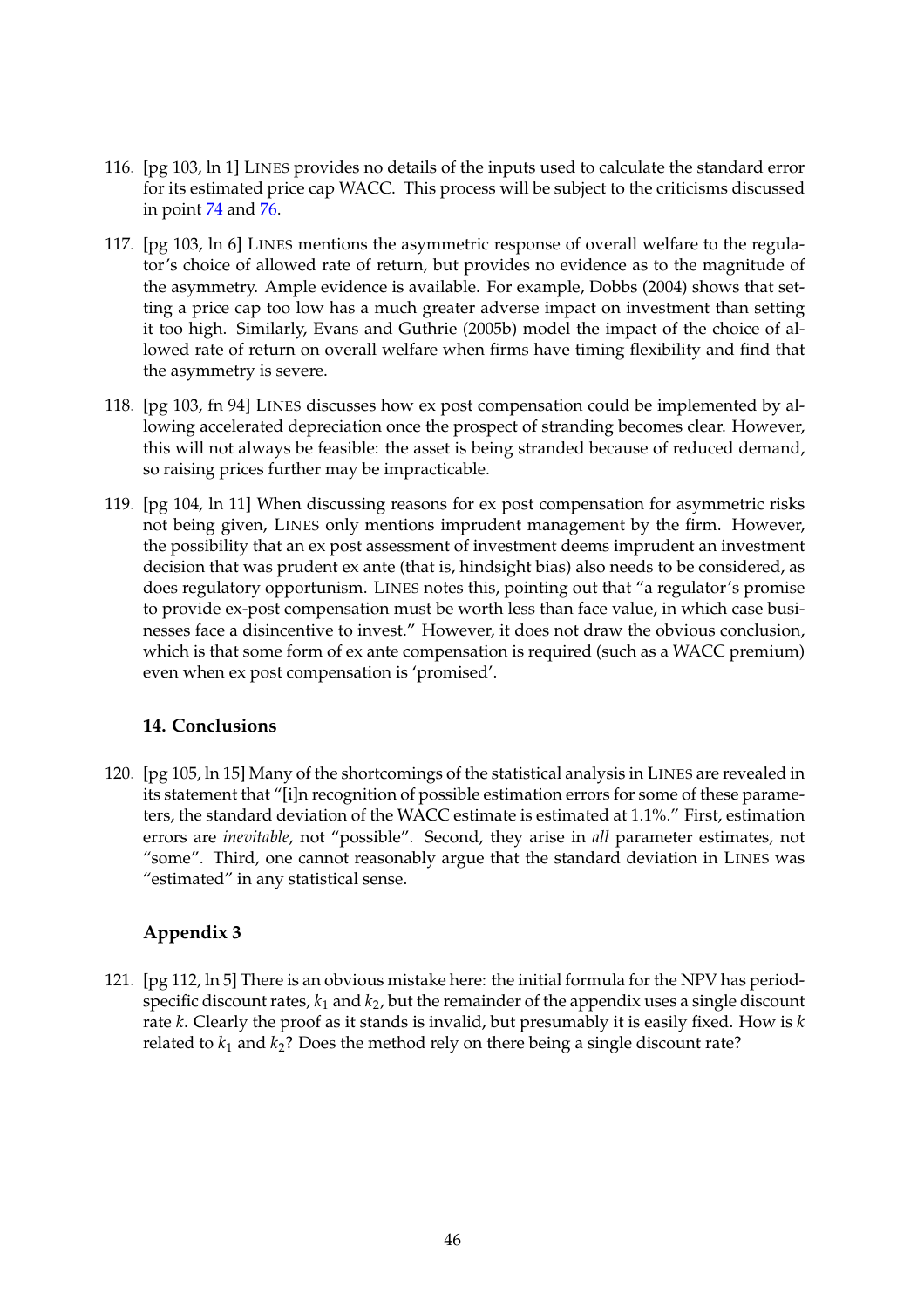## **References**

- Acharya, Viral V., and Lasse Heje Pedersen. 2005. "Asset Pricing with Liqiudity Risk," *Journal of Financial Economics*, 77, pp. 375–410.
- Alexander, Ian, Colin Mayer, and Helen Weeds. 1996. "Regulatory Structure and Risk and Infrastructure Firms," World Bank Policy Research Working Paper 1698.
- Bernstein, William J., and Robert D. Arnott. 2003. "Earnings Growth: The Two Percent Dilution," *Financial Analysts Journal*, 59:5, pp 47–14.
- Binder, John J. 1985. "Measuring the Effects of Regulation with Stock Price Data," *RAND Journal of Economics*, 16:2, pp. 167–183.
- Blackmon, Glenn, and Richard Zeckhauser. 1992. "Fragile Commitments and the Regulatory Process," *Yale Journal on Regulation*, 9, pp. 73–105.
- Bollerslev, Tim, Ray Y. Chou, and Kenneth F. Kroner. 1992. "ARCH Modeling in Finance : A Review of the Theory and Empirical Evidence." *Journal of Econometrics*, 52:1–2, pp. 5–59.
- Boyle, Glenn. 2005. "Risk, Expected Return, and the Cost of Equity Capital," *New Zealand Economic Papers*, forthcoming.
- Boyle, Glenn, and Graeme Guthrie. 2002. "Can Ex Post Rates of Return Detect Monopoly Profits?" working paper, NZ Institute for the Study of Competition and Regulation.
- Brennan, Michael J., and Eduardo S. Schwartz. 1982. "Consistent Regulatory Policy Under Uncertainty," *Bell Journal of Economics*, 13:2, pp. 506–521.
- Campbell, John Y., Andrew W. Lo, and Craig MacKinlay. 1997. *The Econometrics of Financial Markets*. Princeton University Press, Princeton, NJ.
- Campbell, John Y., and Luis M. Viceira. 2002. *Strategic Asset Allocation: Portfolio Choice for Long-Term Investors.* Oxford University Press, Oxford.
- Claus, James, and Jacob Thomas. 2001. "Equity Premia as Low as Three Percent? Evidence from Analysts' Earnings Forecasts for Domestic and International Stock Markets," *Journal of Finance*, 56:5, pp. 1629–1666.
- Dimson, Elroy, Paul Marsh, and Mike Staunton. 2002. *Triumph of the Optimists: 101 Years of Global Investment Returns*. Princeton University Press, Princeton, NJ.
- Dobbs, Ian M. 2004. "Intertemporal Price Cap Regulation Under Uncertainty," *Economic Journal*, 114, pp. 421–440.
- Evans, Lewis, and Graeme Guthrie. 2005a. "Risk, Price Regulation, and Irreversible Investment," *International Journal of Industrial Organization*, 23, pp. 109–128.
- Evans, Lewis, and Graeme Guthrie. 2005b. "Backward- versus Forward-Looking Regulation: Consequences for Investment and Welfare," Working paper, Victoria University of Wellington.
- Evans, Lewis, and Graeme Guthrie. 2006. "Incentive Regulation of Prices when Costs are Sunk," *Journal of Regulatory Economics*, 29:3, pp. 239–264.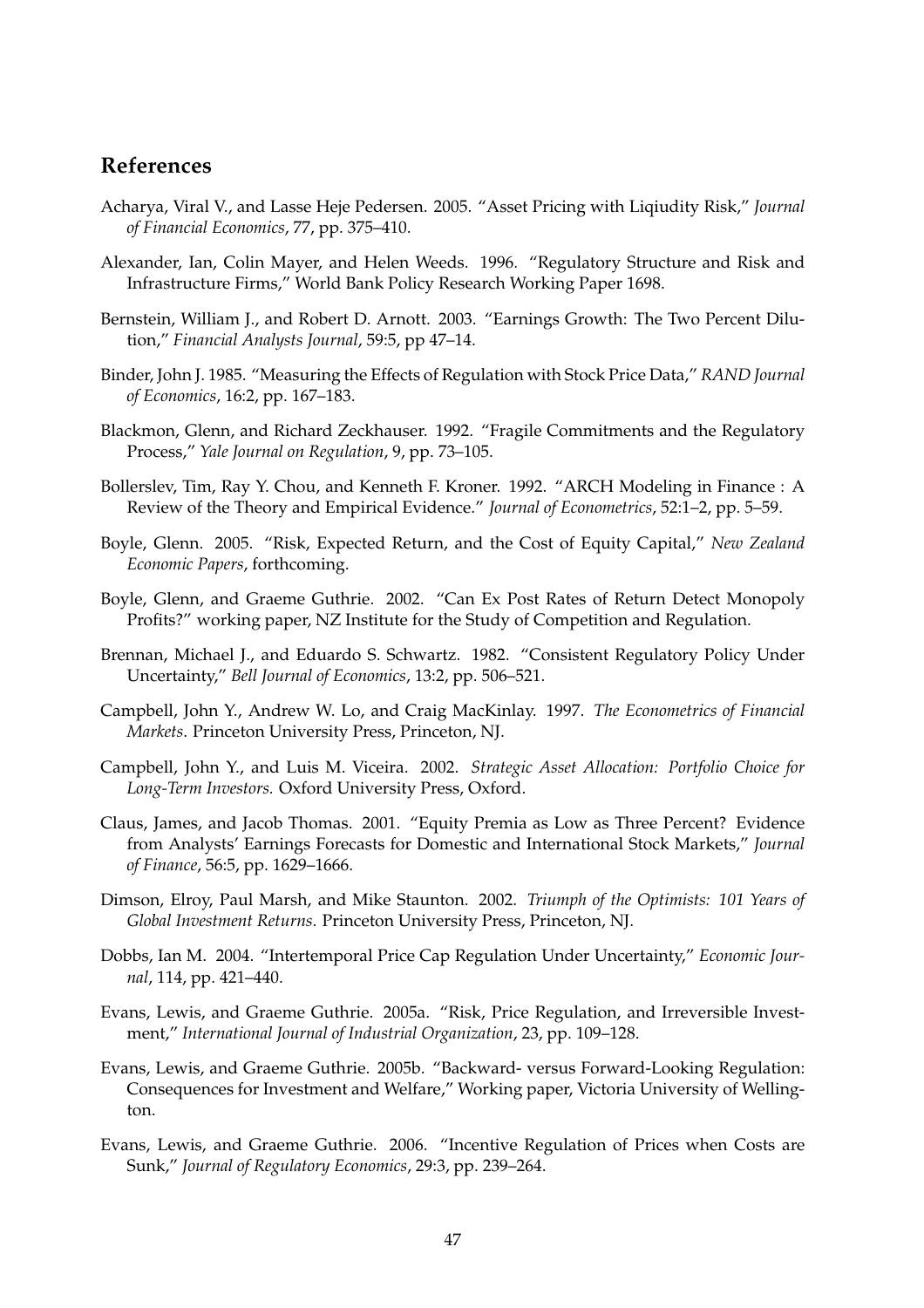- Ferguson, Michael, and Richard Shockley. 2003. "Equilibrium Anomalies," *Journal of Finance*, 58, pp. 2549–2580.
- Gourieroux, Christian, and Joann Jasiak. 2001. *Financial Econometrics: Problems, Models, and Methods*. Princeton University Press, Princeton, NJ.
- Graham, John R., and Campbell R. Harvey. 2001. "The Theory and Practice of Corporate Finance," *Journal of Financial Economics*, 60, pp. 187–243.
- Graham, John R., and Campbell R. Harvey. 2005. "The Equity Risk Premium in June 2005: Evidence from the Global CFO Outlook Survey," Working paper, Duke University.
- Greenwald, Bruce C. 1980. "Admissible Rate Bases, Fair Rates of Return and the Structure of Regulation," *Journal of Finance*, 35:2, pp. 359–368.
- Greenwald, Bruce C. 1984. "Rate Base Selection and the Structure of Regulation," *RAND Journal of Economics*, 15:1, pp. 85–95.
- Grenadier, Steven R. 2002. "Option Exercise Games: An Application to the Equilibrium Investment Strategies of Firms," *Review of Financial Studies*, 15:3, pp. 691–721.
- Grinblatt, Mark, and Sheridan Titman. 2002. *Financial Markets and Corporate Strategy* (2nd ed.), McGraw-Hill Irwin, New York, NY.
- Grout, Paul A., and Anna Zalewska. 2005. "The Impact of Regulation on Market Risk," *Journal of Financial Economics*, forthcoming.
- Guthrie, Graeme. 2006. "Regulating Infrastructure: The Impact on Risk and Investment," *Journal of Economic Literature*, forthcoming.
- Guthrie, Graeme, John Small, and Julian Wright. 2005. "Pricing Access: Forward-Looking Versus Backward-Looking Cost Rules," *European Economic Review*, forthcoming.
- Harris, Robert S., and Felicia C. Marston. 1999. "The Market Risk Premium: Expectational Estimates using Analysts' Forecasts," Working Paper No. 99-08, Darden Graduate School of Business, University of Virginia.
- Ingersoll, Jonathan E. 1987. *Theory of Financial Decision Making*. Rowman and Littlefield Publishers, Maryland.
- Ingersoll, Jonathan E., and Stephen A. Ross. 1992. "Waiting to Invest: Investment and Uncertainty," *Journal of Business*, 65, pp. 1–29.
- Jandik, Tomas, and Anil K. Makhija. 2005. "Can Diversification Create Value? Evidence from the Electric Utility Industry," *Financial Management*, 34:1, pp. 61–93.
- Johnston, John. 1963. *Econometric Methods* (2nd ed). McGraw Hill, New York.
- Joskow, Paul L. 1973. "Pricing Decisions of Regulated Firms: A Behavioral Approach," *Bell Journal of Economics and Management Science*, 4:1, pp. 118–140.
- Joskow, Paul L. 1974. "Inflation and Environmental Concern: Structural Change in the Process of Public Utility Regulation," *Journal of Law and Economics*, 17, pp. 291–327.
- Joskow, Paul L. 2000. "Deregulation and Regulatory Reform in the US Electric Power Sector," Chapter 4 in Sam Peltzman and Clifford Winston (eds.), *Deregulation of Network Industries: What's Next?* AEI-Brookings Joint Center for Regulatory Studies.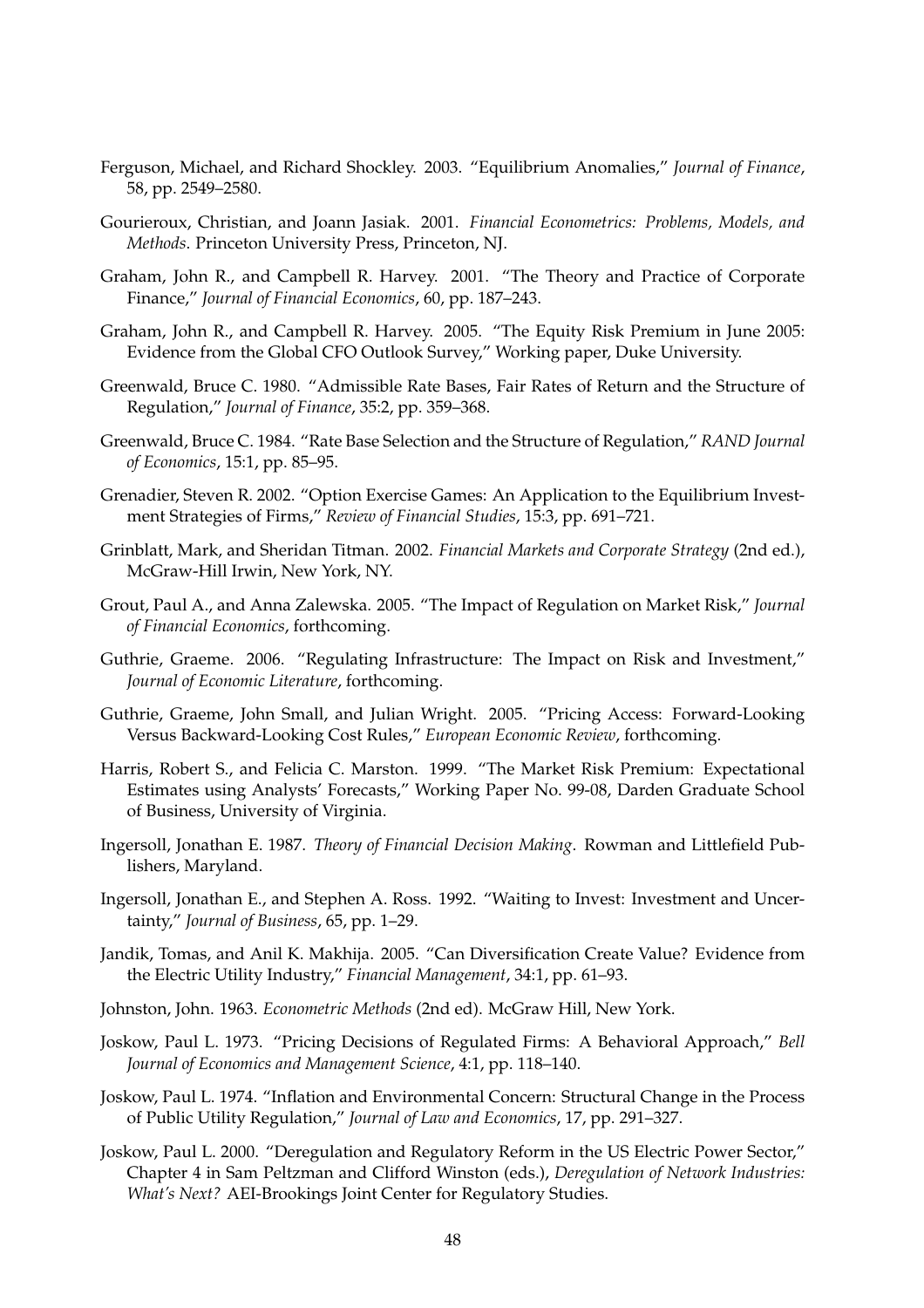- Keck, Tom, Eric Levengood, Al and Longfield. 1998. "Using Discounted Cash Flow Analysis in an International Setting: A Survey of Issues in Modelling the Cost of Capital," *Bank of America Journal of Applied Corporate Finance*, pp. 82–99.
- KPMG International. 2004. "KPMG's Corporate Tax Rates Survey January 2004."
- Lally, Martin. 2001. "Estimating the Market Risk Premium by Forward Looking Methods," *New Zealand Investment Analyst* 22, pp. 28–30.
- Lally, Martin, Melvin Roush, and Tony van Zijl. 2004. "The Market Risk Premium in New Zealand – Survey Evidence," *INFINZ Journal*, 1(Winter), pp. 5–12.
- Lambrecht, Bart M., and William R. M. Perraudin. 2003. "Real Options and Preemption under Incomplete Information," *Journal of Economic Dynamics and Control*, 27, pp. 619–643.
- Lewellen, Wilbur G.; and David C. Mauer. 1993. "Public Utility Valuation and Risk Under Incentive Regulation," *Journal of Regulatory Economics*, 5, pp. 263–287.
- Littlechild, Stephen. 2003. "Reflections on Incentive Regulation," *Review of Network Economics*, 2:4, pp. 289–315.
- Longstaff, Francis A. 2005. "Asset Pricing in Markets with Illiquid Assets," UCLA working paper.
- Marston, Felicia, and Robert S. Harris. 1993. "Risk and Return: A Revisit Using Expected Returns," *Financial Review*, 28:1, pp. 117–137.
- Merton, Robert C. 1980. "On Estimating the Expected Return on the Market," *Journal of Financial Economics*, 8, pp. 323–361.
- Mukherjee, Tarun K., and Vineeta L. Hingorani. 1999. "Capital-rationing Decisions of Fortune 500 Firms," *Financial Practice and Education*, 9, pp. 7–15.
- Novy-Marx, Robert. 2002. "An Equilibrium Model of Investment Under Uncertainty," Working paper, UC Berkeley.
- OFFER. 1998. "Reviews of Public Electricity Suppliers 1998 to 2000: Price Controls and Competition," Office of Electricity Regulation Consultation Paper, Birmingham.
- Parmesano, Hethie, and Jeff D. Makholm. 2004. "The Thaw: The End of the Ice Age for American Utility Rate Cases — Are You Ready?" *Electricity Journal*, July 2004, pp. 69–74.
- Poterba, James M., and Lawrence H. Summers. 1995. "A CEO Survey of US Companies' Time Horizons and Hurdle Rates," *Sloan Management Review*, Fall 1995, pp. 43–53.

PricewaterhouseCoopers. 2002. "The New Zealand Equity Market Risk Premium."

- Sappington, David, Johannes Pfeifenberger, Philip Hanser; and Gregory Basheda. 2001. "The State of Performance-Based Regulation in the U.S. Electric Utility Industry," *Electricity Journal*, October 2001, pp. 71–79.
- Siegel, Jeremy. 1992. "The Equity Premium: Stock and Bond Returns since 1802," *Financial Analysts Journal*, Jan–Feb, pp. 28–38.
- Stiglitz, Joseph. 2000. "The Contributions of the Economics of Information to Twentieth Century Economics," *Quarterly Journal of Economics*, 115(4), pp. 1441–78.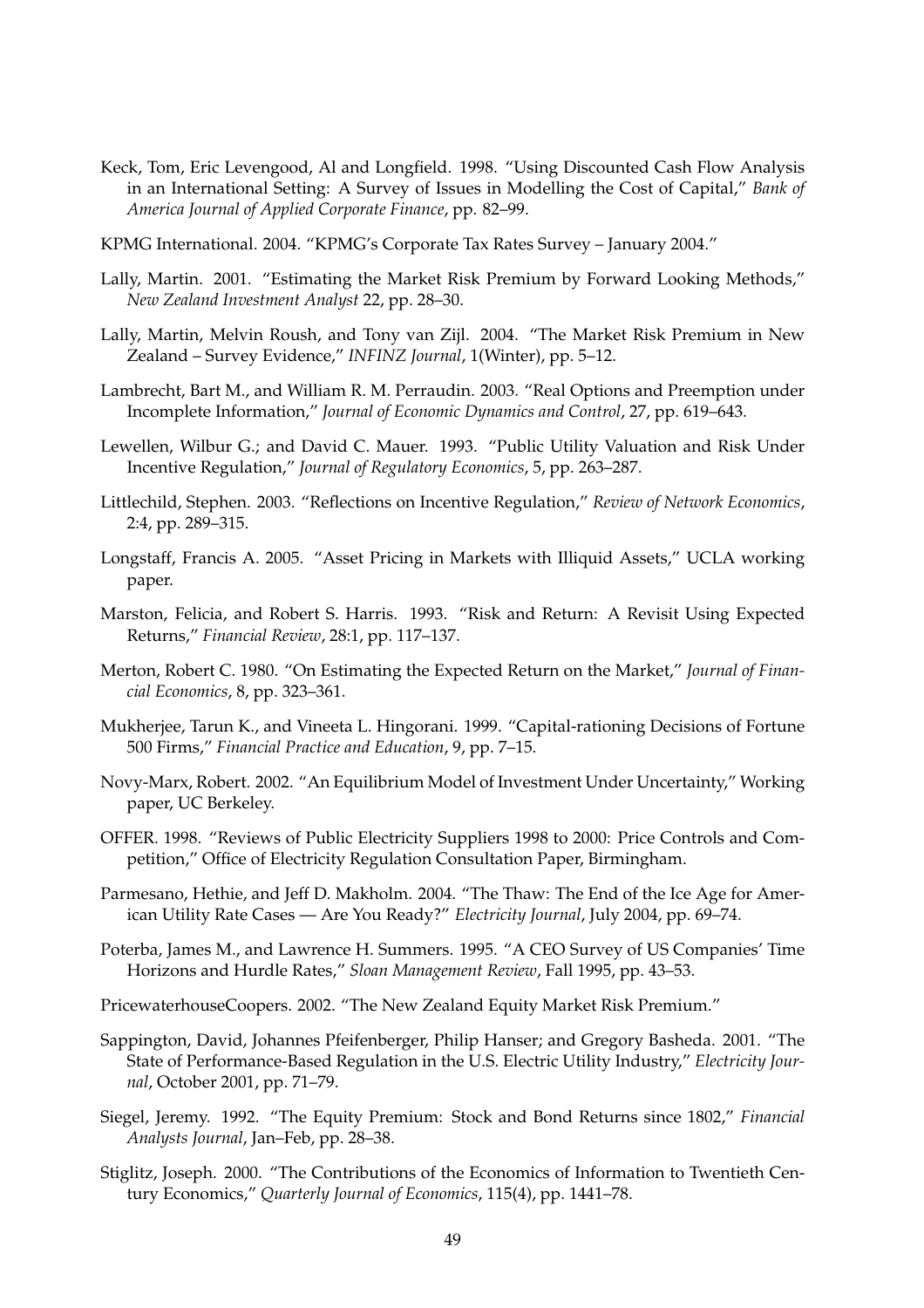- Tax Foundation. 2005. "The US Corporate Income Tax System: Once a World Leader, Now a Millstone Around the Neck of American Business," *Special Report*, 136, November.
- Tirole, Jean. 2006. *The Theory of Corporate Finance*, Princeton University Press, Princeton, NJ.
- Welch, Ivo. 2001. "The Equity Premium Consensus Forecast Revisited," working paper, Yale University.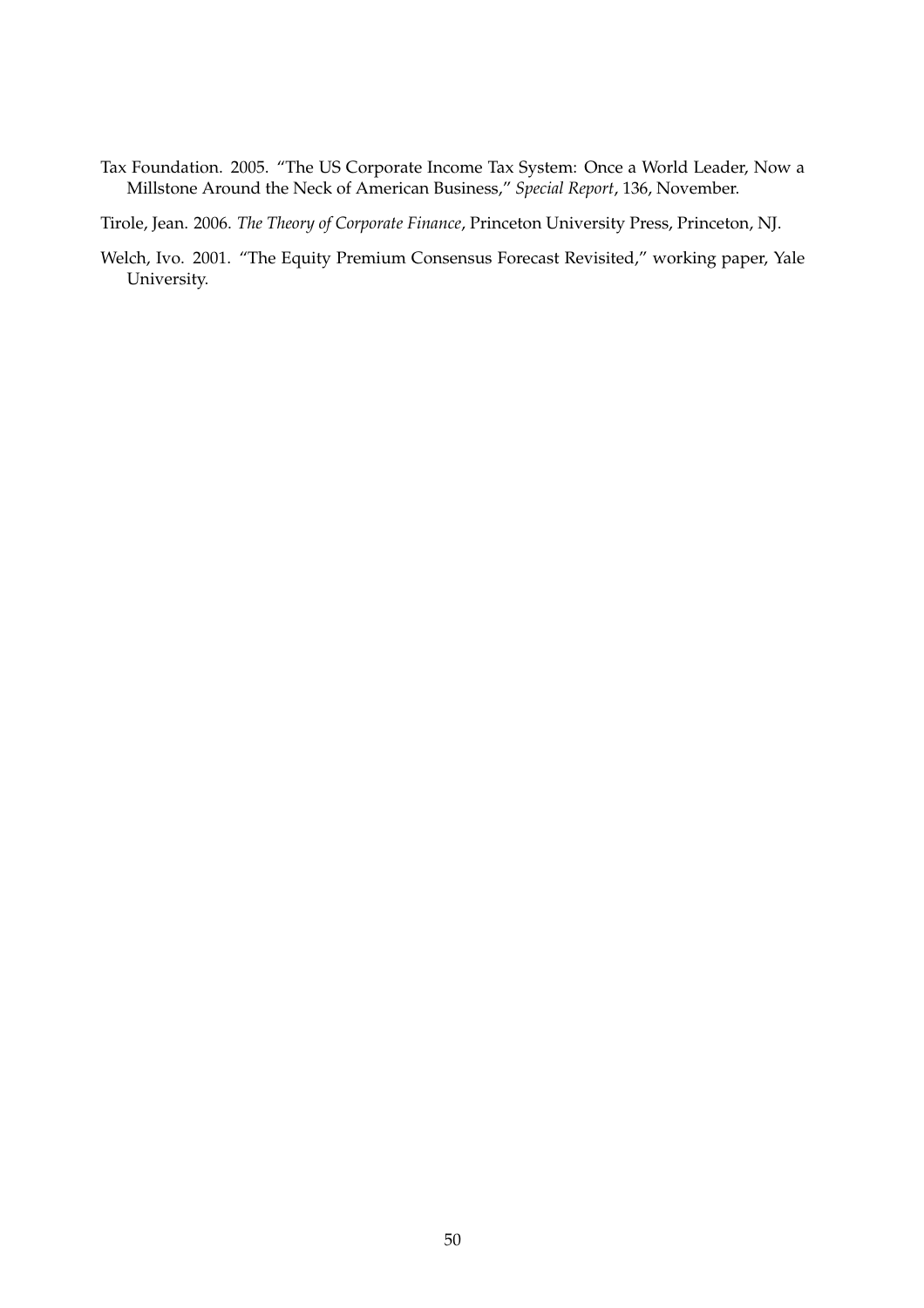## <span id="page-52-0"></span>**A US Gas Distribution Firms**

In this section we summarize the regulatory environments in which US gas distribution firms operate. The firms comprise all those in the list provided by Damodaran that have SIC codes of 4920, except that one overseas firm (not listed on a US exchange) was deleted.<sup>[55](#page-52-1)</sup> This leaves 29 firms.

- **AGL Resources (ATG)** This firm's principal business is distributing natural gas in Florida, Georgia, Maryland, New Jersey, Tennessee and Virginia.
	- *Florida* (Florida Public Service Commission). Rates last changed in February 23, 2004.
	- *Georgia* (Georgia Public Service Commission). Since deregulation in 1997, AGL has distributed gas for other firms. A three-year earnings-sharing scheme became effective on May 1, 2002, with an authorized return on equity of 11% and an earnings band based on a return on equity of 10% to 12%, subject to certain adjustments, with three-quarters of any earnings above a 12% return on equity shared with Georgia customers and one-quarter retained by AGL.
	- *Maryland* (Maryland Public Service Commission). Rates last changed in June 1992.
	- *New Jersey* (New Jersey Board of Public Utilities). Base rates were frozen for five years from November 9, 2004. Earnings over an 11% return of equity are to be shared with ratepayers in the fourth and fifth years.
	- *Tennessee* (Tennessee Regulatory Authority). A purchased gas adjustment (PGA) clause has been in place since March 10, 2004 which allows the firm to automatically adjust its gas prices in response to reflect the market price of gas. Base rates were unchanged during the period 1995–2004.
	- *Virginia* (Virginia State Corporation Commission). The last rate case was in 1996.

Sources: 10-K for year ended December 31, 2004; various press releases from AGL Resources, its subsidiaries, and their regulators.

**AmeriGas Partners (APU)** This firm is a propane distributor. Its prices are not regulated.

Source: 10-K for year ended September 30, 2005.

- **Atmos Energy (ATO)** This firm's principal business is distributing natural gas in Colorado, Kansas, Kentucky, Louisiana, Mississippi, Tennessee and Texas, with more limited service areas in Georgia, Illinois, Iowa, Missouri and Virginia. PGA clauses are in place.
	- *Colorado* (Colorado Public Utilities Commission). The firm filed for a rate increase in November 2000. The new tariffs came into effect on May 4, 2001. The firm was forced to issue a one-time credit to its customers in July 2004 as a result of a regulatorinitiated inquiry into the firm's earnings.
	- *Georgia* (Georgia Public Service Commission). The firm filed for a rate review on May 20, 2005. At the time, base rates had last increased in 1996.
	- *Illinois* (Illinois Commerce Commission). The most recent rate case request was filed on 1 November 2000. At that time, the most recent rate case had been held in 1997.

<span id="page-52-1"></span><sup>55</sup>The list of firms was downloaded from http://www.stern.nyu.edu/˜adamodar/pc/datasets/indname.xls. on January 6, 2006, and was described as being current as of January 2005.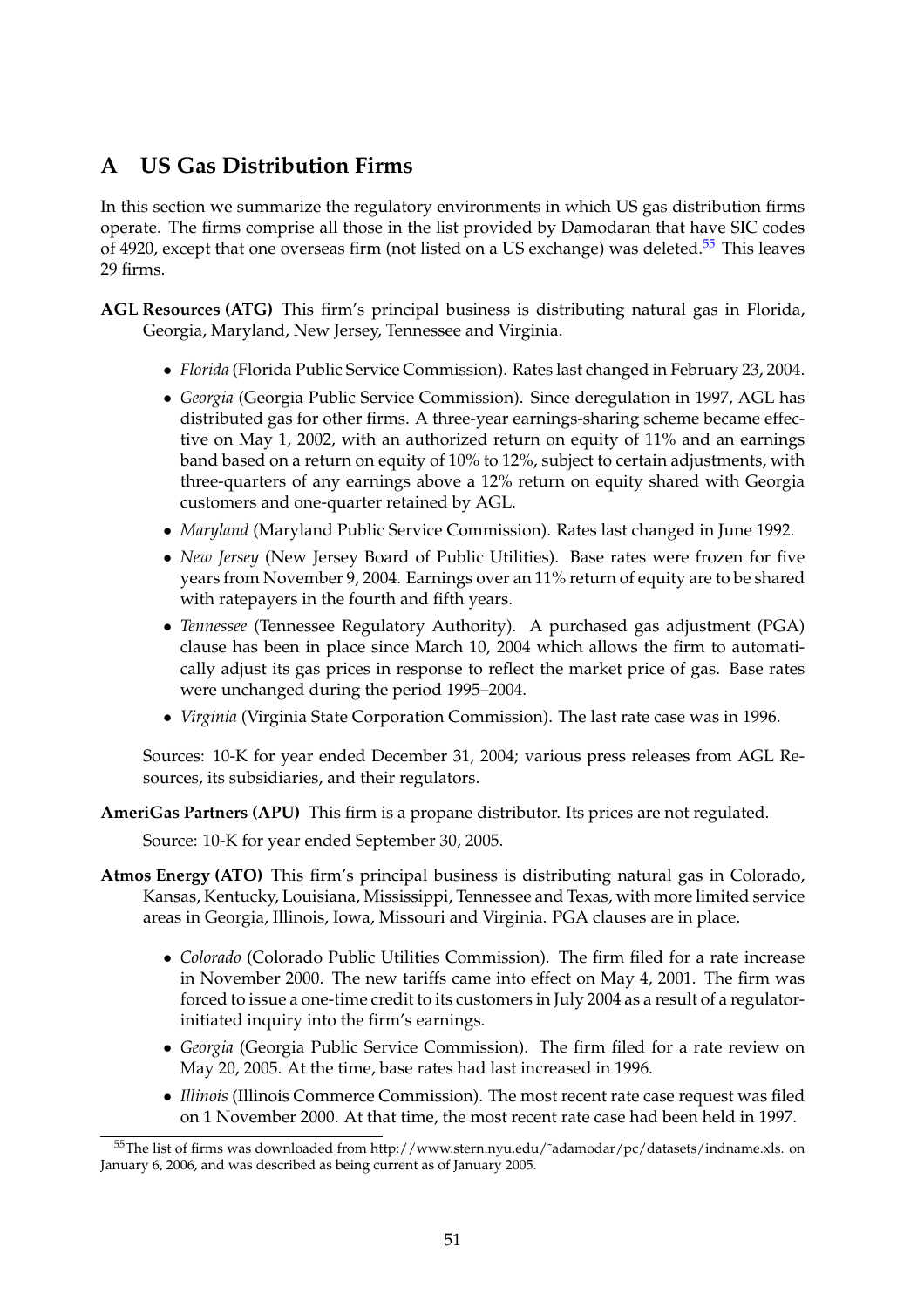- *Iowa* (Iowa Utilities Board). The most recent rate case resulted in base rates being reduced. The new tariffs were approved on March 26, 2001.
- *Kansas* (Kansas Corporation Commission). The firm filed for a rate review on June 6, 2003. This was the first request for a rate increase since ATMOS Energy acquired the Greeley Gas Company in 1993 and the United Cities Gas Company in 1997. New rates came into effect on March 1, 2004. The firm was not allowed to request a review prior to September 1, 2005.
- *Kentucky* (Kentucky Public Service Commission). Base rates were last changed on 21 December 1999. A PGA clause is in place.
- *Louisiana* (Louisiana Public Service Commission). An earnings sharing mechanism is in place. Since 2001 the firm must file annually to compare its earnings with a benchmark, which is indexed for inflation, annual changes in labor costs, and customer growth. Rates are adjusted every two years and the earnings sharing mechanism will stay in place for 20 years.
- *Mississippi* (Mississippi Pubic Service Commission). An earnings-sharing mechanism, which requires annual filing, has been in place since October 2005. Prior to this, the firm had been required to file for rate adjustments every six months.
- *Missouri* (Missouri Public Service Commission). The last rate review resulted in new rates coming into effect on October 14, 1995. A PGA clause allows the firm to change gas charges twice during the year, plus an optional unscheduled filing during the winter season.
- *Tennessee* (Tennessee Regulatory Authority). Rates last changed on November 15, 1995.
- *Texas* (Railroad Commission of Texas). Municipalities have original jurisdiction over the rates charged to customers located within city limits. However, the firm filed a system-wide rate case with the Railroad Commission of Texas on May 24, 2004, which applied to all 437 cities served by the firm.
- *Virginia* (Virginia Corporation Commission). The firm filed a rate case in March 2000 and February 2004
- *West Texas* (Railroad Commission of Texas). The firm filed rate cases in the city of Amarillo in August 1999 and June 2003. Base rates in the city of Lubbock increased in 1999 and March 2004.

Source: 10-K for year ended September 30, 2005; company press releases.

**Cascade Natural Gas (CGC)** This firm distributes natural gas to customers in the states of Washington and Oregon.

- *Washington* (Washington Utilities and Transportation Commission). Cascade filed a request for a general rate case on February 14, 2006. Prior to that date, the most recent general rate case filing was in 1995. A PGA clause is in place.
- *Oregon* (Oregon Public Utility Commission). Two-thirds of the incremental change in the actual cost of gas supplies can be automatically passed onto customers. The firm must share one third of earnings in excess of a threshold return on equity with customers. This threshold was originally set at a 13.25% return on equity and is adjusted each year by 20% of the movement in the average of the annual yields, reported monthly, for five-, seven-, and ten-year US Treasury debt securities.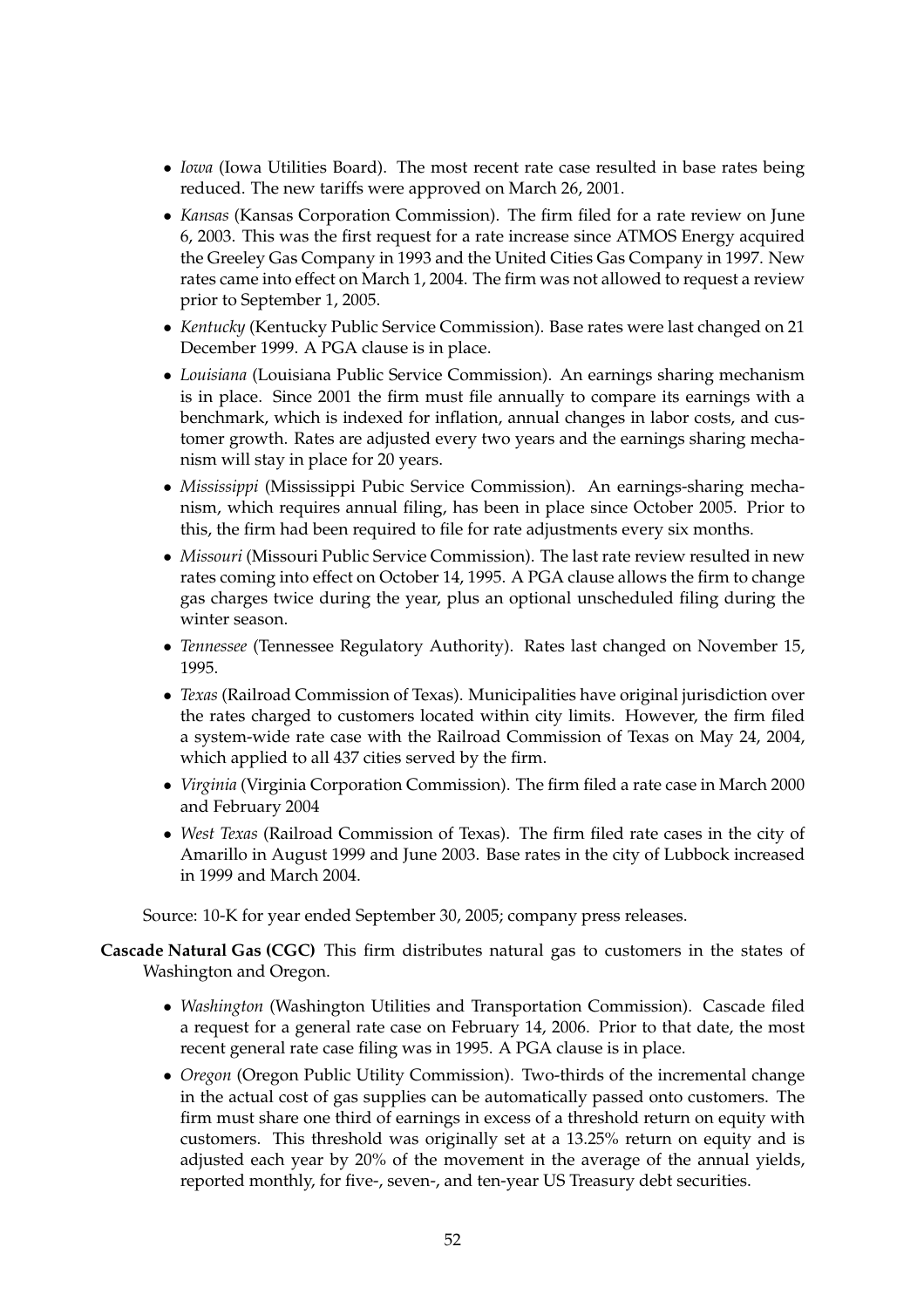Source: 10-K for year ended September 30, 2005; various press releases from Cascade Natural Gas.

- **Chesapeake Utilities Corporation (CPK)** This firm's principal business is the distribution and transmission of natural gas on the Delmarva Peninsula and in parts of Florida. Other activities include operations in propane distribution and wholesale marketing, advanced information services and other related services throughout the eastern US.
	- *Interstate* (FERC). Owns and operates an interstate natural gas pipeline and provides open access transportation services. Both pricing and investment in facilities are subject to FERC regulation.
	- *Delaware* (Delaware Public Service Commission). A PGA clause is in place, with annual reviews. A general rate case was held in 1995. Since then, the firm has filed for general rate increases in September 1998 and August 2001.
	- *Florida* (Florida Public Service Commission). Regulatory reform in this state required unbundling of the natural gas commodity and transportation components, and the Florida division exited the commodity merchant function. The most recent tariff revision requests were filed on March 29, 2002 and August 25, 2004. The former completed the unbundling process while the latter involved a revenue-neutral adjustment to tariffs.
	- *Maryland* (Maryland Public Service Commission). The regulator approved new base rates in 1997 and the firm submitted revised tariffs in December 1999 in response to changes in the way utilities were taxed in Maryland. A PGA cause is in place.

Source: 10-K for years ended December 31, 2000–2005.

**Corning Natural Gas Corporation (CNIG)** This firm purchases and distributes natural gas in Corning, New York, and also operates residential and commercial real estate businesses.

• *Corning, New York* (Public Service Commission of New York State). The last formal price review, which occurred in January, 2003, set an allowed rate of return of 10.5% and allowed the firm to petition for relief if the actual rate of return fell below 5.5%. The firm sought such relief on March 12, 2004 and changes were approved by the regulator on September 1, 2004. A PGA clause is in place.

Source: 10-K for year ended September 30, 2004.

**EnergySouth Inc (ENSI)** This firm distributes and stores natural gas in Alabama.

• *Alabama* (Alabama Public Service Commission). An earnings sharing scheme came into effect on October 1, 2002 for an initial three-year period, which has subsequently been extended for a further four years. The firm is allowed a return on equity in the range 13.35% to 13.85%. If the return falls outside this range, prices are automatically adjusted so that the actual return is 13.60%. A PGA clause is in place. If growth in operations and maintenance expenditure per customer exceeds the

change in the CPI by more than 1.5%, quarter of the difference is borne by the firm; if is more than the 1.5% below the change in the CPI, the firm keeps half the difference. The firm is allowed to adjust its prices to certain large customers in order to compete with alternative energy sources and recover any losses incurred in this way from its other customers.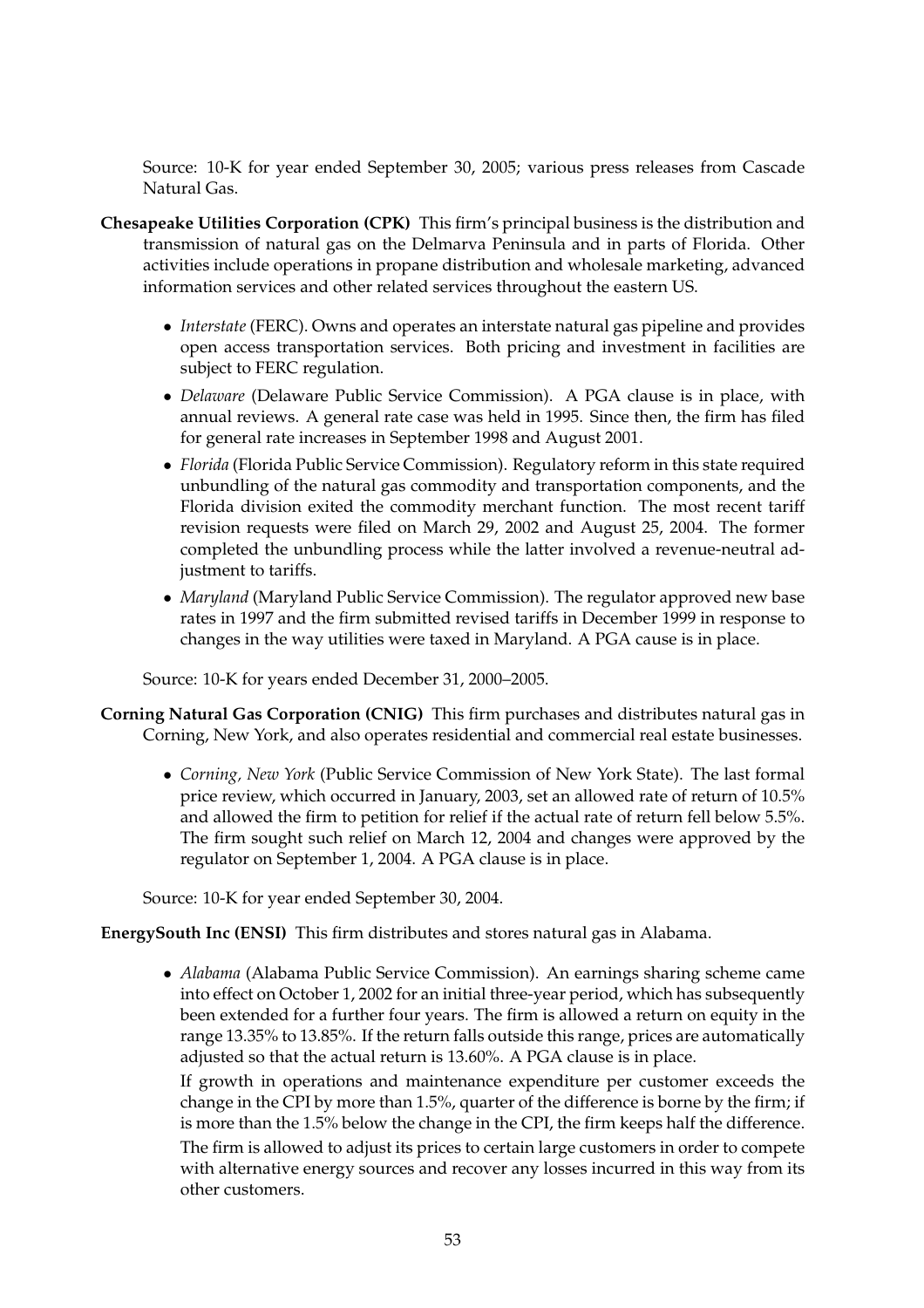The firm is allowed to recover the full costs of (a) extraordinary operations and maintenance expenses resulting from events such as severe weather; and (b) losses of revenue from any large individual industrial or commercial customer that cause its return on equity to fall below 13.35%.

• *Inter-state storage and transportation* (FERC). The firm is allowed to charge marketbased prices for interstate storage services. Interstate transportation prices were last set on June 3, 2002. The firm filed for a price review on March 9, 2004, but the review was still pending in September 2005.

Source: 10-K for year ended September 30, 2005.

**Ferrellgas Partners L.P. (FGP)** This firm is a propane distributor. Its prices are not regulated.

Source: 10-K for year ended July 31, 2005.

- **KeySpan Corporation (KSE)** The firm distributes natural gas in New York, Massachusetts and New Hampshire, and also has involvement in the electric utility industry. The firm's gas operations are vertically integrated, but it also provides access to competing gas marketers. All gas subsidiaries have PGA clauses.
	- *Massachusetts* (Massachusetts Department of Telecommunications and Energy). The prices of two of the firm's subsidiaries in Massachusetts have been frozen for ten year periods ending in 2008 and 2009. A 'Performance Based Rate Plan', lasting for up to ten years, was approved for the third subsidiary during 2004.
	- *New Hampshire* (New Hampshire Public Utilities Commission). The firm has been required to provide access to competing gas marketers since November 1, 2001. As part of the deregulatory process, base rates were revised, but the changes were revenue neutral.
	- *New York* (New York Public Service Commission). The firm's two subsidiaries in New York are subject to an earnings sharing scheme, according to which they must pass onto customers 60% of earnings up to one percentage point above a threshold return on equity and 50% of earnings above the threshold return. The thresholds are 11.10% and 13.25% for the two subsidiaries.

Source: 10-K for year ended December 31, 2004.

- **Laclede Group (LG)** This firm distributes natural gas in Missouri. Its unregulated activities (mainly gas marketing) generated 39% of the firm's revenue in the year ended 2005.
	- *Missouri* (Missouri Public Service Commission). Tariffs were changed on October 1, 2005. The most recent general rate increase prior to that date was in 2002. A PGA clause is in place.

Source: 10-K for year ended September 30, 2005; various press releases from Laclede Group.

**Markwest Hydrocarbon (MWP)** This firm gathers and processes gas in the Appalachian Basin and owns several gathering systems and four intrastate pipelines in Texas, New Mexico, Louisiana, Mississippi and Oklahoma, and offshore in the Gulf of Mexico, as well as a 250-mile intrastate crude oil pipeline and a 90-mile gas pipeline and processing facility in Michigan.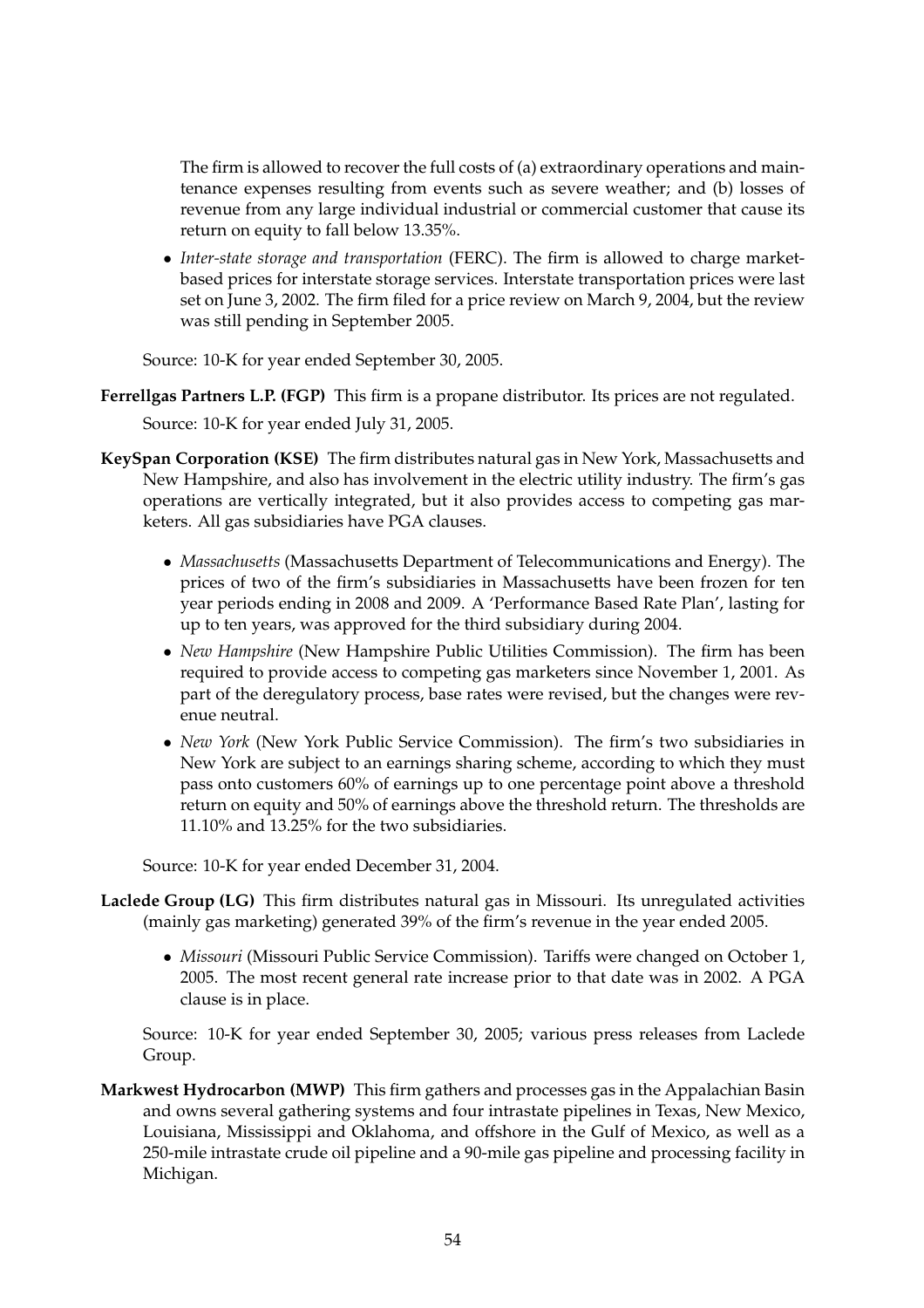FERC does not regulate the firm's (interstate) Appalachian pipeline, but it has requested that the firm initiate discussions with one shipper regarding its Michigan Crude Pipeline. The rates for this asset are currently set by the Michigan regulator.

Source: 10-K for year ended December 31, 2004.

- **New Jersey Resources (NJR)** This firm distributes natural gas in New Jersey and provides access to competing gas marketers. It also provides unregulated wholesale energy services in states from the Gulf Coast and Mid-Continent to New England, and Canada.
	- *New Jersey* (New Jersey Board of Public Utilities). The last traditional base rate case was held in January 1994. A PGA clause was approved on January 6, 2003.

Source: 10-K for year ended September 30, 2005.

- **NICOR Inc. (GAS)** This firm distributes natural gas to customers in Illinois and provides access to competing gas marketers.
	- *Illinois* (Illinois Commerce Commission). Base rates have not changed since 1996, but the firm filed for a rate increase on November 4, 2004. The cost of natural gas purchased for customers is fully charged to customers without markup. The regulator annually reviews the company's natural gas purchasing practices for prudence, and may disallow the pass-through of costs considered imprudent.

Source: 10-K for year ended December 31, 2004.

- **Northwest Natural Gas (NWN)** This firm's principal business is distributing natural gas in Oregon and Washington. The firm does not face competition from rival gas marketers. PGA clauses are in place in both states.
	- *Oregon* (Public Utility Commission of Oregon). The firm filed requests for general rate cases in 1998 and November 2002. These were the only two such requests since 1989. Since 1999, an earnings sharing mechanism has been added to the annual review of the PGA clause: the firm retains all of its earnings up to a threshold level 300 basis points above its authorized return on equity, while one-third of any earnings above that level are refunded to customers. The excess earnings threshold is subject to adjustment up or down each year depending on movements in interest rates.
	- *Washington* (Washington Utilities and Transportation Commission). As part of the settlement of its request for a general rate case filed on January 21, 2000, the firm agreed not to file for another general rate increase in Washington before June 1, 2002. (However, some provision for interim rate relief was allowed.) The most recent request for a general rate case was filed in November 2003.
	- *Interstate storage* (FERC). A cost and revenue review was required within three years following FERC's original storage service rate authorization.

Source: 10-K for year ended December 31, 2004; various press releases from Northwest Natural Gas and its regulators.

**Penn Octane Corp (POCC)** This firm purchases, transports, and sells liquefied petroleum gas primarily in northeast Mexico.

Source: 10-K for year ended July 31, 2004.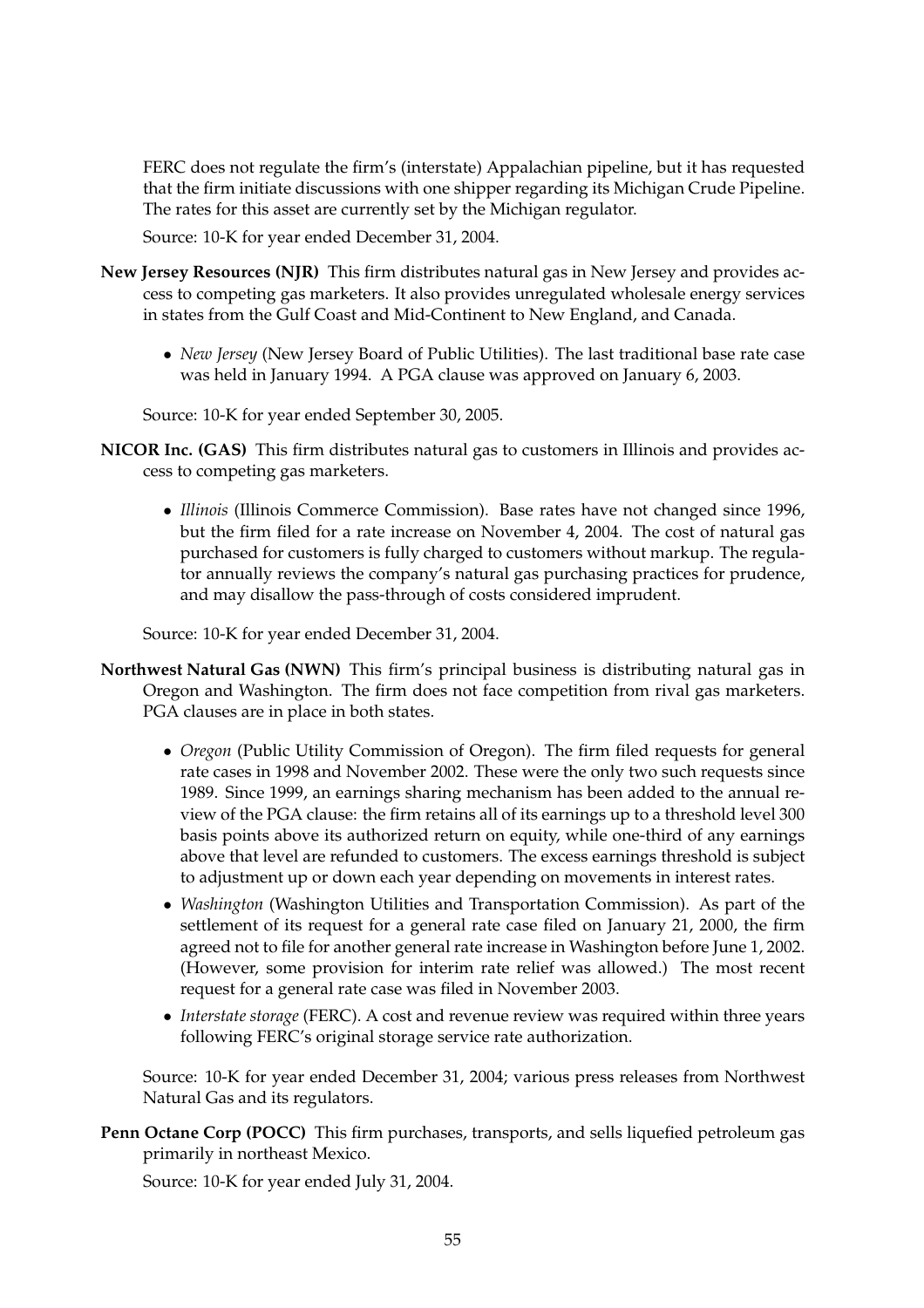- **Peoples Energy (PGL)** This firm is a vertically integrated natural gas distributor in Chicago and northeastern Illinois. Since 2002, it also delivers gas sold by gas marketers. The gas distribution business accounts for 65% of the firm's revenue. Other activities include oil and gas production and power generation.
	- *Illinois* (Illinois Commerce Commission). Delivery rates were last reviewed in 1994. Fuel charges include a PGA clause, with prices changing monthly, but subject to an annual prudence review.

Source: 10-K for year ended September 30, 2005.

**Piedmont Natural Gas (PNY)** This firm distributes natural gas in North Carolina, South Carolina and Tennessee. PGA clauses are in place in all states.

- *North Carolina* (North Carolina Utilities Commission). At the time of filing for a base rate increase on March 28, 2002, the most recent rate review had occurred two years earlier, in March 2000.
- *South Carolina* (Public Service Commission of South Carolina). At the time of filing for a base rate increase on May 3, 2002, the most recent rate review had occurred seven years earlier, in May 1995.
- *Tennessee* (Tennessee Regulatory Authority). At the time of filing for a base rate increase on December 30, 1999, the most recent rate review had occurred three and a half years earlier.

Source: 10-K for year ended October 31, 2004; various press releases from Piedmont Natural Gas.

- **RGC Resources Inc (RGCO)** This firm distributes and sells natural gas in Virginia and West Virginia and does not provide gas marketers with access to its network. PGA clauses are in place in both states.
	- *Virginia* (Virginia State Corporation Commission). Higher base rates were requested in September 2004 and September 2005.
	- *West Virginia* (West Virginia Public Service Commission). Base rate increases were requested in January 2004 and January 2005.
	- *Interstate pipeline* (FERC).

Source: 10-K for year ended September 30, 2005.

- **SEMCO Energy (SEN)** This vertically integrated firm distributes natural gas in Michigan and Alaska and provides access to gas marketers. PGA clauses are in place in both states.
	- *Alaska* (Regulatory Commission of Alaska). Base rates were reviewed in 1986. The firm was ordered to reduce its prices in August 2002 and the regulator has ordered another base rate review in 2008.
	- *Michigan* (Michigan Public Service Commission). The firm requested price reviews in November 2002 and December 2004.
	- *Battle Creek* (Battle Creek City Commission). Base rates were changed on February 15, 2005; they had been at their current levels since 1995. A PGA clause has been reintroduced, to become effective on April 1, 2005; gas prices had been fixed for the previous three years.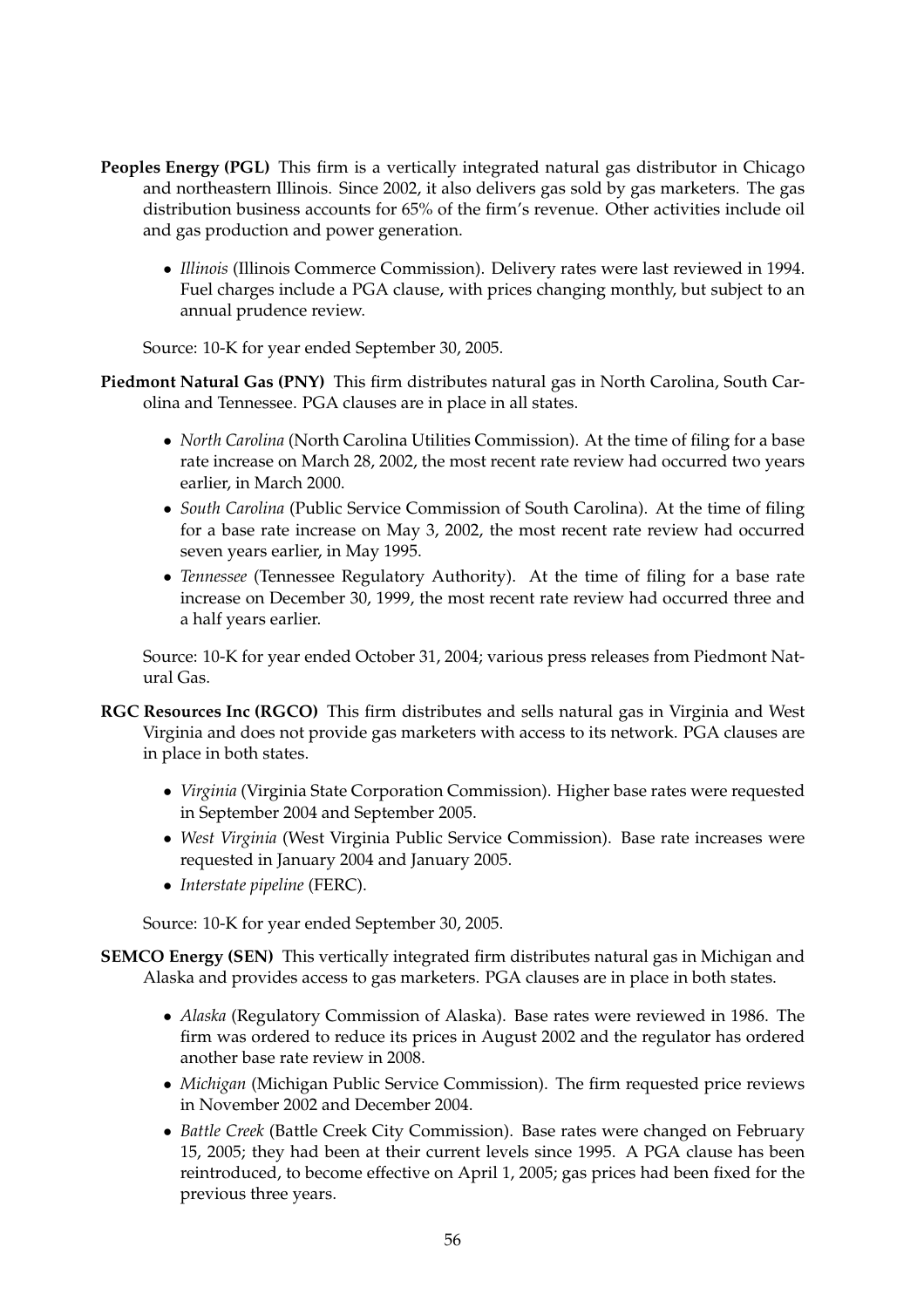Source: 10-K for year ended December 31, 2004; various press releases from SEMCO Energy.

- **South Jersey Industries Inc. (SJI)** This firm distributes natural gas to customers in New Jersey and, since unbundling in January 2000, provides access to competing gas marketers.
	- *New Jersey* (New Jersey Board of Public Utilities). The firm was granted rate relief in January 1997 and a base rate increase was granted on July 7, 2004. A PGA clause is in place.

Source: 10-K for year ended December 31, 2004.

- **Southern Union (SUG)** This firm distributes natural gas in Missouri, Pennsylvania, Rhode Island, and Massachusetts. It is also engaged in the interstate transportation and storage of natural gas. PGA clauses are in place.
	- *Massachusetts* (Massachusetts Department of Telecommunications and Energy). Before its acquisition by Southern Union in 2000, Fall River Gas Company filed for base rate reviews in 1981, 1983, 1991, and 1996.
	- *Missouri* (Missouri Public Service Commission). The firm filed for a base rate review on November 4, 2003. At that time, it had most recently filed for a base rate review on November 7, 2000.
	- *Pennsylvania* (Pennsylvania Public Utility Commission). The firm filed for a base rate review on March 1, 1998. As part of the settlement, the firm agreed not to file for another rate increase before February 29, 2000. It subsequently filed for a base rate review on April 3, 2000. The market was opened to competition from gas marketers in 2000.
	- *Rhode Island* (Rhode Island Public Utilities Commission). The firm filed for a base rate review on November 1, 2001. At that time, base rates had not been increased for six years. The review introduced an earnings sharing scheme, whereby the firm shares incremental earnings with customers when the return on equity of the division's Rhode Island operations exceeds 11.25%.
	- *Interstate pipelines* (FERC). Unbundled since 1992.

Source: 10-K for year ended December 31, 2004; company press releases; orders from regulators.

- **Southwest Gas (SWX)** This firm purchases, transports, and distributes natural gas in Arizona, Nevada, and California. PGA clauses are in place.
	- *Arizona* (Arizona Corporation Commission). The firm filed a request for a rate review in December 2004. At that time, the most recent general rate increase had occurred in November 2001.
	- *California* (California Public Utilities Commission). Rate cases are typically held every three years.
	- *Nevada* (Public Utilities Commission of Nevada). The firm filed for a general rate review in March 2004. It was the first such request for three years.
	- *Interstate pipelines* (FERC). The last general rate increase was in January 1997.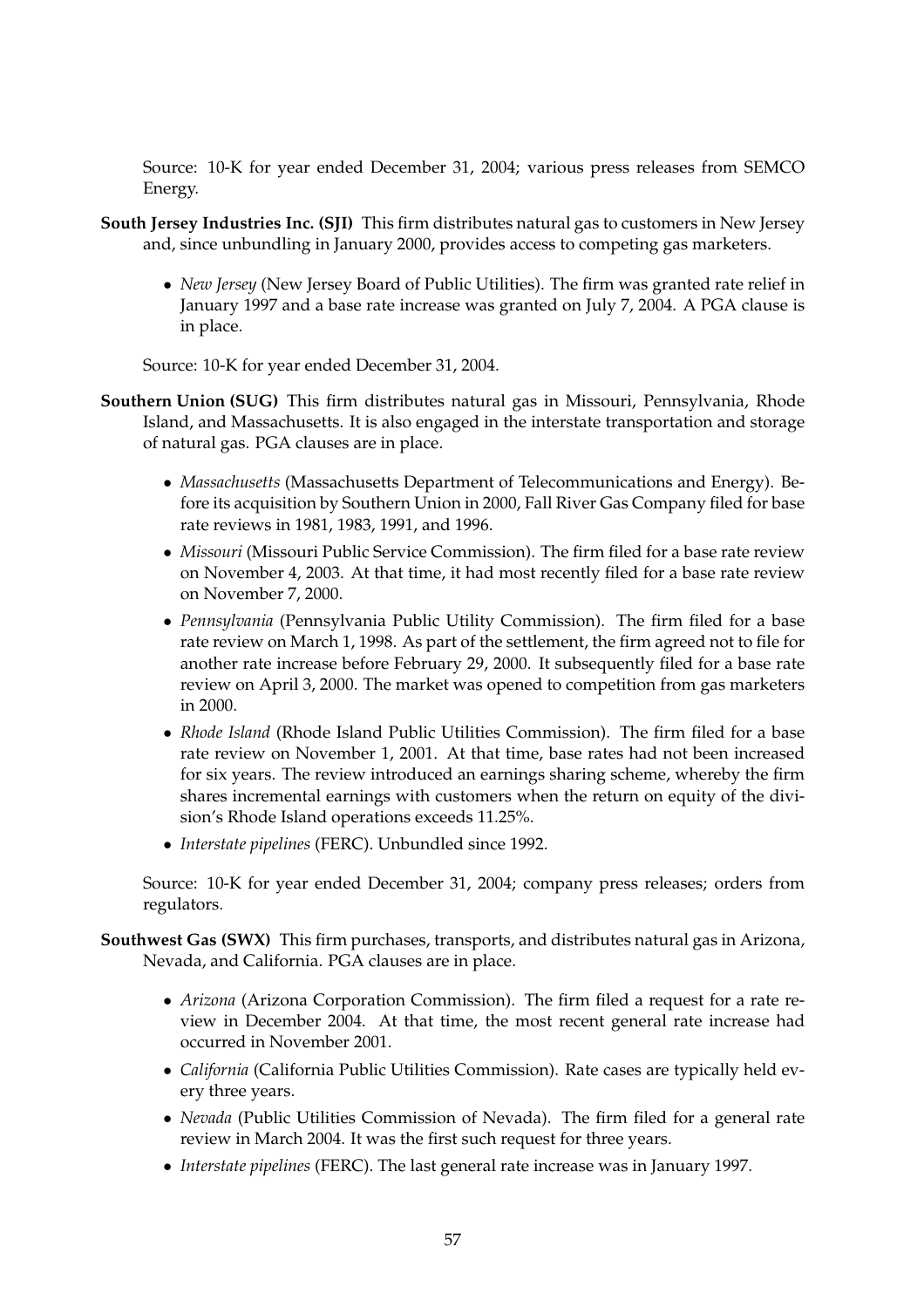Source: 10-K for year ended December 31, 2004; Southwest Gas website.<sup>[56](#page-59-0)</sup>

**Star Gas Partners L.P. (SGU)** This firm is a home heating oil distributor and services provider. Its prices are not regulated.

Source: 10-K for year ended September 30, 2005.

- **Streicher Mobile Fueling (FUEL)** This firm provides petroleum product distribution services, transportation logistics and emergency response services to the trucking, construction, utility, energy, chemical, and government services industries. Its prices are not regulated. Source: 10-K for year ended June 30, 2005.
- **Suburban Propane Partners (SPH)** This firm markets and distributes propane, fuel oil and other refined fuels nationwide. It is also a marketer of natural gas and electricity in deregulated markets in New York and Pennsylvania. It is not subject to price regulation.

Source: 10-K for year ended September 24, 2005.

- **UGI Corp. (UGI)** This firm distributes natural gas and electricity in Pennsylvania and provides access to competing gas marketers. Other business units distribute propane in the US, Canada, and Europe; generate electricity; market natural gas directly to commercial and industrial customers in Pennsylvania, New Jersey, Delaware, Maryland, Virginia, New York, Ohio, North Carolina, and Washington DC; and market fuel oil, electricity, and LPG to commercial and industrial customers in Pennsylvania, New Jersey and Maryland.
	- *Pennsylvania* (Pennsylvania Public Utility Commission). The most recent general base rate increase for the gas distribution business unit became effective in 1995. The most recent general base rate increase for the electricity distribution business unit became effective in 1996.
	- *Electricity transmission facilities* (FERC).

Source: 10-K for year ended September 30, 2005.

- **WGL Holdings Inc. (WGL)** This firm is a vertically-integrated supplier of natural gas, and energy-related products and services in Maryland, Virginia, and Washington DC. The firm also distributes gas for competing marketers. PGA clauses are in place.
	- *Maryland* (Public Service Commission of Maryland). The firm's proposal to implement an incentive based rate plan was rejected by the regulator on October 19, 2000, forcing the firm to continue charging the base rates that had been in effect since December 1994. New rates were subsequently approved in October, 2003, and are still in place in 2006.
	- *Virginia* (State Corporation Commission of Virginia). The firm requested rate reviews on June 14, 2002 and January 27, 2004.

Since December 18, 2003, an annual 'earnings test' is performed. If the firm earns in excess of its allowed return on equity, it must increase the depreciation expense for the amount of the actual earnings in excess of the earnings produced by the 10.50% allowed return on equity. These annual earnings tests will be performed until the \$28 million difference between the accumulated reserve for depreciation recorded on the firm's books and the theoretical reserve derived by the regulator is eliminated.

<span id="page-59-0"></span><sup>56</sup>http://southwestgas.com/residential/howto/gasratesset.php, accessed on March 12, 2006.